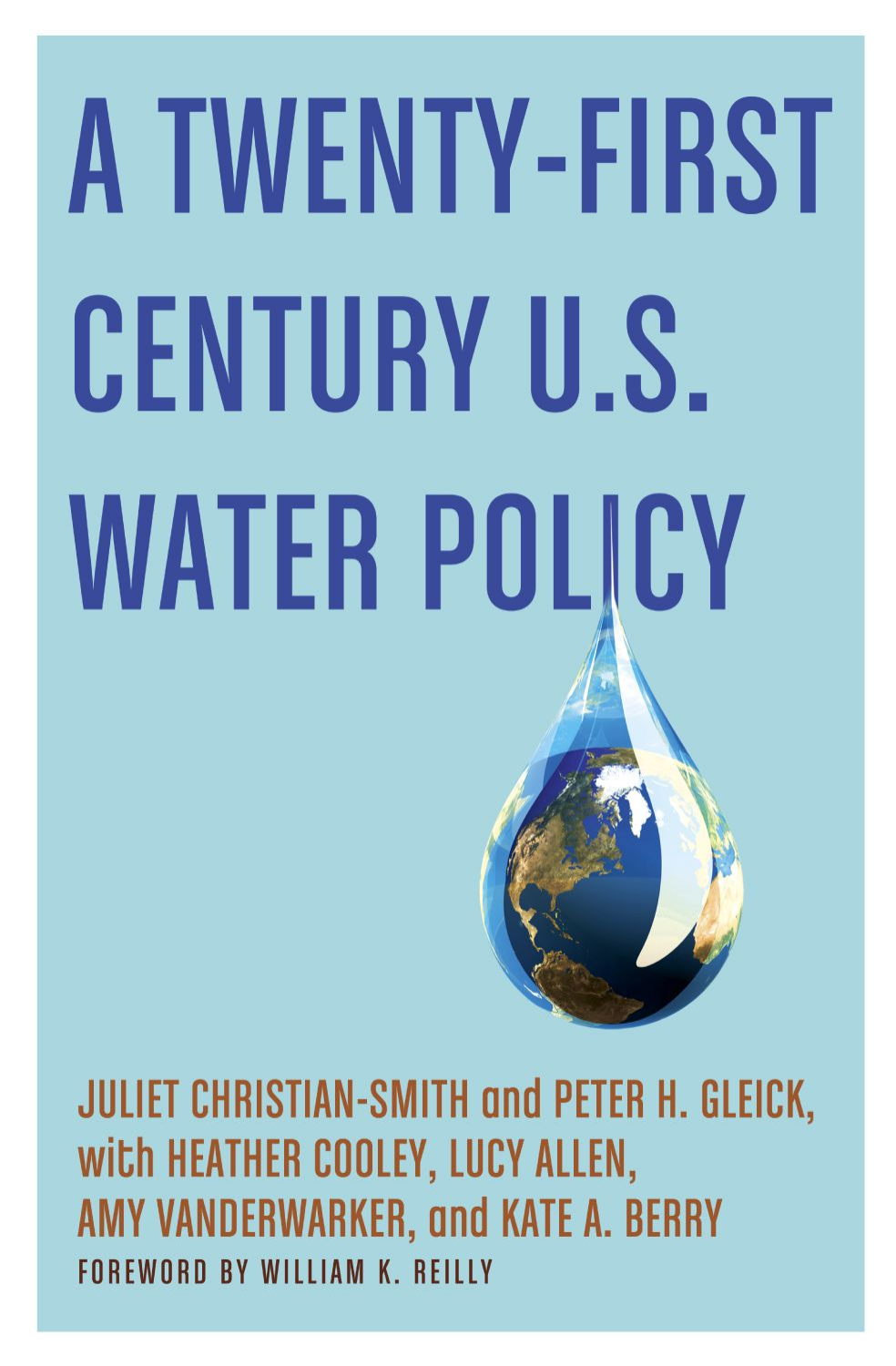Water is life. The People's Water Board advocates for access, protection, and conservation of water. We believe water is a human right and all people should have access to clean and affordable water. Water is a commons that should be held in the public trust free of privatization. The People's Water Board promotes awareness of the interconnectedness of all people and resources. *—Mission of the People's Water Board of Detroit, Michigan*

# 3

# WATER AND ENVIRONMENTAL JUSTICE

Amy Vanderwarker

#### Introduction

The United States has remarkable water systems, developed over two centuries of technological, institutional, and economic advances. Yet the benefits of those systems have not been felt equally across regions, communities, or populations. And the adverse consequences of inadequate water quality or quantity, and the lack of responsiveness of some water institutions to community input and participation, have helped contribute to the growing environmental justice (EJ) effort to reform water policies based on respect and justice for all, free from discrimination, bias, or inequity. In communities from Detroit to New Orleans, the inner city to the tribal areas, efforts to understand and address EJ issues around water are beginning to take shape.

 Environmental justice research documents disproportionate environmental burdens facing low-income communities and communities of color, ranging from high concentrations of hazardous facilities to contaminated groundwater from agricultural activities. Environmental justice contextualizes the environmental conditions that threaten the physical, social, economic, or environmental health and well-being of these communities within overall patterns of racism, classism, and other forms of discrimination in the US economy, government, and society in general. Water justice is one piece of a larger vision for EJ. Concepts of the "soft path for water" and of water justice demand that all communities be able to access and manage water for beneficial uses, including drinking, waste removal, cultural and spiritual practices, reliance on the wildlife it sustains, and enjoyment for recreational purposes (EJCW 2005).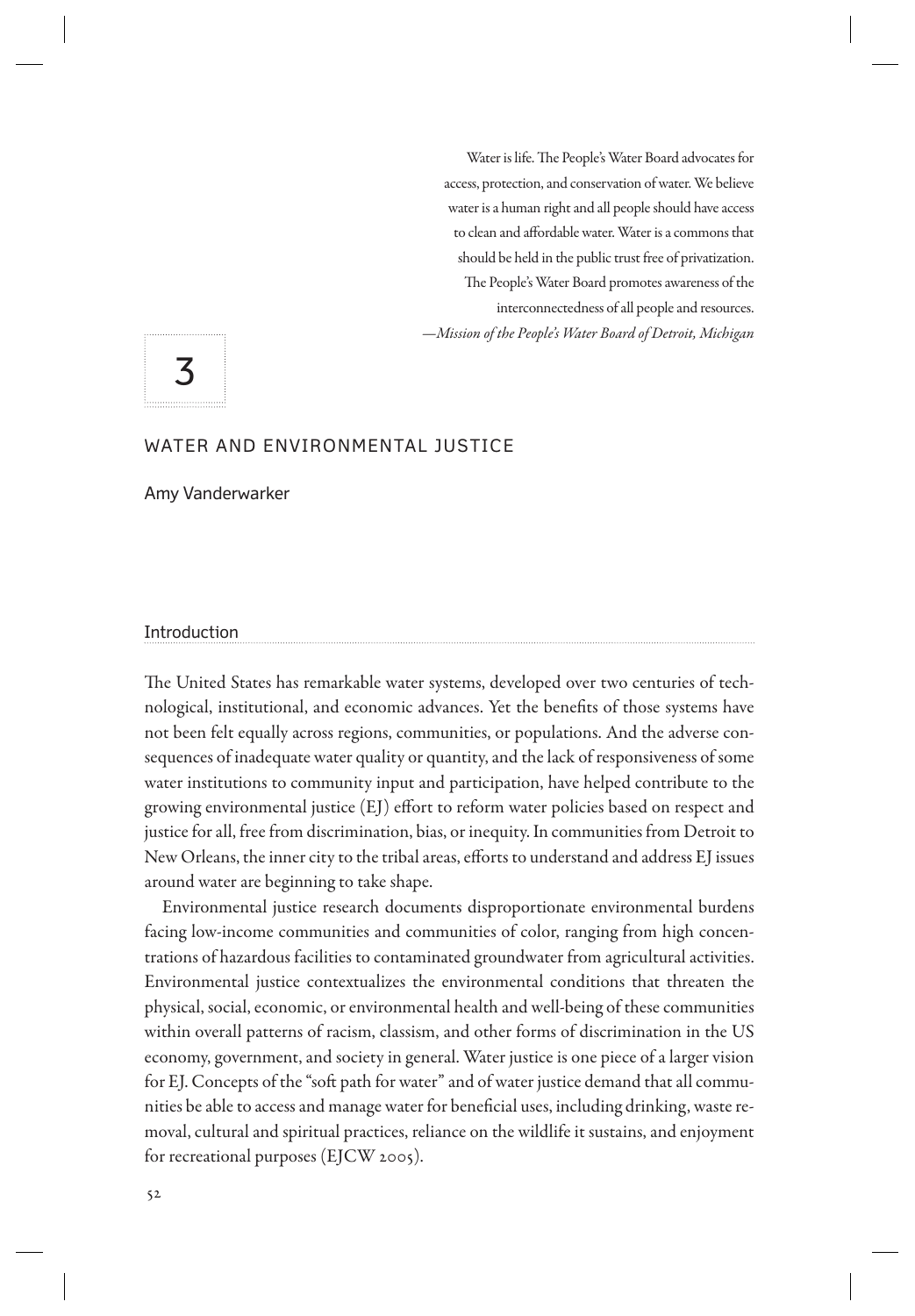# *Water and Environmental Justice* 53

Recent experience in Detroit offers an example of both the challenges and innovative solutions associated with inequities in water policy and management. Frustrated by a series of water shutoffs, threats of privatization, and a closed and unresponsive water board, residents from across Detroit formed a People's Water Board to shadow the governing Board of Water Commissioners of the municipal water supplier, the Detroit Water and Sewage Department. The demands of the People's Water Board include a citywide water affordability plan, public control of water services, and more transparent water decision making (People's Water Board 2009). These kinds of organizing efforts in Detroit, a predominantly African American city with high rates of poverty and unemployment, exemplify growing community responses to water injustices, especially the chronic lack of access to safe, clean, aff ordable water in some low-income communities and communities of color.

This chapter draws on concepts that EJ advocates and organizers from across the country have long used to demand healthy, clean places to live, work, and play as a framework to explore water-specific EJ issues in federal policy and to identify needed policy changes. We explore some of the most severe and well-documented examples of water injustices and their underlying causes, with recommendations to better incorporate EJ into federal water policy. Indigenous water issues are addressed separately (see chapter 4: Tribes and Water), however, any consideration of water injustices must highlight both the historical legacy of indigenous water struggles and the imperative need to address current indigenous water concerns.

# The Environmental Justice Movement

Environmental Justice affirms the sacredness of Mother Earth, ecological unity and the interdependence of all species, and the right to be free from ecological destruction. Environmental Justice demands that public policy be based on mutual respect and justice for all peoples, free from any form of discrimination or bias. *—First and Second Principles of Environmental Justice*

 Many communities have struggled to protect their natural resources and quality of life for years, but the modern EJ movement emerged from several currents of social justice activism in the 1970s. It gained momentum from grassroots struggles around the country to protect community lands and people from pollutants. The movement expands the definition of the environment to include where people live, work, and play. In doing so, it challenges mainstream environmentalism to move beyond ecological protection and address the broad hazards that low-income communities and communities of color face (Cole and Foster 2001 ).

The EJ movement challenges the exclusive nature of environmental decision making. For example, decisions about where to build a dam have historically been made without any input from those who would be most affected by the proposal—such as the people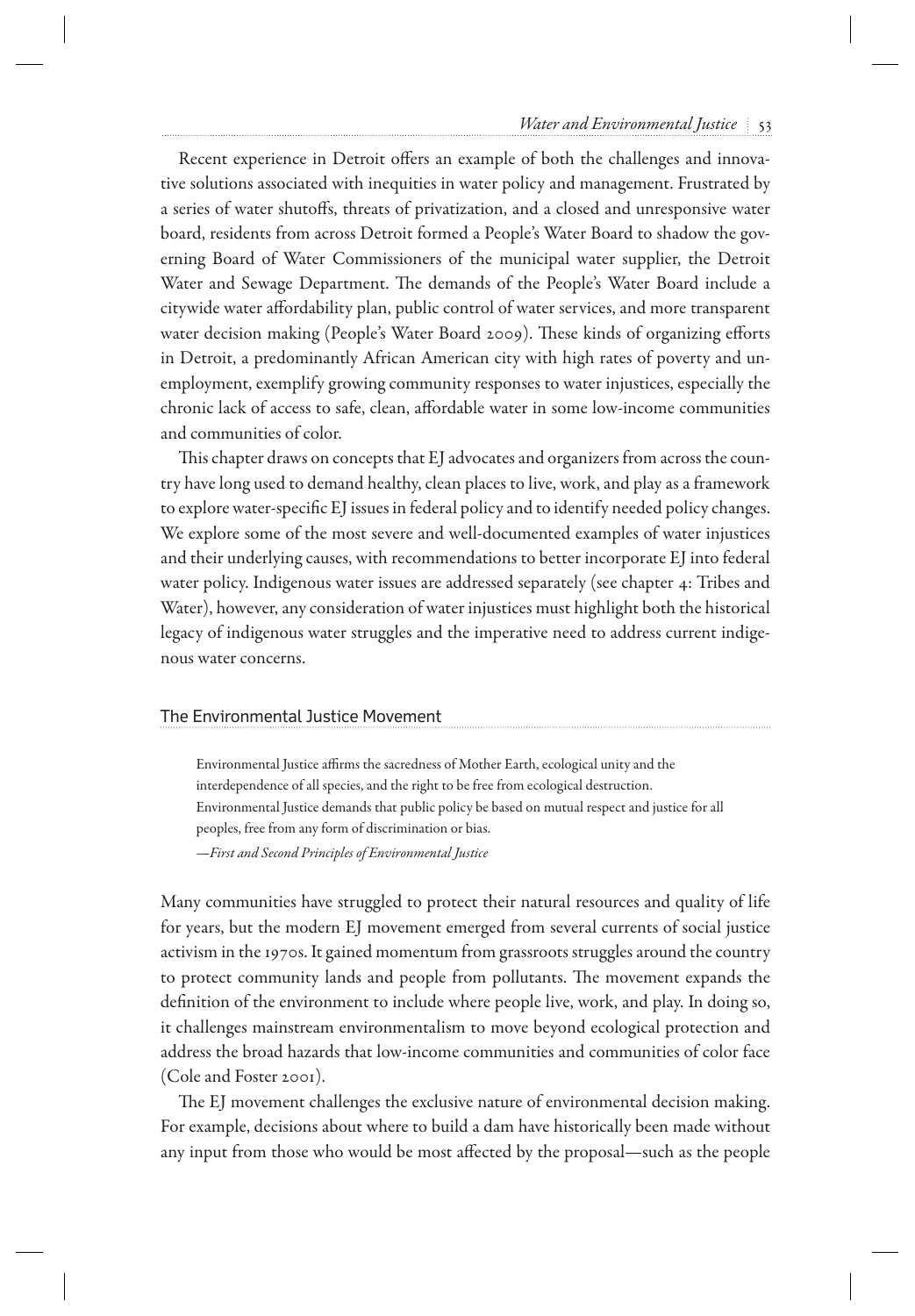displaced by flooding or the people whose water would be dammed. To counter this pattern, the EJ movement has worked to ensure the voices of those most affected by environmental decisions are involved in a transparent decision-making process (Di Chiro 1996).

 In 1991, the First National People of Color Environmental Leadership Summit authored the 17 Principles of Environmental Justice, which remain foundational today. The principles outline three major concepts of EJ: no community should bear a disproportionate burden of environmental hazards, all communities should have access to environmental benefits, and decision-making processes need to be transparent and include community voices.

 Many early EJ struggles revolved around battles to prevent the siting of toxic facilities, ranging from refineries to hazardous waste facilities, in low-income communities and communities of color (Cole and Foster 2001). Water issues were and continue to be a piece of many fights, but rarely has a comprehensive EJ analysis applied directly to water problems and the range of agencies involved in water management.

 Mounting pressure on both state and national governments resulted in the creation of a federal-level policy infrastructure to incorporate EJ into environmental decision making. In 1992, the federal Environmental Protection Agency (EPA) created an Office of Environmental Justice and in 1993 established a National Environmental Justice Advisory Committee (NEJAC) to provide independent advice and analysis from stakeholders on EJ issues (EPA 2010b). In 1994, President Clinton signed Executive Order 12898, directing agencies receiving federal funding to address the disproportionate environmental impacts of their policies and programs on low-income communities and communities of color. The executive order also established an Interagency Working Group on Environmental Justice, bringing together representatives from 12 federal agencies to integrate EJ into federal programs, including agencies with water jurisdiction.

# Environmental Justice and Federal Water Policy

 All federal agencies involved in national water policy, no matter their diversity or jurisdiction, are encompassed within the executive order on EJ. As was noted in chapter 2: Legal and Institutional Framework of Water Management, "federal water policy" includes the literally dozens of agencies, laws, Congressional committees, and regulations designed to manage water resources in the United States. It includes sweeping pieces of legislation such as the Safe Drinking Water Act (SDWA) and the Clean Water Act (CWA), as well as water provisions within legislation as diverse as that governing the Department of Agriculture and the Resource Conservation and Recovery Act, which manages hazardous waste disposal. The Bureau of Reclamation and the Army Corps of Engineers build and operate large-scale, publicly funded water projects, which develop water resources for irrigation, domestic supplies to urban areas, and hydropower. With the exception of the Army Corps, all have been represented within the Interagency Working Group on Environmental Justice.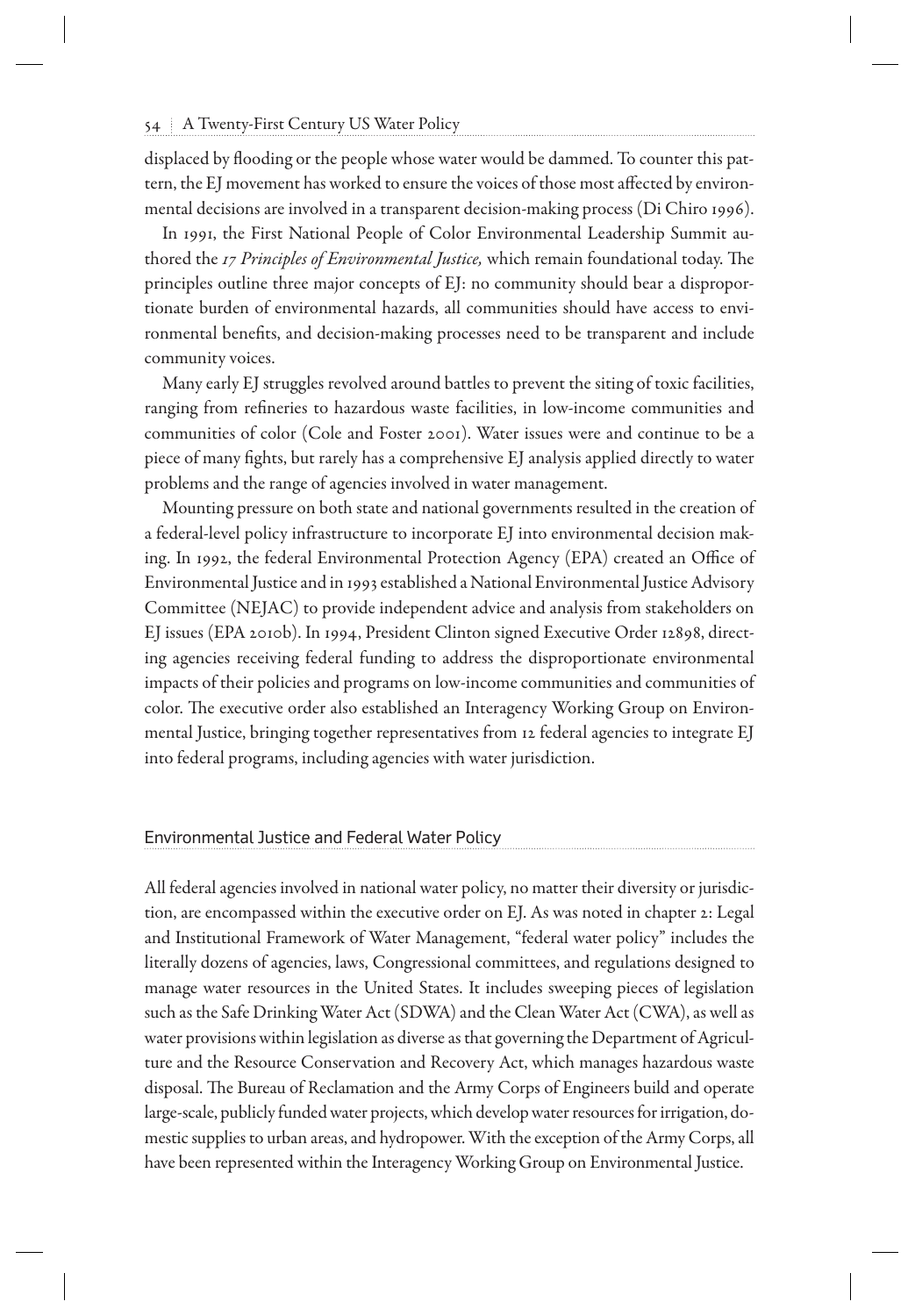Federal environmental policy, including water policy, has struggled to fully institutionalize EJ, despite the strong guidance of NEJAC. Independent studies by the National Academy of Public Administration, the US Commission on Civil Rights, and the Office of the Inspector General have all reached similar conclusions: EJ "has not yet been integrated fully into the agency's core mission or its staff functions" (NAPA 2001) and "federal agencies have not established accountability and performance outcomes for programs and activities" (USCCR 2003, 8). As result, there has been little effective or comprehensive implementation of EJ policies (OIG 2006).

The history of federal water policy has created a particular set of EJ issues. Federal water policy has prioritized use of water for economic purposes, primarily through large-scale water developments, such as dams, irrigation, and flood control, and in doing so, has overlooked a range of impacts on specific communities and the environment (Steinberg 1993). A heavy reliance and emphasis on "engineering" solutions to water problems, such as dams, has emphasized technological skills rather than community voices or local consequences (Espeland 1998; Donahue and Johnston 1998). Correspondingly, water decisions, whether at a local or federal level, have been exclusive and opaque (EJCW 2005; Ingram, Whiteley, and Perry 2008). Consequently, as water scholars Helen Ingram, John Whitely, and Richard Perry note, "many water developments fail to satisfy the basic distributional equity and environmental justice tenet that no groups, particularly the disadvantaged, should be made worse off . . . because of water policies" (2008, 16).

# Documenting Environmental Injustices

The poor and especially the nonwhite poor bear a disproportionate burden of exposure to suboptimal, unhealthy environmental conditions in the United States. *—*Evans and Kantrowitz *(2002)*

 In the past several decades, there have been hundreds of studies investigating the correlations between race, income, and environmental burdens.<sup>1</sup> Literature reviews reveal overwhelming evidence that backs up what many communities long suspected: Race and class matter in the distribution of environmental burdens. Toxic waste sites and facilities that release toxic emissions are more likely to be sited in low-income neighborhoods, with primarily nonwhite residents (Bullard et al. 2007; Fricker and Hengarten 2001; Rowan and Fridgen 2003). Health in the United States is inextricably linked to race and class. Lower-income communities and communities of color have higher rates of a vast array of diseases ranging from asthma to lead poisoning to higher rates of mortality (Evans and Kantrowitz 2002; Brulle and Pellow 2006; Gee and Payne-Sturges 2004; Quintero-Somaini and Quirindongo 2004 ; Williams and Collins 1995 ). An analysis of California health data suggested that about 250,000 Californians sometimes go without water due to insufficient supply or are exposed to contaminated water, and that many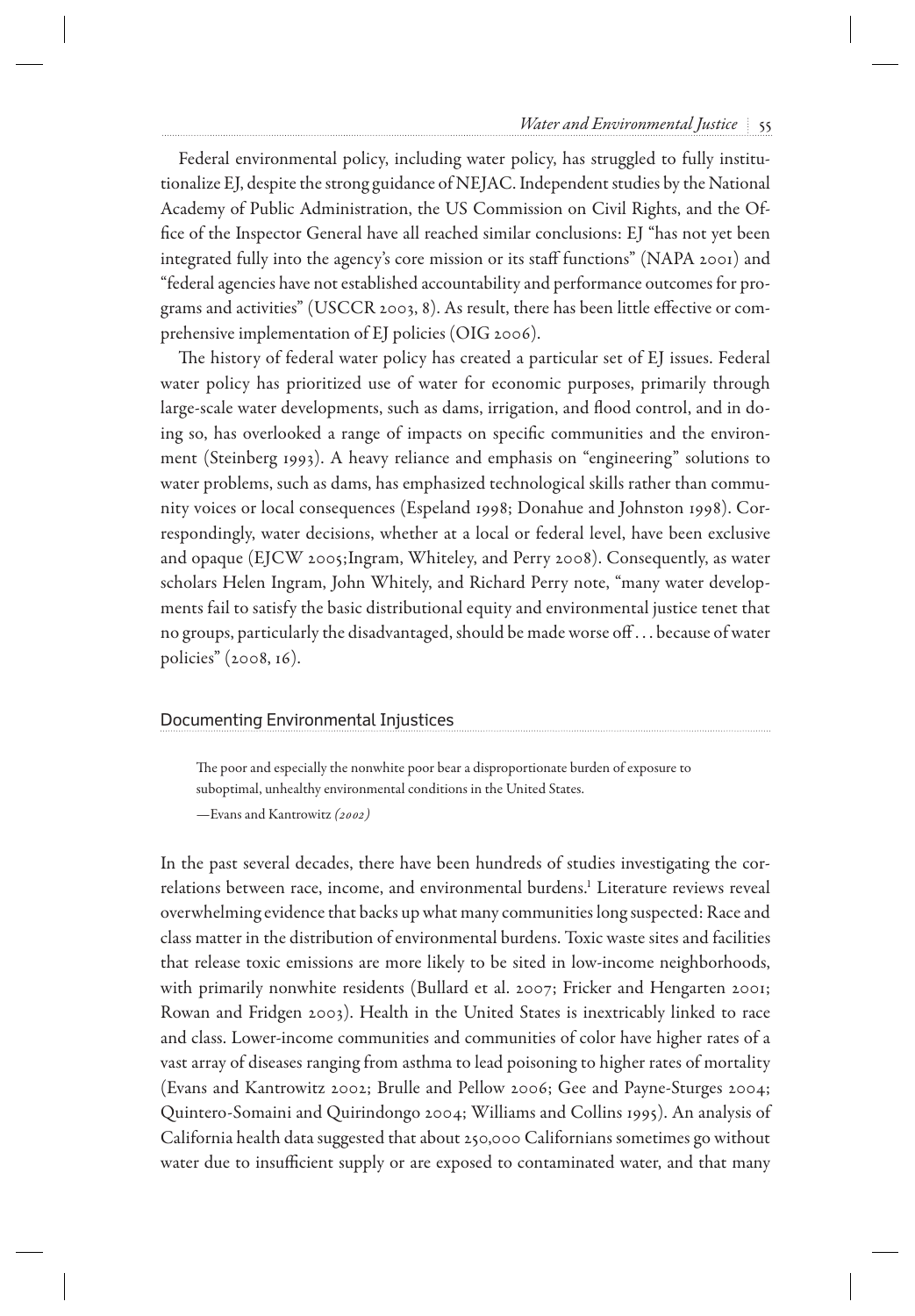of these residents "reside in rural, economically disadvantaged communities" (Wilber 2003 ; Moore and Matalon 2011 ).

 As a result, low-income communities and communities of color may experience the cumulative impacts of exposure to a wide variety of contaminants or disproportionate lack of access to resources. According to NEJAC, the idea of cumulative risks and impacts is the "matrix of physical, chemical, biological, social and cultural factors which result in certain communities and sub-populations being more susceptible to environmental toxins, being more exposed to toxins, or having compromised ability to cope with and/or recover from such exposure" (NEJAC 2004, i).

There are many barriers to achieving change for EJ in communities. More affluent communities have an array of privileges that help ensure healthier environments, including more political influence and resources to fight unwanted environmental hazards (Brulle and Pellow 2006 ). An Institute of Medicine report on EJ and public health found that "there are identifiable communities of concern that experience a certain type of double jeopardy in the sense that they (1) experience higher levels of exposure to environmental stressors in terms of both frequency and magnitude and  $(z)$  are less able to deal with these hazards as a result of limited knowledge of exposures and disenfranchisement in the political process" (Committee on Environmental Justice 1999, 6).

These problems extend to water resources. Water injustices within federal water policy include:

- Instances where low-income communities and communities of color are disproportionately burdened by water hazards, ranging from lack of clean drinking water to higher exposure to fish contamination;
- Legacies of discrimination in land-use planning and housing that perpetuate water inequities, such as exposure to lead contamination in drinking water;
- Inequalities in the enforcement of water-specific policies and regulations;
- Gaps in existing regulations around water policy and a lack of regulations around critical water justice issues;
- Cumulative risks and impacts to low-income communities and communities of color that are overlooked;
- Community voices and water needs that have been excluded from federal water policy.

 Regional studies and stories from across the country document the water struggles of low-income communities and communities of color and demonstrate that there is much progress to be made before water justice is achieved in the United States. Accurate data on water quality and water use do not exist in many places and is not comprehensively collected nationwide (see chapter 1). There is also a lack of data comparing water issues in the context of race and income. For example, the US Census once collected information on individual sources of drinking water, but the question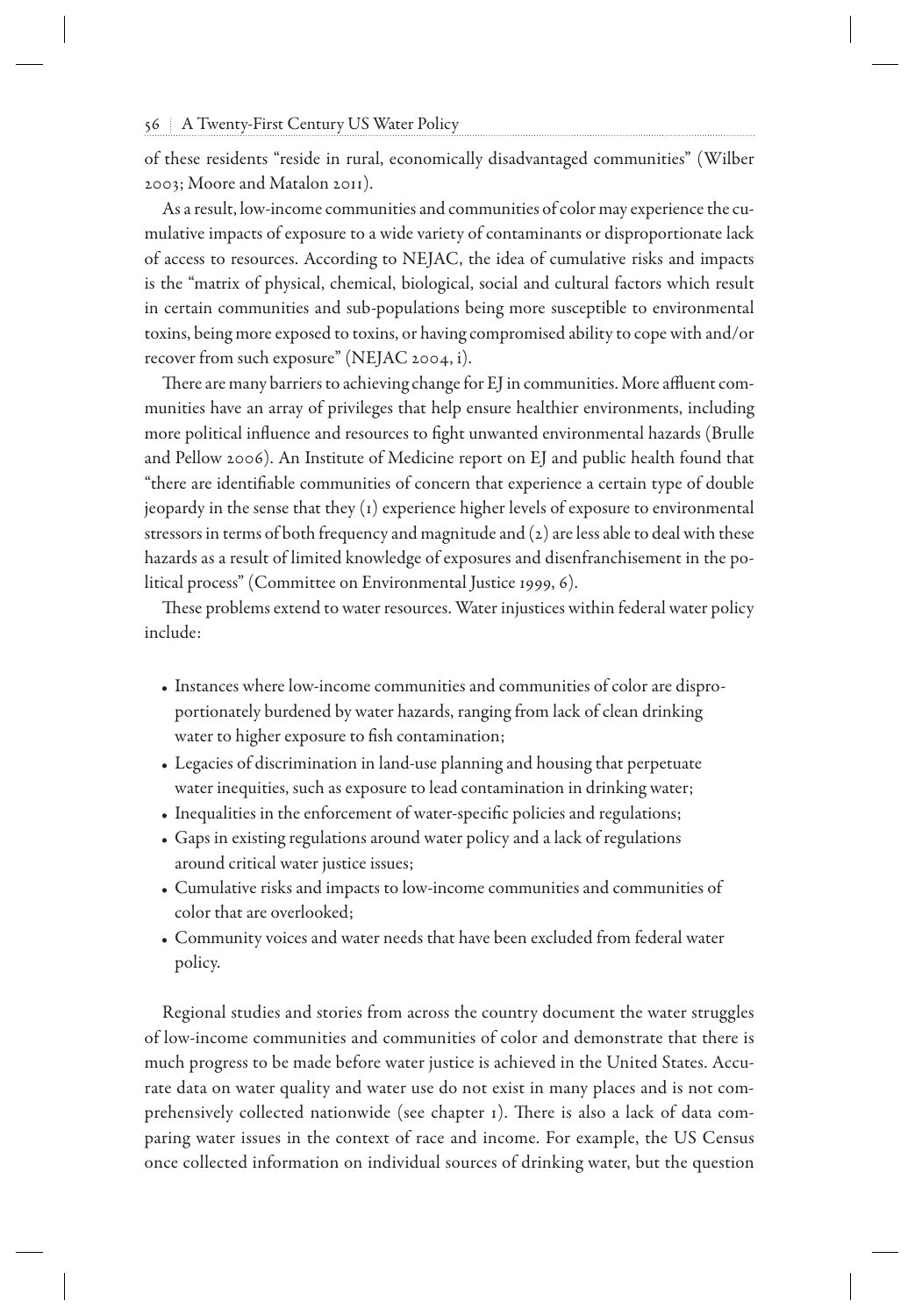is no longer asked, making it difficult to assess questions of inequitable access to water  $(GWTF 2007)$ .

# Lack of access to safe, clean drinking water and wastewater services

There is a widespread assumption that safe, affordable water for drinking and household use is available to all residents in the United States—indeed UN estimates of urban populations with access to safe water or sanitation often assume 100 percent coverage in the United States. The reality is that some low-income communities and communities of color lack access to water for the most basic human needs. This lack of access to clean, safe drinking water can be caused by contamination in the water or because of a lack of adequate drinking water and wastewater infrastructure, such as old or nonexistent plumbing.

#### Drinking water contamination

Without water we can't live, but we have nitrates. There is no money put into communities for certain things. Either the community doesn't have enough money to fix the problem or agencies don't really care about it.

—Jessica Sanchez, *resident of East Orosi, California*

 Jessica Sanchez lives in East Orosi, a small predominantly low-income, Latino town in California's agricultural heartland, the San Joaquin Valley. The groundwater that is the source of drinking water in East Orosi has been contaminated with nitrates, a result of fertilizer application at large farms and confined animal facilities (Harter 2009). Nitrates can cause death in infants, reproductive problems, and have been linked to cancer (Moore and Matalon 2011).

The federal Safe Drinking Water Act requires all drinking water to meet health standards set by the EPA, but violations occur regularly. In one year alone, the water of nearly one-third of all people drinking water from a public system had a health violation (EPA  $2009c$ ). Over the last five years, more than 49 million people were served by water systems that reported instances of contaminants exceeding federal health limits (Duhigg 2009c ). This leads to widespread, but poorly quantified and hard to measure, health impacts. By one estimate, there are 16.4 million gastrointestinal illnesses caused by contaminated drinking water each year (Messner et al. 2006).

 Low-income communities and communities of color often face the most severe and persistent drinking water contamination (Evans and Kantrowitz 2002). Sixtyone percent of drinking water systems on Native American reservations had health violations or other significant reporting violations in 2006, compared with 27 percent of all public systems in the United States (EPA 2009c). One study found that levels of both nitrate and coliform on two reservations in Nebraska were significantly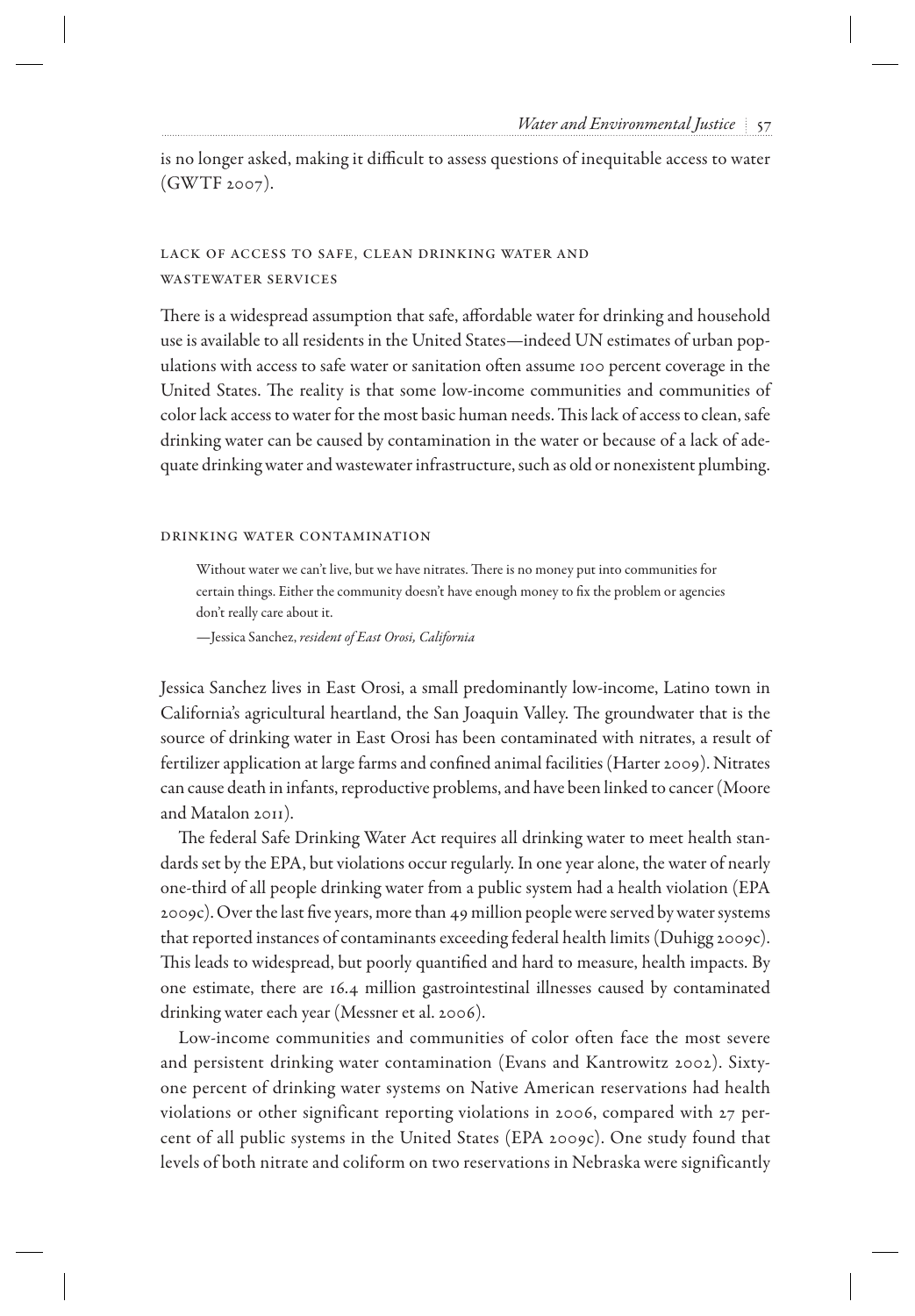higher than both regional and national averages (McGinnis and Davis 2001). Another report linked high levels of industrial contaminants in the drinking water of Latino residents in Tucson, Arizona, to abnormally high rates of adult cancer and neurological disorders in newborns (Pinderhughes 1996 ). In the Appalachia region of West Virginia, the drinking water supply of low-income communities has been contaminated with coal slurry injections containing a host of toxic chemicals (Sludge Safety Project 2009).

 Lead is a metal found in natural deposits, but it is commonly used in a variety of household products, old paints and household plumbing materials, and water service lines. The greatest exposure to lead comes from swallowing or breathing in lead paint chips and dust, but lead in drinking water is also a health risk. A prohibition on lead in plumbing materials has been in effect since 1986, but an old infrastructure can contaminate drinking water with lead. Drinking water can contribute over 20 percent of lead poisoning in children (EPA 2004), and low-income, African American, and Latino children consistently have disproportionately high levels of lead in their blood (EPA 2000).

#### Lack of access to adequate infrastructure for the poor

We're like a hole in the doughnut with regard to sewer, garbage pickup and street lighting. . . . We want a voice in political affairs and we want the services that are afforded to everyone around us. We're trying to get communities that have been neglected for 100 years brought up to date, up to code, up to 21st-century standards.

—Maurice Holland, *Midway Community Association, North Carolina (qtd. in UNCCR 2006)*

 In small towns like Midway, North Carolina, African American residents live with the vestiges of Jim Crow segregation and lack of basic services such as sewer systems (Parnell et al. 2004). Residents in the small, rural African American community struggle with sewage overflows while nearby, white, affluent communities are developed as major tourism destinations (UNCCR 2006). Researchers in North Carolina found that "discriminatory zoning ordinances and land-use regulations continue to be used to deny African Americans access to basic services and political voice in critical community and economic development decisions" (Johnson et al. 2004, 3).

While many people often take the pipes that bring water to their fingertips for granted, literally hundreds of thousands of houses across the country lack complete plumbing, many in impoverished rural areas (Gasteyer and Vaswami 2004). The 2007 American Housing Survey indicates that 1.1 percent of all housing units lack some aspect of indoor plumbing, rising to 2.3 percent for houses below the poverty level. Over 3 percent of households experienced a water stoppage at some point in the year (US Census 2008).

 Numerous studies have shown that these problems are higher among low-income communities and communities of color. One study shows that African Americans are more than twice as likely and Hispanics are more than three times as likely as non-Hispanic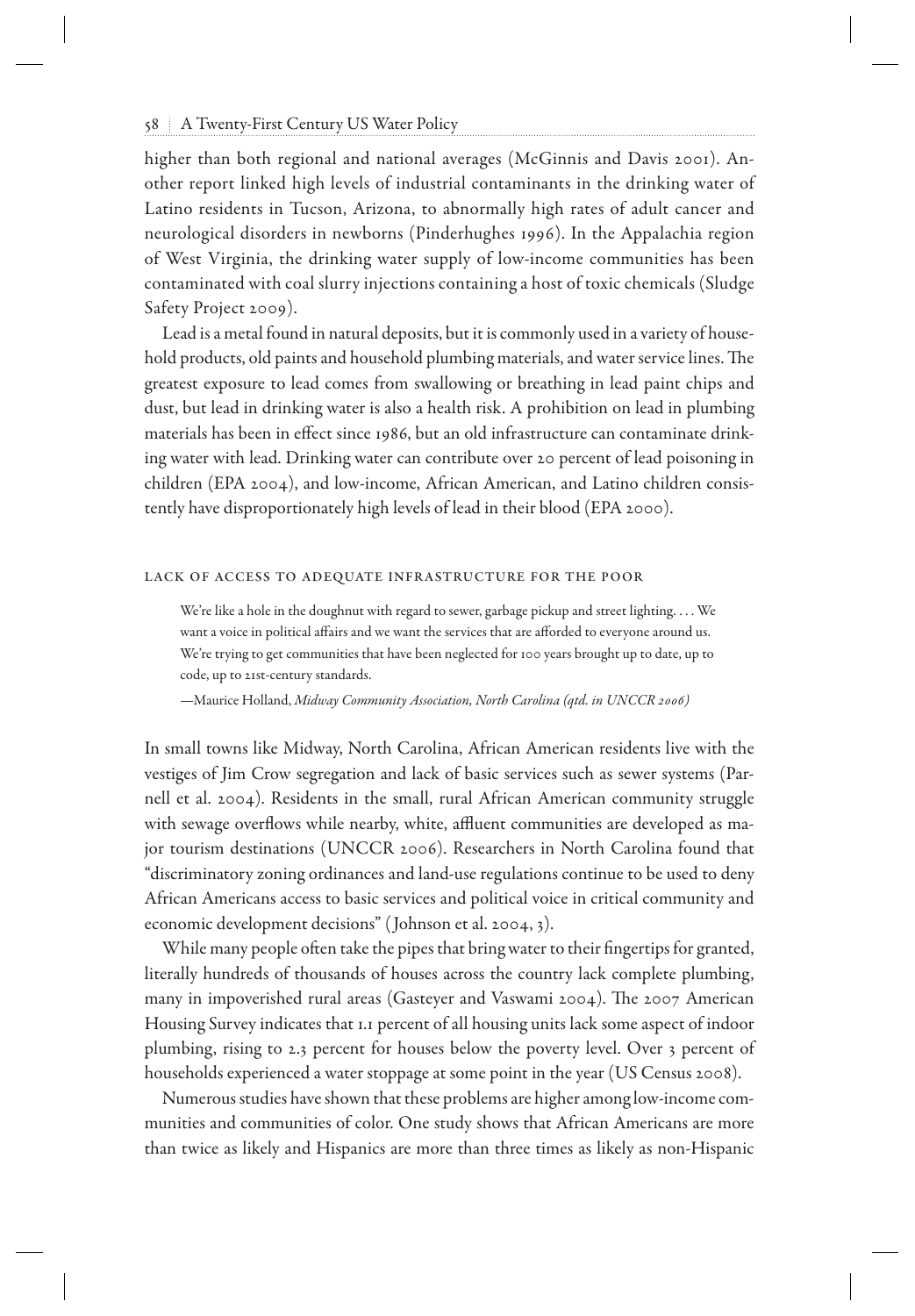# *Water and Environmental Justice* 59

whites to live in homes with incomplete plumbing (Mather 2004). Nearly 12 percent of Native Americans on reservations and 30 percent of Alaska Natives lack plumbing (EPA 2001b). Rural African American households are three times as likely as other rural households to lack plumbing (George, Pinder, and Singleton 2004). In rural subdivisions, called *colonias,* along the 2,000-mile border between the United States and Mexico, just about one-quarter of all residents lack treated water and 44 percent of the houses do not have wastewater plumbing (FRBD nd). Residents are overwhelmingly Latino, of Mexican descent, and immigrants. About one-third of these residents live below the poverty level and average incomes are as low as \$5,000 per year in some areas (FRBD nd).

 Discrimination in zoning and construction has denied low-income communities and communities of color basic infrastructure such as sewers and wastewater (Lichter et al. 2007; Troesken 2002; WERA 2002; Anderson 2008). *Colonias*, both along the border and in agricultural areas, rural African American communities, and Native American reservations illustrate a material form of racial discrimination (Snipp 1996 ). And these same isolated rural areas are most likely to lack basic water and wastewater services (Snipp 1996 ).

Access to, and the scale of, water financing is also often inequitable. Water distribution systems are generally financed and constructed at a local level, with some federal support, but such funding (primarily in the form of loans and grants for infrastructure construction) has a series of barriers for low-income water systems (discussed in the next section) and has traditionally failed to address the underlying persistence of water problems in low-income communities and communities of color.

# Who pays and who is left out: equity in water financing and funding

 Despite the clear evidence that many people in the United States still lack basic water infrastructure, federal appropriations for water projects have been steadily declining since the mid-1960s (Cody and Carter 2009). Drinking water and wastewater systems throughout the country, not just those serving low-income communities and communities of color, are facing funding needs estimated between \$334.8 and \$504 billion over the next 20 years to maintain the current drinking water systems and replace outdated infrastructure (EPA 2009a). In the face of an already glaring gap in services for low-income communities and communities of color, this looming need threatens to exacerbate the existing inequities in both access and funding.

# Small systems in need

 Ninety-four percent of water systems in the country are small water systems, serving fewer than 3,300 connections (EPA 2009c). Small systems generally have higher rates of health violations and infrastructure costs per person served. In 2005, small systems had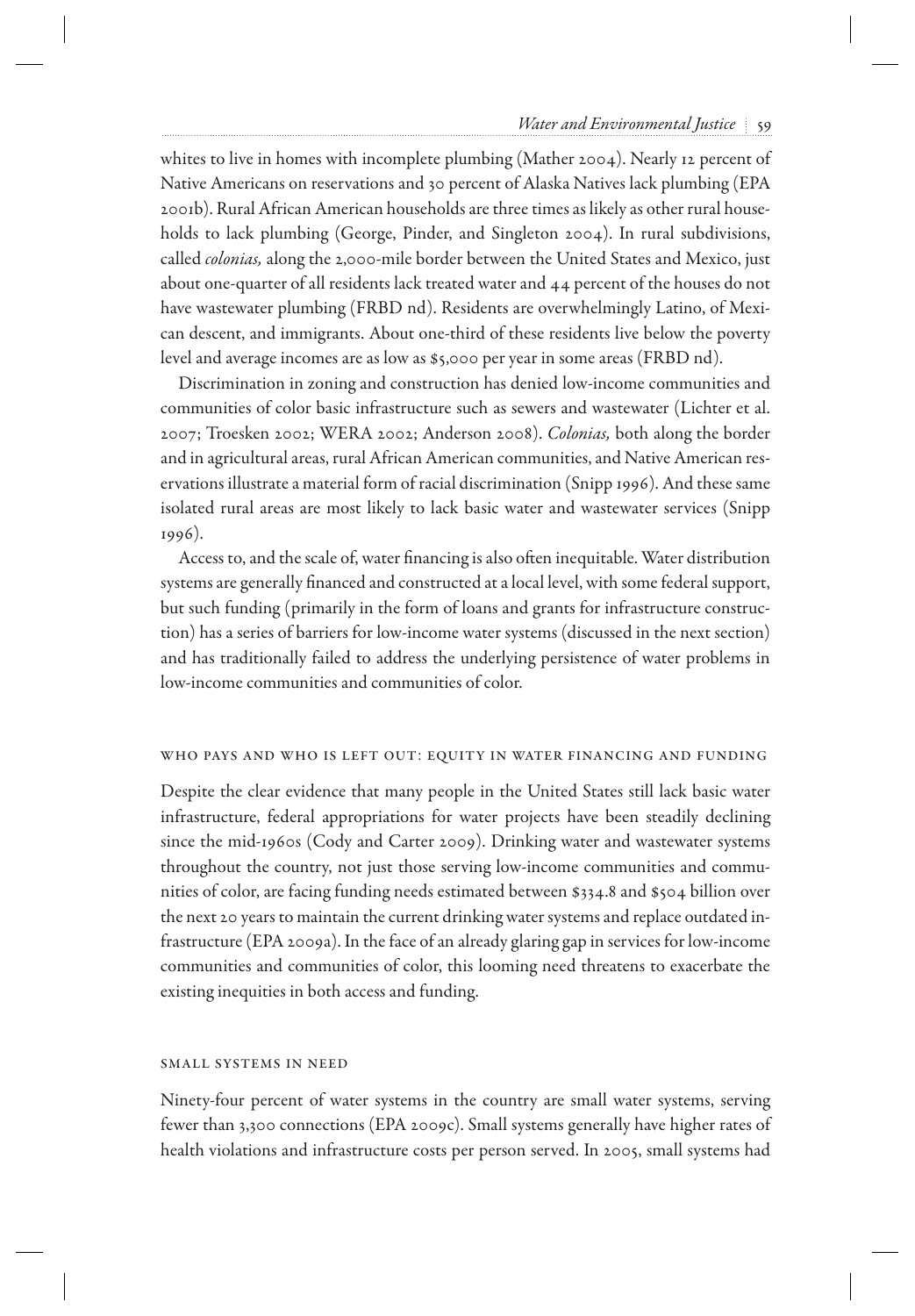93 percent of all health violations, with one violation per 80 persons served, versus one violation per 196,204 persons served in very large systems (Imperial 1999 ).

 According to the Congressional Research Service, the "EPA and states have documented the difficulties many small systems face in meetings SDWA [Safe Drinking Water Act] rules, and more fundamentally, in ensuring the quality of their water supplies. Major problems include deteriorated infrastructure . . . diseconomies of scale; and limited technical and managerial capacities" (Teimann 2006, 15). Because of these barriers, small water systems also have three times the per-household infrastructure need of large systems (EPA 1999a).

These systems have largely failed to receive the benefits of federal environmental programs established to help drinking water systems comply with health standards, primarily through the Safe Drinking Water State Revolving Fund, and to a lesser extent, the Clean Water State Revolving Fund. Federal and state grant or low-interest loan programs are extremely hard to obtain because of extensive engineering and reporting requirements, and often small systems "are characterized by narrow or weak tax bases, limited or no access to capital markets, lower relative household incomes, and higher per capita needs" (Copeland 2010,  $7$ ). Even when grants and loans can be obtained, the cost of installing and operating a new treatment system may put a large cost burden on a low-income community because of the small number of people to share the costs (NDWAC 2003).

 Compounding this lack of resources is the failure of states to use provisions within the Safe Drinking Water State Revolving Fund that would assist small communities. The federal government allows states to use up to 30 percent of capitalization grants to provide loan subsidies for low-income communities, but most states have used only a fraction of this. State are also empowered to forgive the principal of a safe drinking water loan, but according to the EPA, since 1996, only 16 states have done so, totaling less than 3 percent of all loan funds awarded (Copeland and Tiemann 2008 ). Also, the EPA has failed to set aside authorized funds for technical assistance to small systems (Tiemann 2009). Another study documented the inequitable distribution of the Clean Water State Revolving Fund for wastewater systems: low-income, minority communities were statistically less likely to receive construction grants (Imperial 1999 ). Federally recognized tribes, which face chronic drinking water and infrastructure issues, are prohibited from receiving more than 1.5 percent of all available funding under the CWA and SDWA, despite the welldocumented need in these areas (EJESC 2009 ).

# Agriculture and inequality

 Agriculture is the largest water user in the nation, and one of the largest sources of water contamination (EPA 2005; chapter 8: Water and Agriculture). The western United States produces the vast majority of the country's crops, but this production would be impossible without large-scale water developments that move water from rivers to farmlands,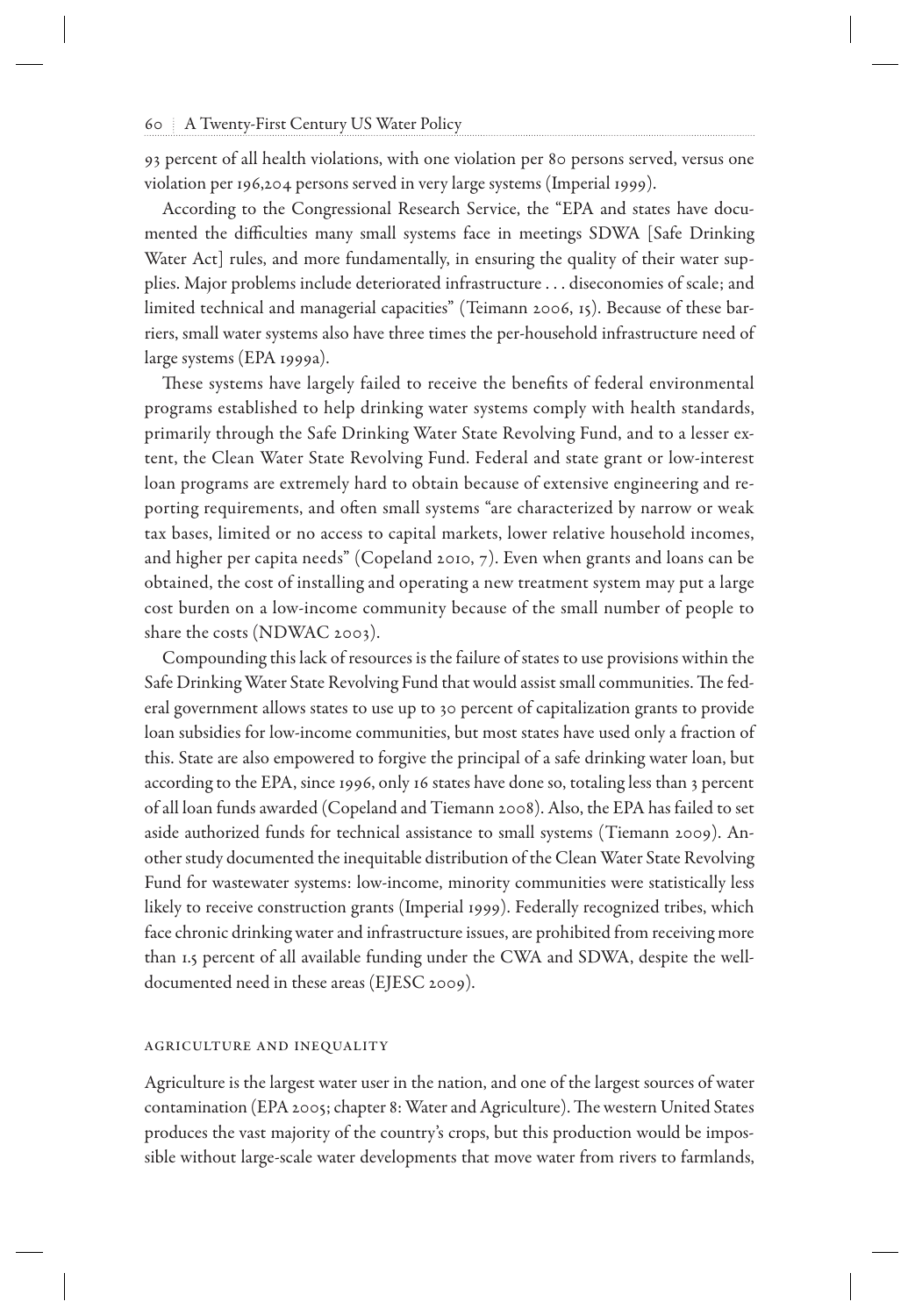# *Water and Environmental Justice* 61

often across great distances. The federal Bureau of Reclamation maintains and operates publicly funded infrastructure, such as aqueducts, dams, and pumping stations, and delivers subsidized irrigation water to farms that do not naturally have enough rainfall to sustain production. These subsidies have enabled, and are a critical support for, largescale, corporate agriculture (Reisner 1993). In 2009, the Associated Press found that the Bureau of Reclamation gave out more than \$687 million in subsidies over two years to hundreds of farmers in California and Arizona (Burke 2009 ). "Although water subsidies originally may have possessed a legitimate social purpose, that purpose largely has been outlived. Instead of the intended small family farmers receiving the benefits, much of the subsidies now go to large growers and corporations" (Candee 1989, 657–658).

 Federal water policy supports large-scale agriculture, but for the most part, agribusinesses are not held responsible for the impacts of their farming practices (Kimbrell 2002 ). This includes the impacts on local water resources, ranging from the flooding of rivers to create dams for irrigation to the contamination of streams and drinking water wells throughout rural areas (Woefle-Erskine 2007; Duhigg 2009b). Even though the federal government spends billions on water, energy, and crop subsidies, it does not authorize enough money to help provide safe drinking water to small systems in the same agricultural areas. In some areas of California, farms receive federally subsidized irrigation water piped from hundreds of miles away, while low-income communities next door cannot drink their tap water due to agricultural contamination (Scott 2010).

 In studies from California to the Great Plains to the southern states, the communities next to highly profitable farming enterprises often struggle with high rates of unemployment, poverty, and a lack of basic water and wastewater services (Carter 2010; MacCannell 1983; Preston and Bailey 2003). In a study of 13 midwestern agricultural states, with nearly 3 million people, researchers found that rural development funding, which goes to projects such as water and wastewater infrastructure, was about \$53 per capita, whereas the top 20 farm subsidy recipients received on average over \$1 million in federal payments (Bailey and Preston 2007). Though this is an imperfect comparison, it provides a sense of the scale and nature of inequitable federal subsidies.

It is not just federal subsidies that keep large-scale farming afloat; low-wage labor is also a fixture of industrialized agriculture (Kimbrell 2002). According to the Occupational Health and Safety Act of 1970, employers are required to provide proper sanitation, including drinking water, for farm workers in the fields. However, many studies show that farm workers face a lack of clean, safe water in both the fields where they work and the housing that is provided and maintained by farm operations (Vela-Acosta, Bigelow, and Buchan 2002). Testing of drinking water wells for migrant farm workers in Colorado found they contained high rates of nitrates (EPA 2009b). In Washington County, Oregon, which seasonally employs 8,000 migrant farm workers, 40 percent of all migrant farm worker housing lacked access to drinking water (McCauley et al. 2001 ). In another example, almost half the water supply of migrant farm workers in North Carolina contained bacterial contamination (Cieslski, Handzel, and Sobsey 1991 ). Federal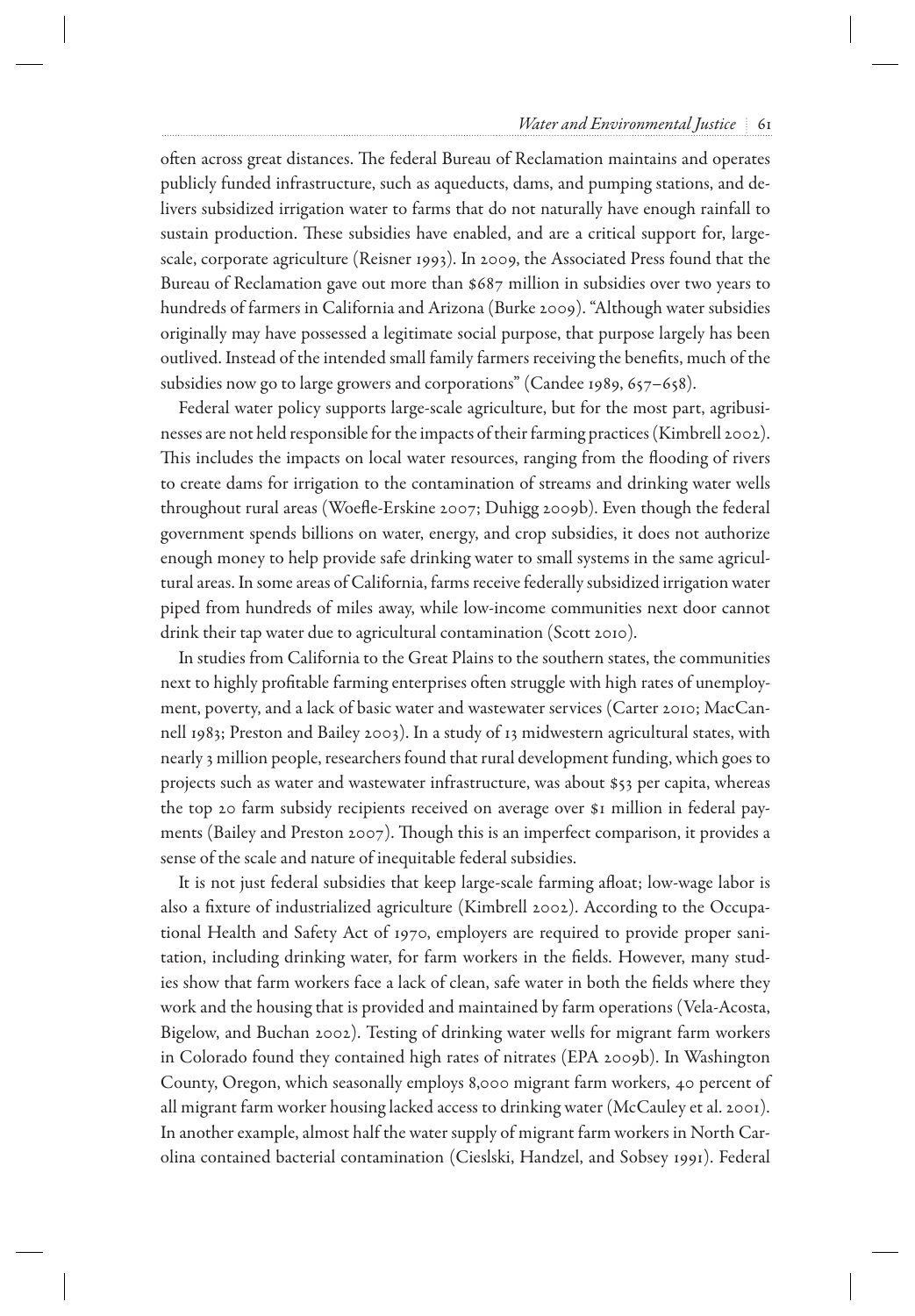water subsidies are thus being provided to companies that cannot or will not provide basic water and wastewater services for their employees or in their employee housing, in violation of federal labor laws.

The connections between federal water and agricultural policy extend from the Bureau of Reclamation to the Department of Agriculture to the powerful lobbying interests that ensure regular reauthorization of federal subsidies (Reisner 1993). Even though agriculture is a critical piece of local economies and the nation's food security, the larger environmental and social costs of our current system of industrialized agriculture must be reconsidered if there is a true commitment to water justice.

#### Affordability

 If you don't pay your water bills, they cut off your water, and don't give you an opportunity to appeal. Then they transfer the bills above \$100 to property tax rolls for collection. If you can't pay, your house can be foreclosed. . . . People lose their homes, business and can even lose their children.

—Maureen Taylor, *Michigan Welfare Rights Organization (qtd. in NCLC 2006)*

After over 40,000 families had their water shut off in one year, the Michigan Welfare Rights Organization launched a campaign to create a citywide plan to ensure affordable water for Detroit's low-income residents. For low-income households, affordability is a question of both the economic burden a water bill places on a resident and whether that resident is being forced to displace other essential services to provide the basic need of water. The EPA defines water service *affordability* as 2.5 percent of Median Household Income (MHI). As long as water bills do not exceed 2.5 percent of MHI, water service is considered affordable. However, the MHI obscures many of the large discrepancies in the range of incomes in an area, or the geographic distribution of differing incomes. Although, on average, people can be paying less than 2.5 percent of their income on water bills, low-income households may be paying a much higher percentage. The percentage of MHI spent on a water bill also may not encompass all the water-related costs that a household may bear. For example, if household members must purchase bottled water because their water is contaminated, the actual amount they are paying is much higher.

The economic crisis that began in 2009 sharpened the types of affordability issues that Detroit faced. Reports of water shutoffs have become more common as utilities have been raising rates, becoming more aggressive in collecting overdue water bills, and shutting off accounts as their investments have fallen due to the recession (Smith 2008; DePalma 2007; Canfield 2010). Utilities in Chicago saw a 70 percent increase in the number of delinquent water bills in 2008 and implemented rate increases of 15 percent each year for the next three years (Cottrell 2008). The rising rate of foreclosures has impacted renters; for example, in Oakland, California, many low-income tenants faced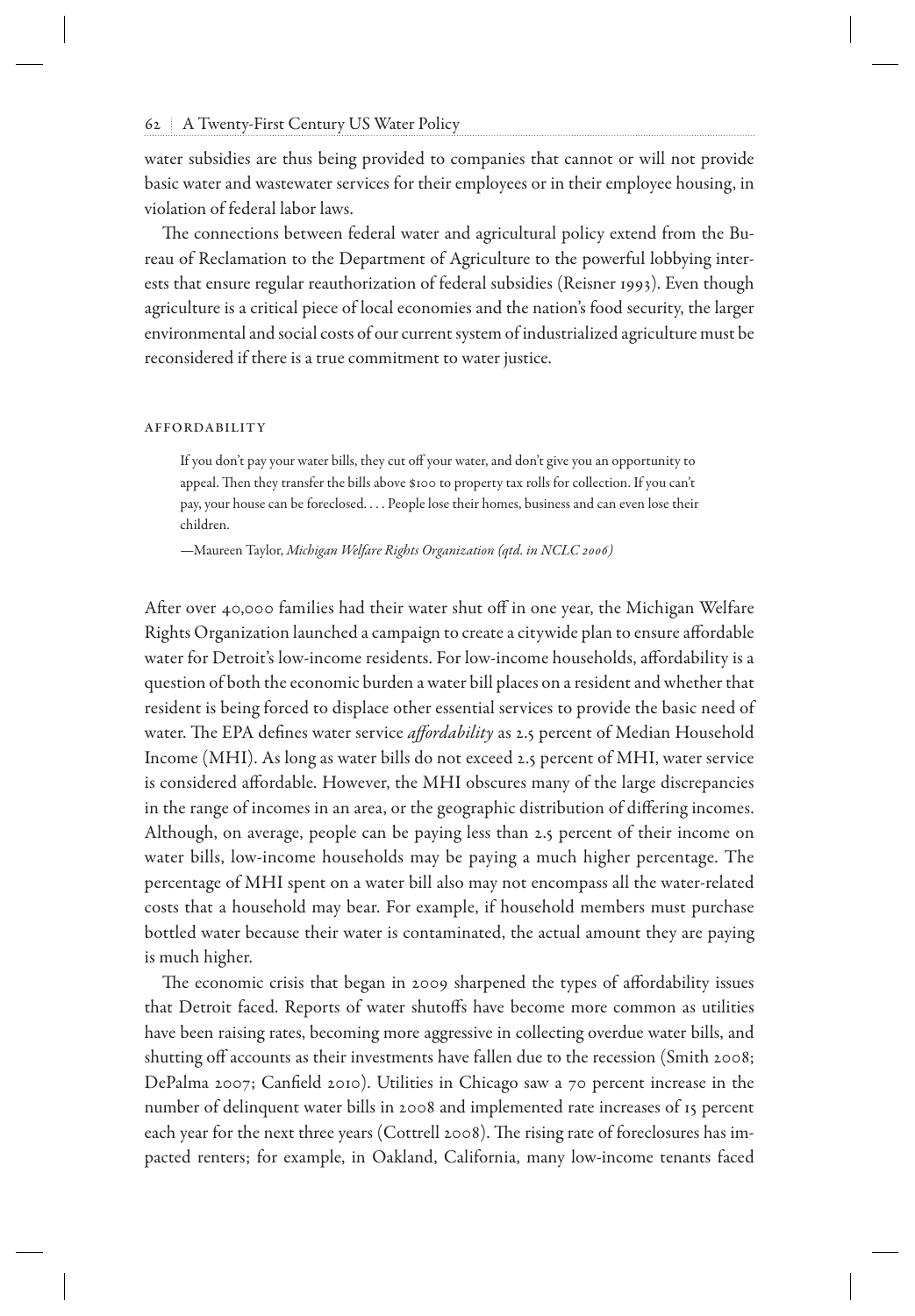abrupt utility shutoffs as their landlords faced foreclosure in the wake of massive mortgage defaults (Grady 2008 ).

 Despite the limitations of this measure, recent data has shown that the number of houses whose water and wastewater bills exceeded EPA's designated affordability criteria is growing. From 2002 to 2004, the number of bills for water and wastewater services in major cities that exceeded the EPA's affordability criteria rose from 3 to 7 percent (Brandt 2004). The Congressional Budget Office predicts that between 10 and 20 percent of households may be spending more than 4 percent of household income on water by 2019 (CBO 2002 ). For more information on a community campaign to ensure equitable access to aff ordable water, see the case study of Michigan Welfare Rights Organization in chapter 7: Municipal Water Use.

 Another indicator of affordability is how much people spend on water as compared to other services or needs. In general, low-income residents spend a higher percent of their household income on water than wealthier residents do (Morello-Frosch et al. 2009 ). As many as one in five households face difficulties meeting "essential needs" over the course of a year, and the most common difficulty is paying utility bills  $(Bauman 2003)$ .

There are no federal programs to assist low-income residents in covering their water bill, such as the ones that exist for telephone and energy usage. It is left to the discretion of the utility to create such a program. A survey of large utilities found that only 8 percent had a subsidy, or "lifeline" rate (Raucher 2004 ). Given this lack of a safety net, the rising cost of drinking water is also a rising threat to the water security of low-income communities.

# Urbanization: Legacies of discrimination in land-use planning perpetuate water injustices

 When I was a little girl, because our wetlands were of good quality, we would get all excited to run out and play. Turkey Creek had a cultural significance—we couldn't use the beaches because they were segregated. We used the creek for fishing and swimming and baptizing. But then development started coming, and it ruined the quality of our wetlands, and there was flooding in our streets and homes and churches.

—Rose Johnson, *Turkey Creek resident and activist (Johnson, pers. comm. 2010)*

 North Gulfport and the neighboring community of Turkey Creek, Mississippi, were founded by emancipated slaves. The entire area is a flood zone, and African American residents were relegated to the edges of the wetlands along Turkey Creek. Residents long used the creek for recreation, as nearby beaches were segregated. The creek slowly became contaminated as industries such as DuPont Chemical moved into the area and urban sprawl devoured the creek's wetlands and increased flooding in the homes of nearby residents (Ray 2004). The wetlands would absorb water and prevent flooding, but as they were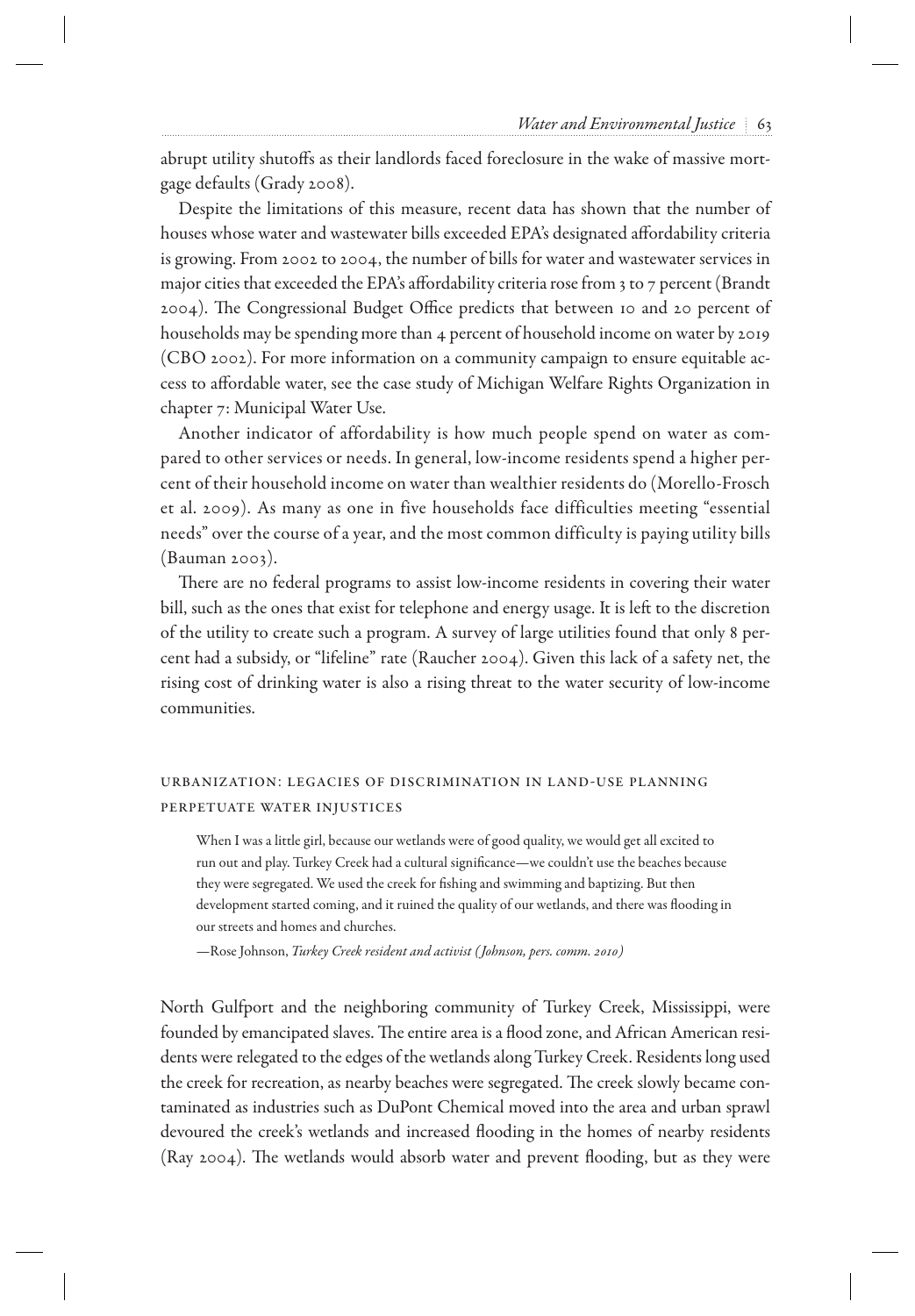paved over, flooding worsened. Today, residents are fighting to create a greenway along Turkey Creek.

 Urbanization—the process of urban growth—has led to a drastic increase in the amount of land covered by impervious surfaces, such as concrete. These surfaces generate much larger quantities of water running off streets than the nonurbanized landscapes they replace. This runoff picks up the many chemicals and heavy metals that exist in urban areas, including pesticides, oil and grease, bacteria, and trash, and is one of the largest sources of water contamination today (EPA 2010a). Exacerbating runoff are combined sewage overflows, or CSOs, which are sewer systems built to carry both sewage and stormwater in the same pipes. These systems overflow when there is lots of rain or snow and discharge directly into nearby water bodies, carrying many pollutants that affect health, including bacteria, viruses, and floating trash (EPA 2001a).

 Widespread water issues with urbanization have been caused, in large part, by the overwhelming disconnect between land-use planning policies and water planning. As the Government Accountability Office notes, "most states and localities do not comprehensively assess the impacts of different land uses on water quality and develop strategies to mitigate any adverse effects" (GAO 2001, 6).

The disconnect between land-use planning and water management maps onto legacies of discriminatory planning. Land-use planning and zoning practices determine what land uses are allowed where, including residential housing and industrial facility sites. From *redlining* practices, which deliberately excluded people of color from living in certain neighborhoods, to federal housing policies that encouraged suburban development at the expense of urban city centers, land use and zoning decisions have facilitated the concentration of low-income communities and communities of color in impoverished areas and near toxic facilities (NAPA 2003 ). Ultimately, land-use planning and zoning have "segregated communities along the lines of race and class" and led to "the creation of an urban underclass that is denied access to mainstream opportunities" (Wilson, Hutson, and Mujahid  $2008$ ,  $212$ ).

Today, this "urban underclass" is often especially susceptible to the water-related problems of urbanization, ranging from overflowing CSOs to seasonal flooding (EJCW 2005 ). Case studies from communities such as Turkey Creek; West Philadelphia (Spirn 2005 ); Bayview Hunters Point in San Francisco (EJCW 2005 ); Columbia Sloughs in Portland, Oregon (Stroud 1999); Anacostia River in Washington (Williams 2001); Gary, Indiana (Hurley 1988); and Sun Valley in Los Angeles (TreePeople 2009) attest to the complex ways the low-income communities and communities of color come to live in areas with high rates of contamination, storm and wastewater overflows, or increased risks of flooding.

 Most urban runoff prevention programs are run at the state level and are voluntary. EPA efforts to regulate national stormwater permitting programs have been slow and ineffective (GAO 2007). There are few incentives and resources for local governments to tackle the issue independently.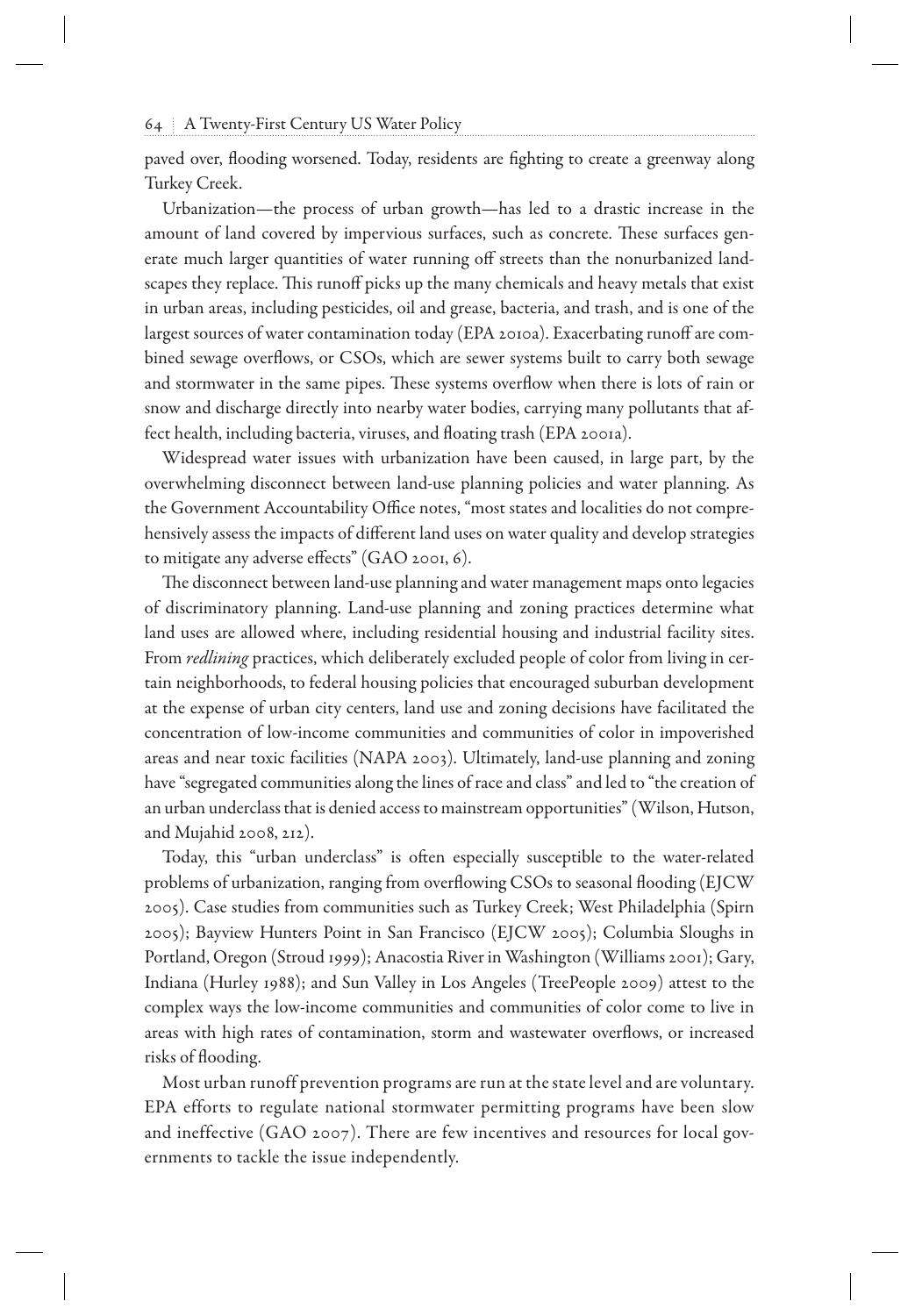When cities do take action to address the impacts of urbanization, it can have EJ implications. In several cities, municipal plans to address CSOs have called for the construction of large wastewater treatment plants to be located in low-income communities and communities of color (Lane and Heath 2009). For more on one community's struggle to ensure an equitable CSO treatment plan, please see chapter 5: Water Quality.

The combination of discriminatory land-use patterns and the impacts of urbanization means that water issues in a low-income community or community of color may be easily overlooked. Whereas many of the water-related impacts of urbanization are related to local planning and permitting decisions, it is also local-level planning that has influenced the concentration of low-income communities and communities of color into marginal urban geographies. As the EPA takes an increased role in addressing the disconnect between water and land-use planning policy, it must also address the historical and living legacies of discrimination that affect communities today.

# Bearing the Burden: Low-income Communities and Communities of Color Pay for Industrial Development

 One of the most important contributions of the EJ movement has been demonstrating how the costs of pollution that impact low-income communities and communities of color are not factored into traditional environmental decision making. Federal water policies around industrial discharge show how the environmental costs of industrial development are displaced onto these communities.

# CONTAMINATED FISH

 Studies from around the country have shown that many communities of color have some of the highest rates of fish consumption, ranging from Native American and Alaskan Natives to African Americans to Latinos to Asian and Asian American populations (OEHHA 2001; Corburn 2002; EHC 2005; Shilling 2009; Silka nd; Williams et al. 2000; AMAP 2009). The EPA has found low-income communities consume significantly higher amounts of both cooked and uncooked fish (EPA 2002). Studies in Pennsylvania and South Carolina demonstrate that African American anglers consume up to four times the amount of fish as white anglers do (Weintraub and Birnbaum 2008). Another study in Indiana found significantly higher daily average fish consumption rates among anglers of color versus white anglers (Williams et al. 2000 ). In one survey from California's Sacramento–San Joaquin Delta, 86 percent of Hmong women, 75 percent of Cambodian women, 58 percent of Vietnamese, and 57 percent of Filipino women surveyed ate sport fish versus 30 percent of white women (Silver et al. 2007 ).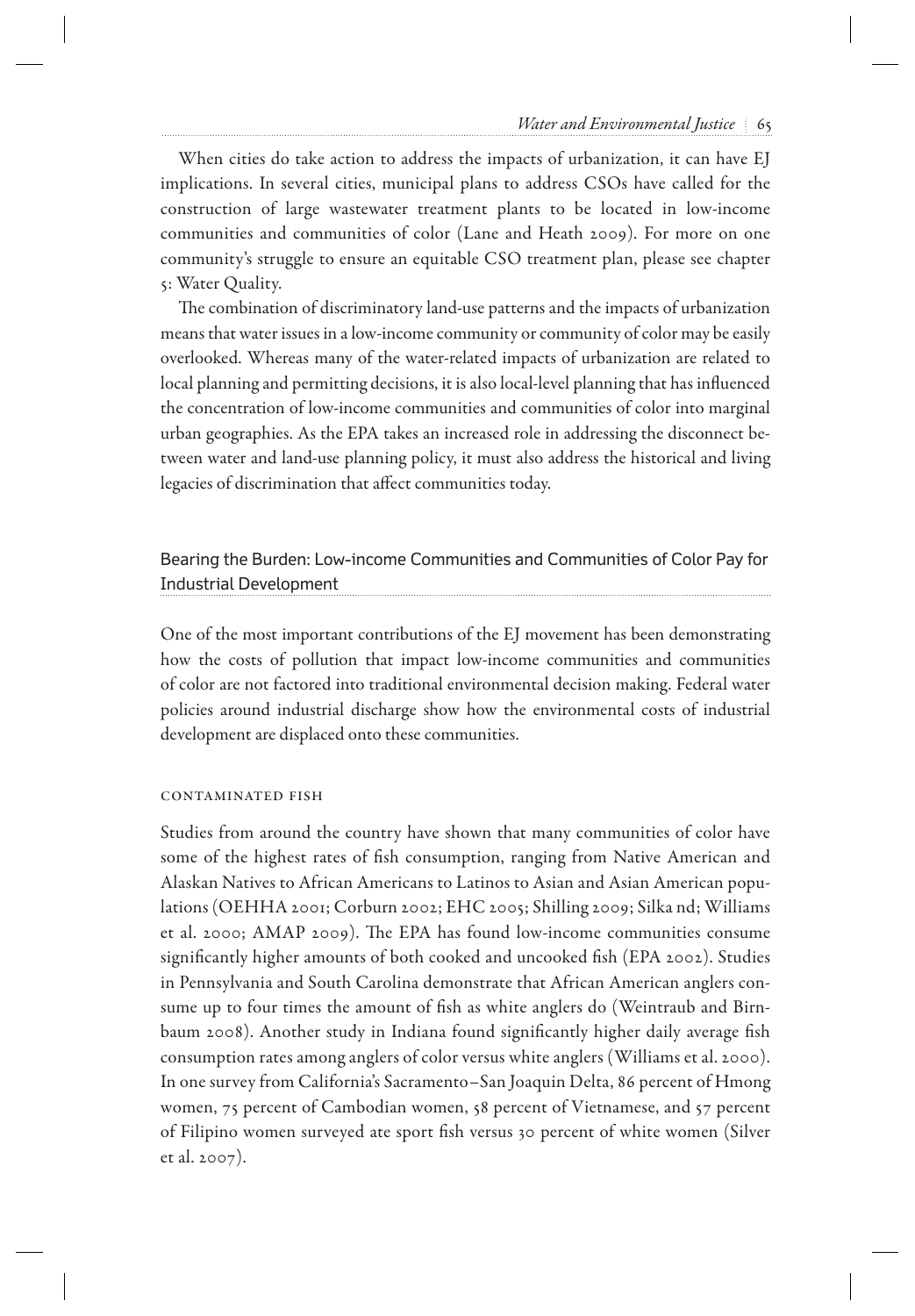Many fish today are contaminated by pollutants that bioaccumulate in their flesh after being released into the water. Common contaminants include mercury from historic gold mining, ongoing mercury depositions from coal plants, and chemicals called persistent organic pollutants used in a variety of manufacturing processes.

The policy response to fish contamination has been one of *risk avoidance*, which allocates the responsibility for addressing risks to those who bear the risks (O'Neill 2007 ). The EPA issues fish advisories to provide guidance on safe levels of consumption for contaminated fish. In areas with high levels of contamination in specific fish species, they recommend replacing or reducing consumption. Under the CWA, all facilities are required to obtain permits that specify the quality of water they will discharge; this is the National Pollutant Discharge Elimination System. Under the CWA's Total Maximum Daily Load program, the EPA can limit the total amount of contaminants in a particular water body. But instead of using these tools to create pollution limits in waterways with documented subsistence fishing, the EPA ultimately places the burden of protection on low-income communities, communities of color, and other fish consumers (O'Neill 2007).

 Risk avoidance also simply fails at its policy objectives when it comes to low-income communities and communities of color. Many communities have found that fish advisories are difficult to understand or are not language-appropriate (Silka nd; EJCW) 2005). The fish advisories are often based on recreational angler levels of consumption, rather than subsistence rates (Shilling 2009 ).

 As the NEJAC explains, "For many communities of color, low-income communities, tribes, and other indigenous peoples, there are no real alternatives to eating and using fish, aquatic plants, and wildlife. For many members of these groups it is entirely impractical to 'switch' to 'substitutes' when the fish and other resources on which they rely have become contaminated. There are numerous and often insurmountable obstacles to seeking alternatives (e.g., fishing 'elsewhere,' throwing back 'undesirable' species of fish, adopting different preparation methods, or substituting beef, chicken or tofu)." The "cost" of widespread fish contamination, caused by private companies and government facilities, thus disproportionately is borne by low-income communities and communities of color (Gauna, O'Neill, and Rechtschaffen 2005).

# Lack of access to water for recreational opportunities

 We all grew up in Chelsea and we didn't realize we had a river. You can't see it, you can't touch it, there are no viewpoints—just huge industries up and down the waterfront. We started to question why are all these industries in Chelsea? It became clear to us that it was because we are a low-income community of color.

—Roseann Bongiovanni, *Chelsea Creek Action Group*

 Chelsea Creek runs into the Boston Harbor through East Boston and Chelsea, both working-class neighborhoods with large immigrant communities. An EPA investigation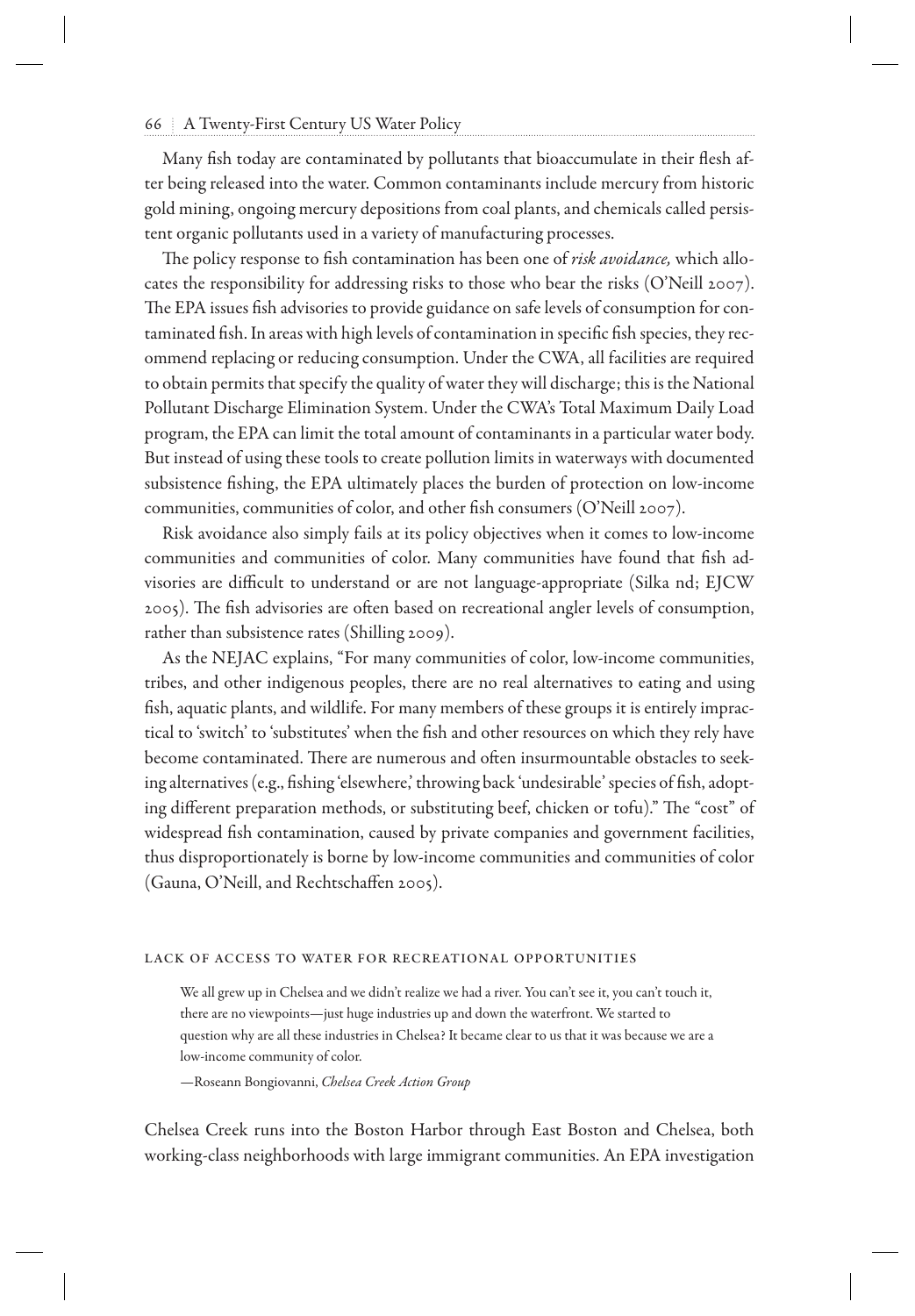# *Water and Environmental Justice* 67

in partnership with community groups found that Chelsea and East Boston have significantly less access to green space than elsewhere in Boston. Working with local and national agencies, companies, and residents, community groups such as the Chelsea Creek Action Group cleaned up and redeveloped an old industrial site into the Condor Street Urban Wild Park, and they are now working to create an entire Chelsea Riverway for local residents to access the waterfront (NOAH 2006).

 Disparities in distribution of open spaces have been well documented. Low-income communities often have less access to open spaces and recreational opportunities than do more affluent communities (Timperio et al. 2007; Harnick 2006; Kibel 2007). In a report mapping race, income, and park access in Los Angeles, the City Project found that the communities that had the worst access to parks were the largely nonwhite and poor communities of Central and South Los Angeles (Garcia and White 2006). Along many industrialized waterfronts, the adjacent low-income and predominately minority communities are effectively cut off from the waterfront; in the low-income, predominately Latino and African American industrial shipping area of South Bronx, New York City, the Hunts Point area has six miles of waterfront, and only 200 feet of waterfront recreation access (Sustainable South Bronx 2008). Research from around the country demonstrates that a lack of recreational opportunities translates into increased health problems, ranging from high rates of obesity, type II diabetes, and other diseases among low-income communities and communities of color (Wilson, Hutson, and Mujahid 2008 ).

Natural spaces can promote physical and psychological health (Giles-Corti et al. 2005; Garcia and White 2006), and increasingly, EJ activists are working to secure access to healthy creeks and water-based recreational opportunities as a means of creating positive changes in their communities (Miller 2009 ). Even though many of the patterns of industrial development along waterways trace back to local land-use planning decisions and ordinances, the federal government can play a proactive role in not only creating strict CWA permits for industrial facilities and thus limiting pollution, but also in identifying and supporting watershed restoration projects in low-income communities and communities of color.

## Energy production and water injustices

There was a sludge dam holding nine billion gallons of toxic substances right above where we lived. I also watched the March Fork stream get poisoned three miles above the intake valve for the town of Sylvester, West Virginia. If we're poisoning our drinking water, we have to ask what kind of people are we?

—Judy Bonds, *Coal River Mountain Watch, West Virginia (qtd. in Smecker 2009)*

 Community organizations such as Coal River Mountain Watch and Ohio Valley Environmental Coalition have been working to stop the impacts of coal mining in Appalachia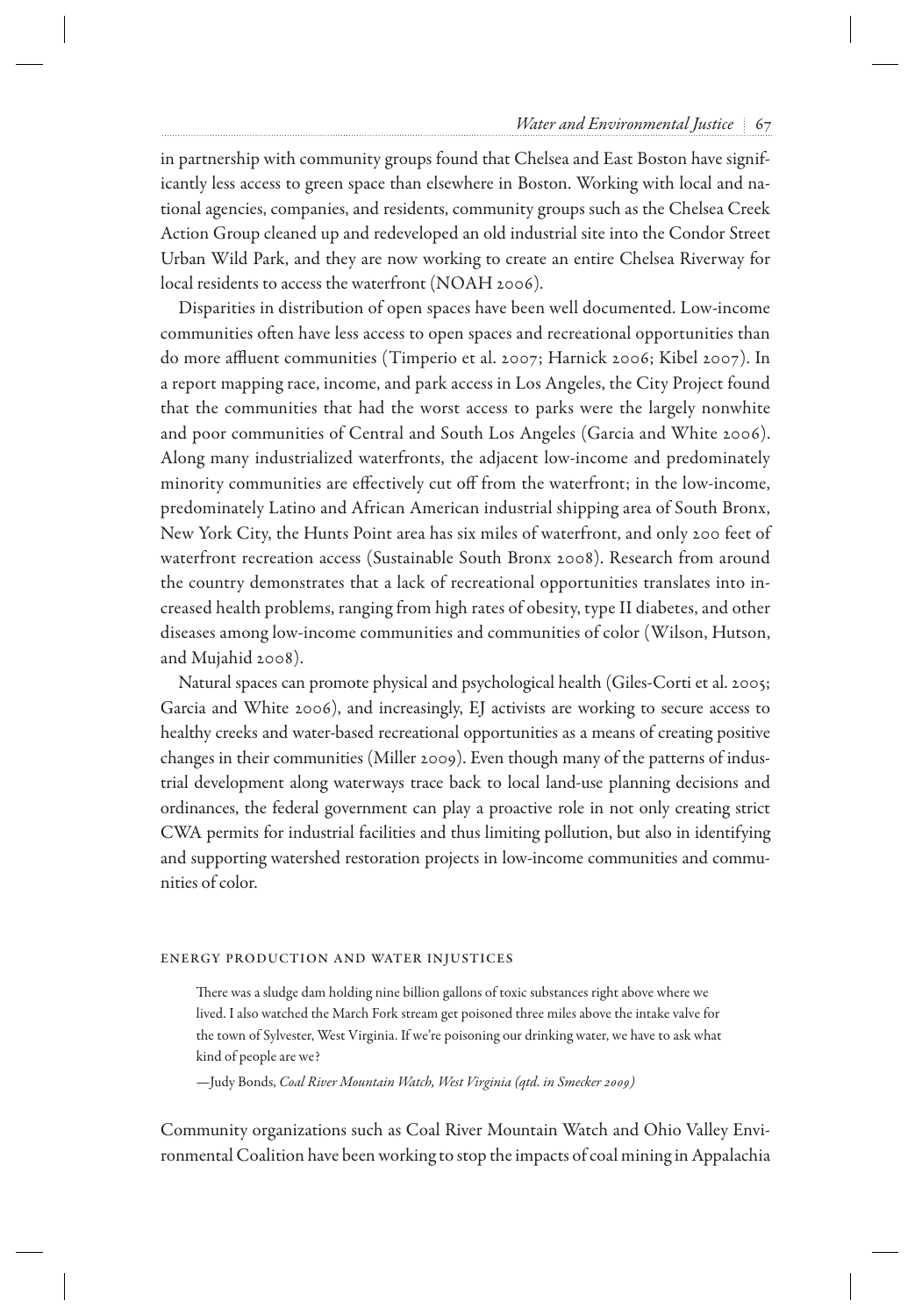for years. Efforts to secure tighter water restrictions on coal mining practices face two huge barriers: the power of corporate lobbying interests, and the country's reliance on coal for electricity (Duhigg 2009c). The work and challenges of the Ohio Valley Environmental Coalition exemplify the struggle many low-income communities and communities of color face in trying to address the impacts of energy production on water resources.

 Energy production and water are highly interdependent (Feeley et al. 2005 ). Energy production is the second largest user of water in the United States, and virtually every type and phase of production requires water, from the mining of fossil fuels to the cooling water used in power plants to the transport of coal. This can lead to the depletion of local water sources. Not only is energy production water-intensive, it is water-polluting, especially fossil fuel plants, which dump large quantities of contaminated water used in the production process into local ecosystems (Clean Air Task Force and The Land and Water Fund of the Rockies 2003 ).

The EJ impacts of energy production are clear. In New Mexico, Navajo drinking water wells have been contaminated by uranium mines (EPA 2008). Throughout the West, indigenous communities have been displaced from ancestral rivers and their subsistence lifestyles destroyed for hydropower dam construction (Woefle-Erskine 2007). On the Cheyenne reservation in Wyoming, coal bed methane extraction contaminates vast quantities of groundwater (Small 2005). A new rush to access natural gas using a water-intensive method called *hydraulic fracturing* (or "fracking") has resulted in such high levels of methane that drinking water is actually flammable in some communities throughout the Northeast (Duncan 2010 ).

 Energy policy, dispersed through a variety of federal agencies, has not worked in tandem with water policy (Gleick 2009 ). As calls for more integrated water and energy policy become prevalent, addressing the long-standing impacts of energy production on low-income communities and communities of color is an important starting place.

#### Climate change and water injustices

 New Orleans has been made the ground zero of climate change. —Dr. Myra Lewis, *Deep South Center for Environmental Justice*

The experience of Hurricane Katrina revealed the connections between climate change, EJ, and management of our water resources. As Dr. Myra Lewis, assistant director at the Deep South Center for Environmental Justice, explains, "New Orleans always had intense environmental justice issues and contamination. Katrina reset our agenda. It was a monumental failure of every level of government that was supposed to be protecting our interests." Katrina revealed how a confluence of geographic, social, and political factors that created a situation in which low-income communities and communities of color in New Orleans were disproportionately affected by the disaster (Smith 2006).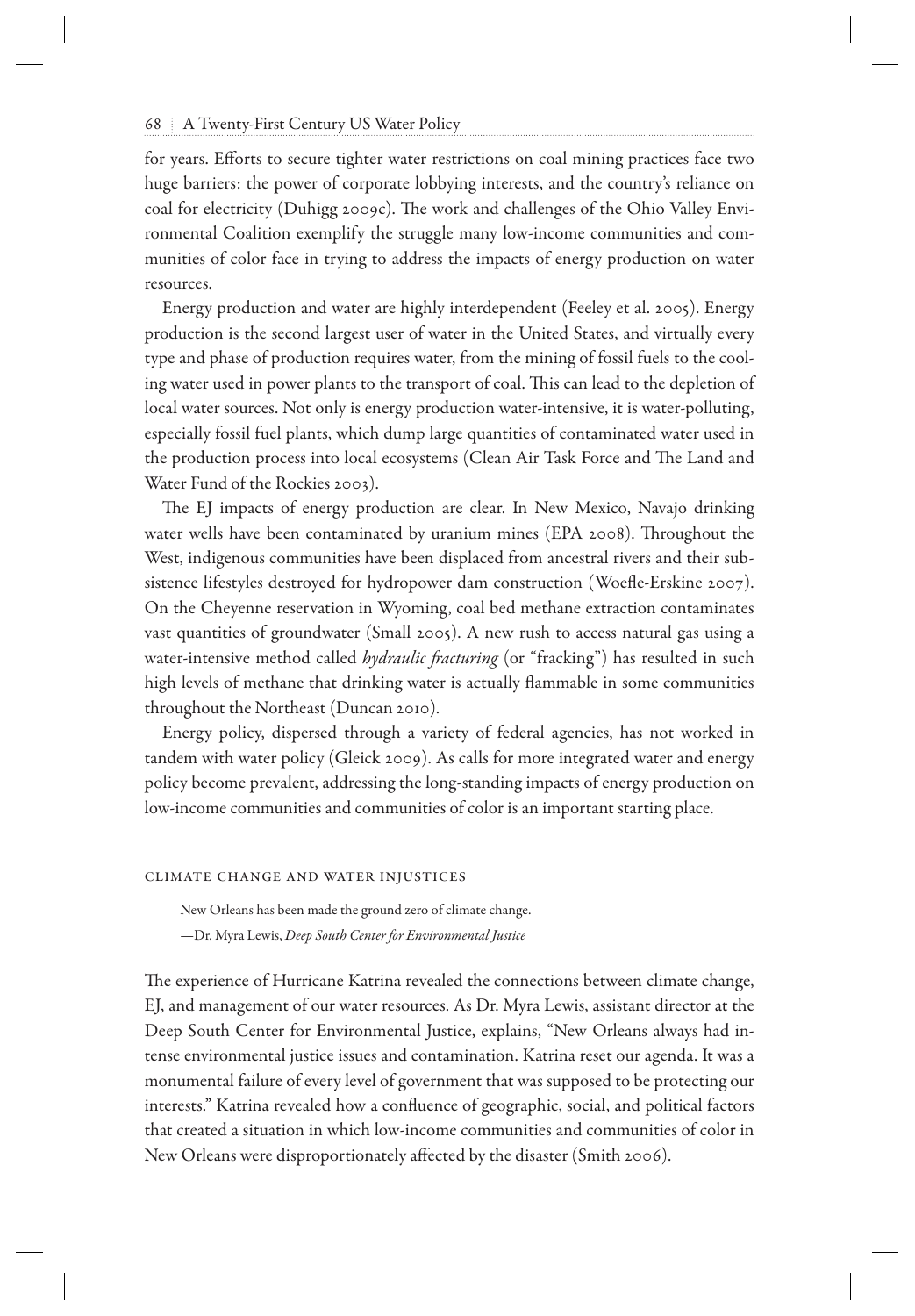# *Water and Environmental Justice* 69

 Climate change will worsen some of the existing inequalities outlined in this chapter (Pastor et al. 2006). For a broader discussion of climate change impacts on water resources see chapter 10: Water and Climate. In the example of Hurricane Katrina, the numerous contaminated sites and facilities near low-income communities and communities of color in Louisiana created a public health threat as flooding waters were polluted by toxic materials (Bullard and Wright 2009). For subsistence communities relying on fish and other aquatic life for income, changing water temperatures and flows will drastically reduce these sources of livelihoods (FAO 2008 ). In agricultural areas, changing growing conditions may increase the use of fertilizer and pesticides, risking increased contamination in rural places where small, low-income communities already struggle with polluted ground and surface water (Fougères 2007 ). Alaskan Native communities already face accelerated erosion due to melting sea ice and heavy wave activity; 31 villages are facing relocation (GAO 2009).

 There are two main policy responses to climate change—mitigation and adaptation. Mitigation reduces the emissions of greenhouse gases, which drive climate change. Adaptation refers to adjustments in the built environment, lifestyles, and management practices to new climate conditions. A community's ability to both mitigate and adapt to the wide-ranging impacts of climate change is influenced by their vulnerability, which depends on many factors, including income, race, class, gender, and ethnic dynamics, but also hinges on the "basic provision of health care, the livability of places, overall indicators of quality of life, and accessibility to lifelines (goods, services, emergency response personnel), capital, and political representation" (Cutter 2006 , 121). Many low-income communities and communities of color will experience the impacts of climate change most acutely because they are the most vulnerable (Morello-Frosch et al. 2009 ).

Given this reality, from an EJ perspective, the federal government's first step should be strong measures to reduce greenhouse gas emissions, which are linked to water management in several critical ways. Water management itself is energy-intensive. Water and wastewater systems account for at least 4 percent of the nation's energy use (EPRI 2002), although some experts believe this number could be considerably higher. Energy costs are a major proportion of the total utility operating costs with some estimates indicating that electricity is 80 percent of the cost of water provision (WRRC 2010). For example, in both Arizona and California, the single largest users of electricity are massive water infrastructure projects that bring water supplies to cities such as Tucson and Los Angeles (WRRC 2010 ). Additionally, energy use in our homes, businesses, and institutions to pump, heat, and treat water may be four times greater than that for the provision of water and wastewater systems (CEC 2005).

 Other proposals to curb greenhouse gas emissions perpetuate water injustices. Hydropower is often framed as a "clean" way of generating energy and reducing carbon emissions from use of fossil fuels, but large dams can contribute to water contamination, severely disrupt the local ecosystem, and displace communities or community resources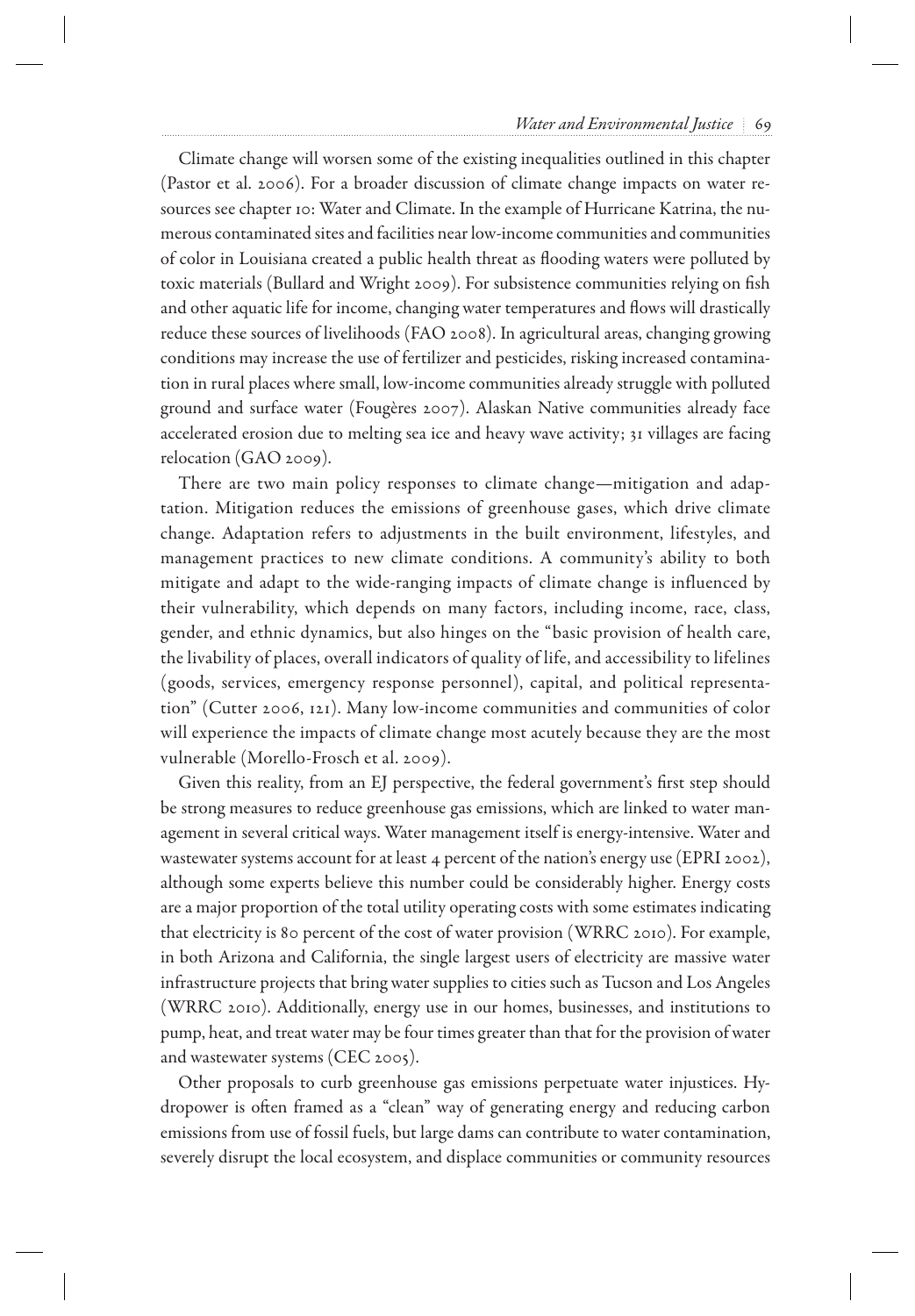(Leslie 2008). Large-scale ethanol production, proposed as a "bio-fuel" to reduce fossil fuel dependence, has led to a host of water problems and threatened small farmers around the globe (Hauter 2008 ). Environmental justice advocates fear proposals such as creating markets for carbon trading will exacerbate the already existing pollution in low-income communities and communities of color (Shepard and Corbin-Mark 2009 ).

 With a predicted increase in severe weather events, how the federal government prepares and assists communities after water-related disasters is a crucial EJ issue. "Many minorities and the poor have had greater difficulties recovering from disasters due to less insurance, lower incomes, fewer savings, more unemployment, less access to communication channels and information, and the intensification of existing poverty" (Pastor et al. 2006, 23). Vulnerability is compounded by disparities in government disaster preparedness, aid, relief, and recovery. These range from the basic failure to provide assistance, to disaster materials issued in inappropriate languages, cultural stereotypes and racism in service provision, and unequal distribution of disaster relief and recovery assistance from local, state, and national agencies (Heberger et al. 2009; Pastor et al. 2006).

 Ultimately, for many EJ activists, moving forward means moving away from a dependence on fossil fuels. The Environmental Justice Leadership Forum on Climate Change, an alliance of EJ organizations working to impact the development of climate change policy in the United States, calls for "a national goal supported by legislatively dedicated resources to transition us from the fossil fuel economy to the green, clean renewable energy economy by 2020" (Shepard and Corbin-Mark 2009 ).

# Underlying Causes of Water Injustices

 Climate change has heightened the sense of urgency to address water injustices. However, any potential solutions for both water management issues and climate change will not be adequate if they fail to address some of the underlying inequalities in federal water policy that link the various water injustices outlined in this chapter.

### Inequalities in environmental regulation and enforcement

 A driving force behind much of the EJ movement has been the reality that environmental regulations are not equitably enforced. Biases in government regulation and enforcement have failed to ensure that low-income communities and communities of color receive the same environmental protections that more affluent, white areas do (Bullard 2001). In an exhaustive report examining penalties applied by the EPA, researchers found that penalties under the Resource Conservation and Recovery Act are up to 500 percent higher in white communities than in communities of color for comparable violations (Lavelle and Coyle 1992). For example, petroleum refineries along the Mississippi River, surrounded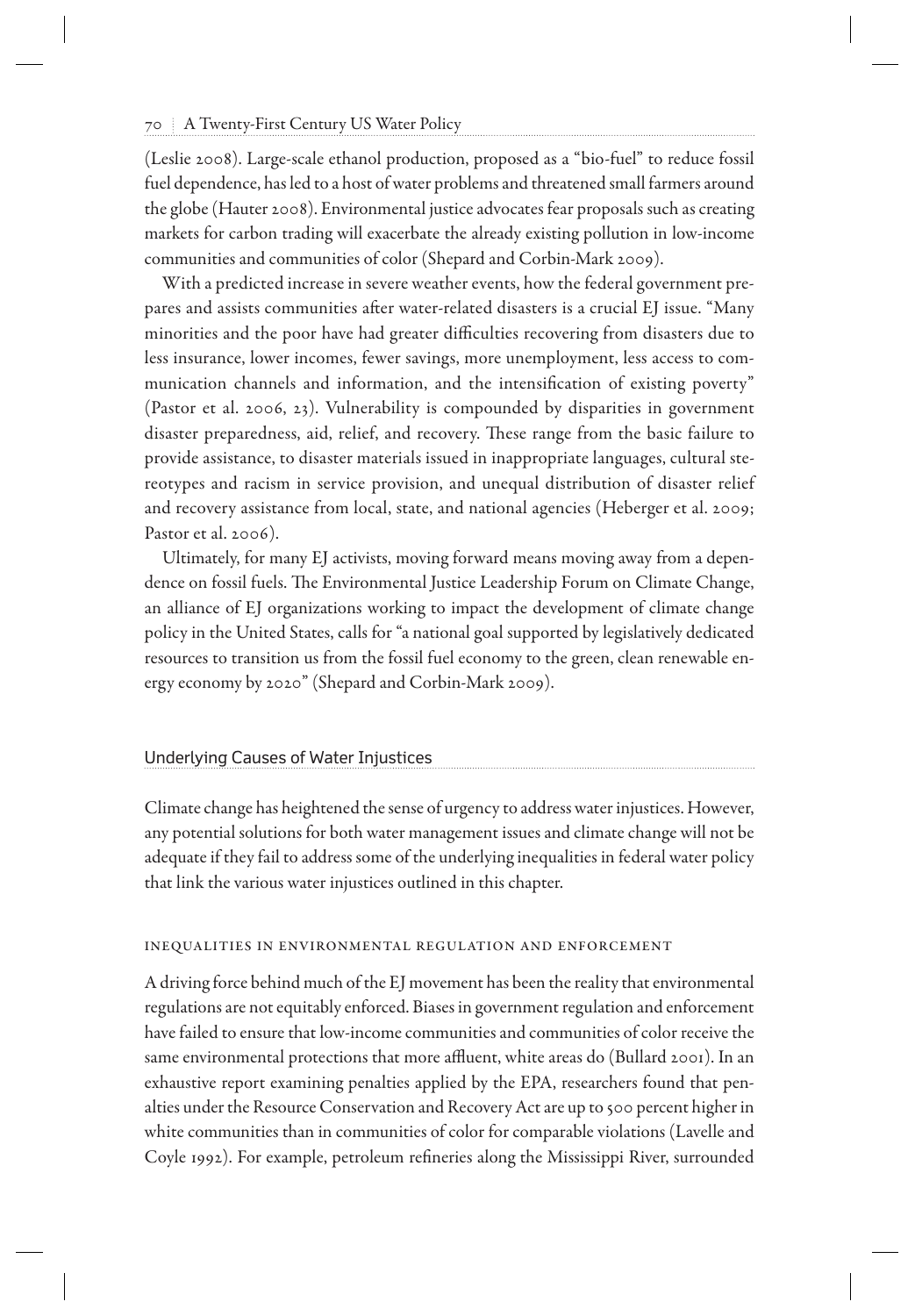by predominantly African American communities, tend to receive smaller fines than refineries in white, affluent communities do (Lynch, Stretesky, and Burns 2004).

The CWA is the EPA's main tool to keep water bodies free of pollution, yet illegal wastewater discharges have been routinely identified as a problem (Leavitt 2007) and enforcement of the act in low-income communities and communities of color is not evenhanded. A recent lawsuit by African American residents in Texas documented consistent pollution of their drinking water by local oil companies, despite clean-up efforts in neighboring, white areas (Hoffman  $2007$ ). In Dickinson, Tennessee, a county landfill is sited in the one African American community in the area, and the local well water has been poisoned by leaking hazardous materials. Even though city and county officials knew of the contamination, they continued permitting landfill operations. Additionally, they provided notification and treatment to nearby white families, but not to African American residents (Bullard et al. 2007 ).

 Another example is the National Priority List created under the Superfund Program to identify and clean up sites with hazardous contamination. One study demonstrated that it took 20 percent longer for Superfund sites in low-income communities and communities of color to be listed and that penalties for pollution in white communities were 46 percent higher than in nonwhite communities (Lavelle and Coyle 1992 ). Another showed that the more people of color there are in an area, the less likely it is to receive Superfund protection (Anderton, Oakes, and Egan 1997; Hird 1993). Yet another shows that a 10 percent higher Native American population lowers the chance of being listed by a shocking 80 percent, and a 10 percent higher level of poverty decreases listing chances by 31 percent (O'Neil 2007).

 An important mechanism at the federal level for low-income communities and communities of color is filing complaints with the Office of Civil Rights (OCR) under Title VI of the Civil Rights Act of 1964, which prohibits any agency that receives federal funding from discrimination in services (Ringquist and Clark 1999 ). A recent court case, however, highlights the failure of the federal government to respond to EJ complaints. In 2003, the community group Rosemere Neighborhood Association, based in Vancouver, Washington, filed a Title VI complaint with the OCR against the City of Vancouver, Washington. Rosemere alleged that Vancouver failed to use EPA funds to address long-standing problems in 17 low-income and minority neighborhoods, including inadequate sewer services and other standard amenities found in more affluent areas.

 Over the course of six years, the organization faced retaliation by the City of Vancouver and was forced to file a second civil rights claim. Finally, in 2009, the Ninth Court Circuit of Appeals found that the OCR had failed to respond to Rosemere's complaints, which "bloomed into a consistent pattern of delay by the EPA." The court noted "that Rosemere's experience before the EPA appears, sadly and unfortunately, typical of those who appeal to OCR to remedy civil rights violations" ( *Rosemere Neighborhood Association v. United States Environmental Protection Agency,* 581 F. 3d 1169, 9th Cir. 2009, 13510).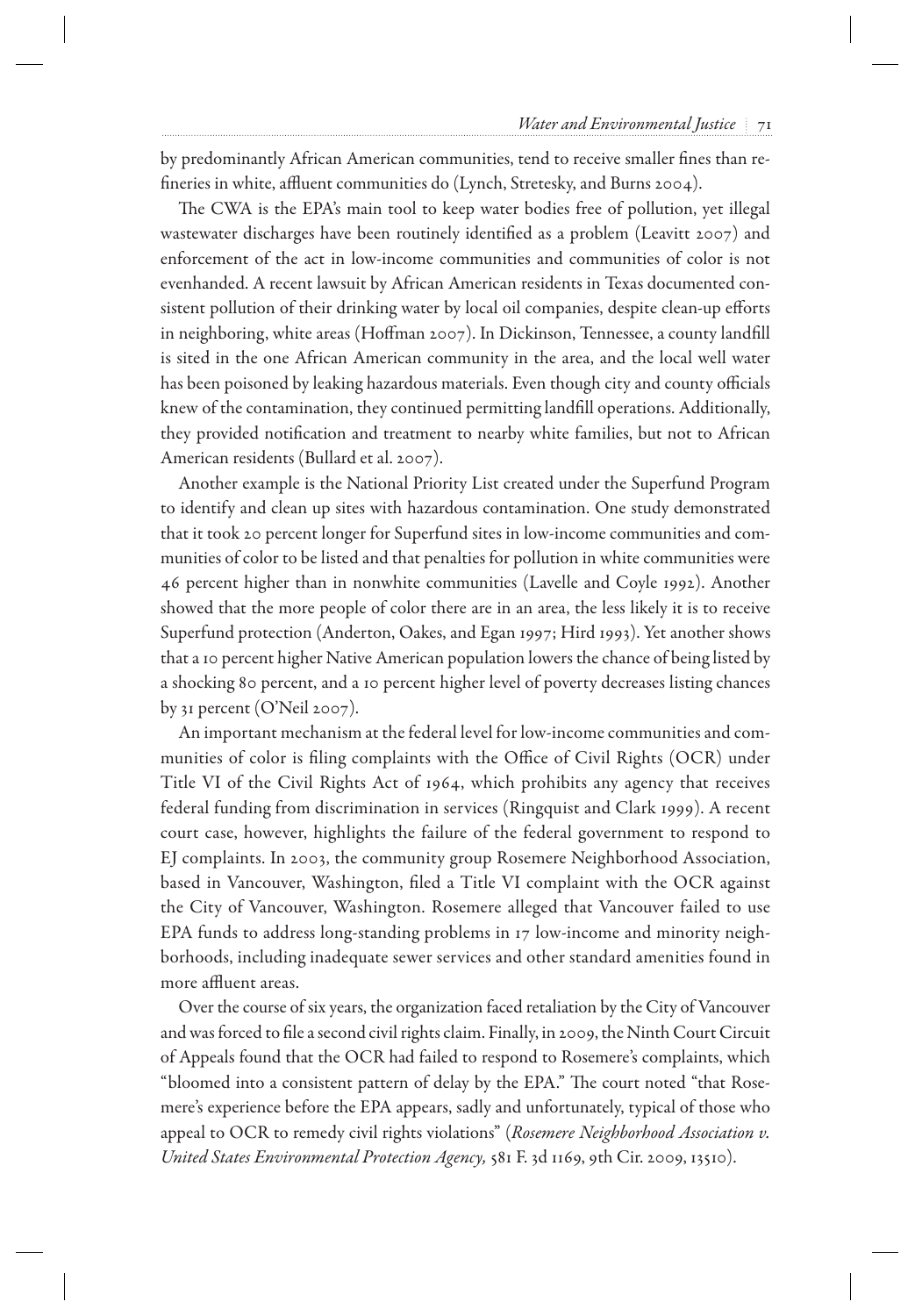# Overlooking large sources of contamination

Efforts to regulate nonpoint source contamination have not effectively addressed the root causes of the contamination or they overlook large sources. For example, the wastes from large animal facilities are technically subject to water-quality permits by the CWA, but these only apply if the facilities discharge into surface waters. This regulatory loophole has effectively left hundreds of thousands of facilities entirely unregulated (GAO 2008). Even compliance and enforcement of regulations that do exist have been acknowledged by the EPA to be insufficient; as of 2008, less than one-third of eligible facilities even had permits (Copeland 2010 ). Nonpoint source contamination (originating from a variety of sources), such as agricultural runoff or animal feedlots, is largely exempt from CWA regulation (ELI 2000 ; see also chapter 5: Water Quality).

The pork industry came to eastern North Carolina because we are black, poor, rural and have no political clout. The farms permitted seepage of waste into groundwater from their cesspools. The wells here were constructed over 50 years earlier. They were open for all kinds of contamination. —Gary Grant, *Executive Director of Concerned Citizens for Tillery*

The injustices within water management are not simply the result of unequal enforcement of existing regulations, but also are due to a lack of policies or regulations in place that address the chronic water issues faced by low-income communities and communities of color. Concerned Citizens for Tillery in North Carolina have been fighting the industrial hog industry for the past decade. Hogs now outnumber residents of the state, and hog farming has been linked to elevated rates of nitrates in nearby wells (Marks 2001). After partnering for a study with professors at the University of North Carolina, the citizens' group found that areas with lower incomes and more African American residents had the highest numbers of hog farms (Wing, Cole, and Grant 2000 ). Subsequent studies found similar conditions in the Mississippi hog industry (Wilson et al. 2002 ).

 Agricultural and animal facility runoff can lead to high rates of nitrates in groundwater (Harter 2009). The EPA has a drinking water standard for nitrates, but its regulation of nutrients in both drinking water and surface water has been found to be "inadequate at both a statewide and national scale" by State-EPA Nutrient Innovations Task Group (SENITG 2009). This type of gap results in severe health and quality-of-life risks for residents in Tillery and many other communities throughout the United States (Duhigg 2009b).

# Groundwater protection: a glaring gap

 Over half of US residents rely on groundwater for some part of their drinking water (GWTF 2007 ), but the quality of groundwater is increasingly found to be degraded. There are many sources of contamination, and the contaminants vary widely across geographic regions, but some of the main sources are a combination of industrial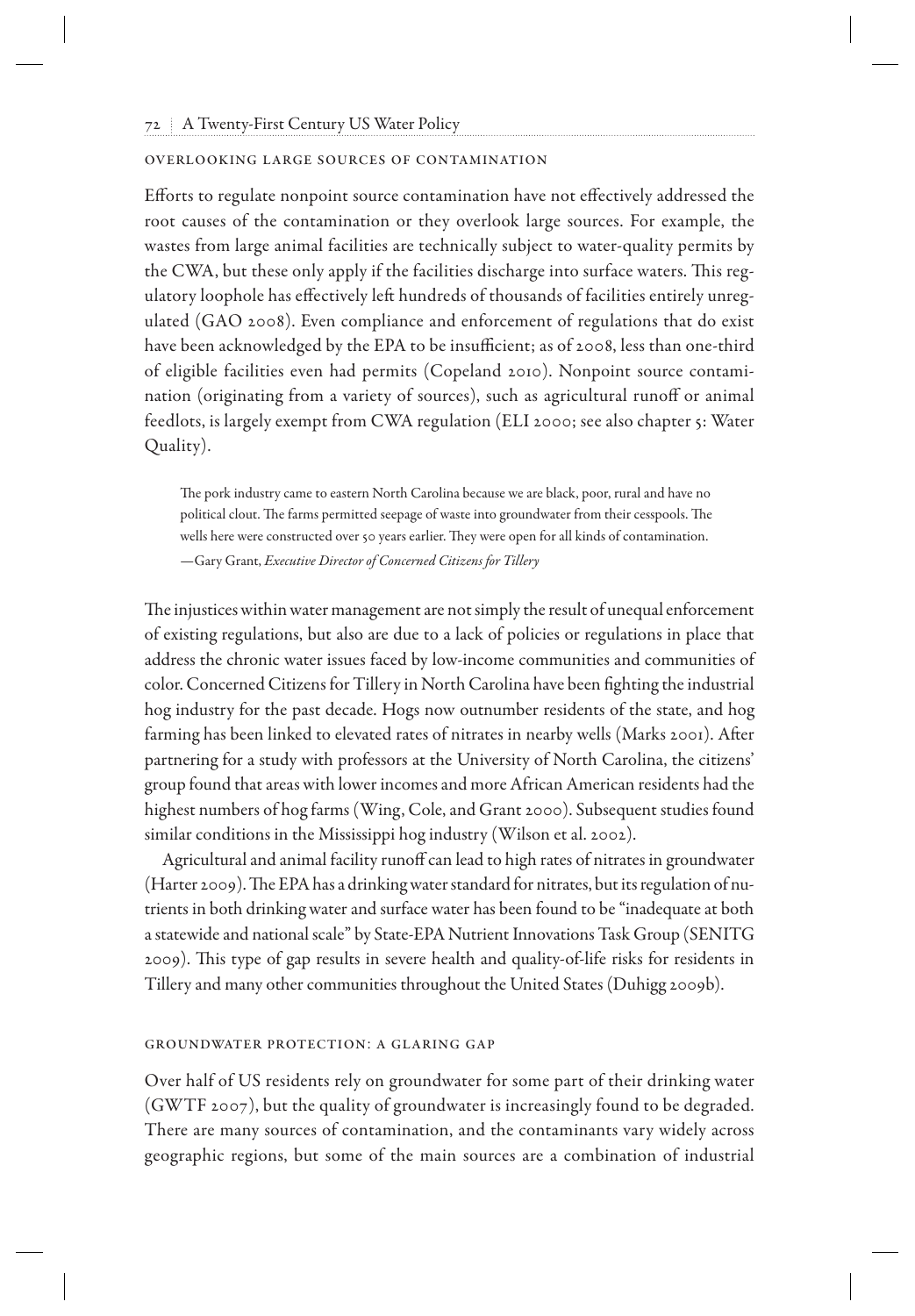discharges, hazardous facilities such as waste sites, farming operations, and runoff (EPA 1999b).

 Rural, private well owners are acutely at risk of drinking water contamination. Over 43 million people, mostly in rural areas, rely exclusively on groundwater from private, domestic wells (DeSimone, Hamilton, and Gilliom 2009). Incomes in rural areas are anywhere from 15 to 30 percent lower, and poverty rates 30 to 40 percent higher, than in nonmetropolitan areas (Rubin 2001). A recent US Geological Survey study found that 20 percent of private wells sampled contained at least one contaminant at levels of concern to human health (DeSimone, Hamilton, and Gilliom 2009 ), but private wells are not regulated by the Safe Drinking Water Act.

 Instead of an overarching federal vision for groundwater management, a fragmented array of federal laws touch on some aspect of groundwater protection or cleanup (GWPC 2006a ; see also chapter 2: Legal and Institutional Framework of Water Management). This actually hinders comprehensive cleanup and assessment because most of these laws are built to address a separate environmental issue, rather than groundwater (Pye and Patrick 1983), and the regulations that do exist have large holes. For example, more than 50 percent of liquid hazardous waste produced in the United States is disposed of through underground wells. These wells are divided into five categories, known as *classes*, and regulated under the Safe Drinking Water Act, but there are serious deficiencies in the regulatory program. Class V wells are the most numerous, with over 1.5 million in the country, but only one-fifth have permits (GWPC 2006b). As the Groundwater Protection Council explains, "Groundwater has too often been taken for granted and has suffered from a lack of emphasis on the part of local, state, and national leadership and a lack of funding for protection and research" (GWPC 2006, 4).

 Complicating groundwater management are the multiple legal frameworks governing its use. Many of these doctrines rely on strong private property doctrines, which protect, to varying degrees, the rights of landowners with property overlying aquifers to pump groundwater (Ashley and Smith 2001). This makes groundwater quality and quantity impacts hard to control and ongoing monitoring very difficult.

Even when efforts to remediate contamination are taken, as the EPA's Groundwater Task Force noted, "Groundwater cleanup activities and decisions are often not prioritized in a manner that would result in addressing the most pressing needs or maximizing the public health benefit of monies spent" (GWTF 2007). The EPA's overall failure to more proactively manage groundwater thus compounds the already existing inequalities in water regulation in low-income communities and communities of color.

# Cumulative risks and impacts overlooked within federal water policy

 Environmental justice activists have long pushed for a cumulative impacts model of protecting public health in environmental regulation (Bullard 2001 ), but two major components of water-quality regulation related to public health have failed to incorporate the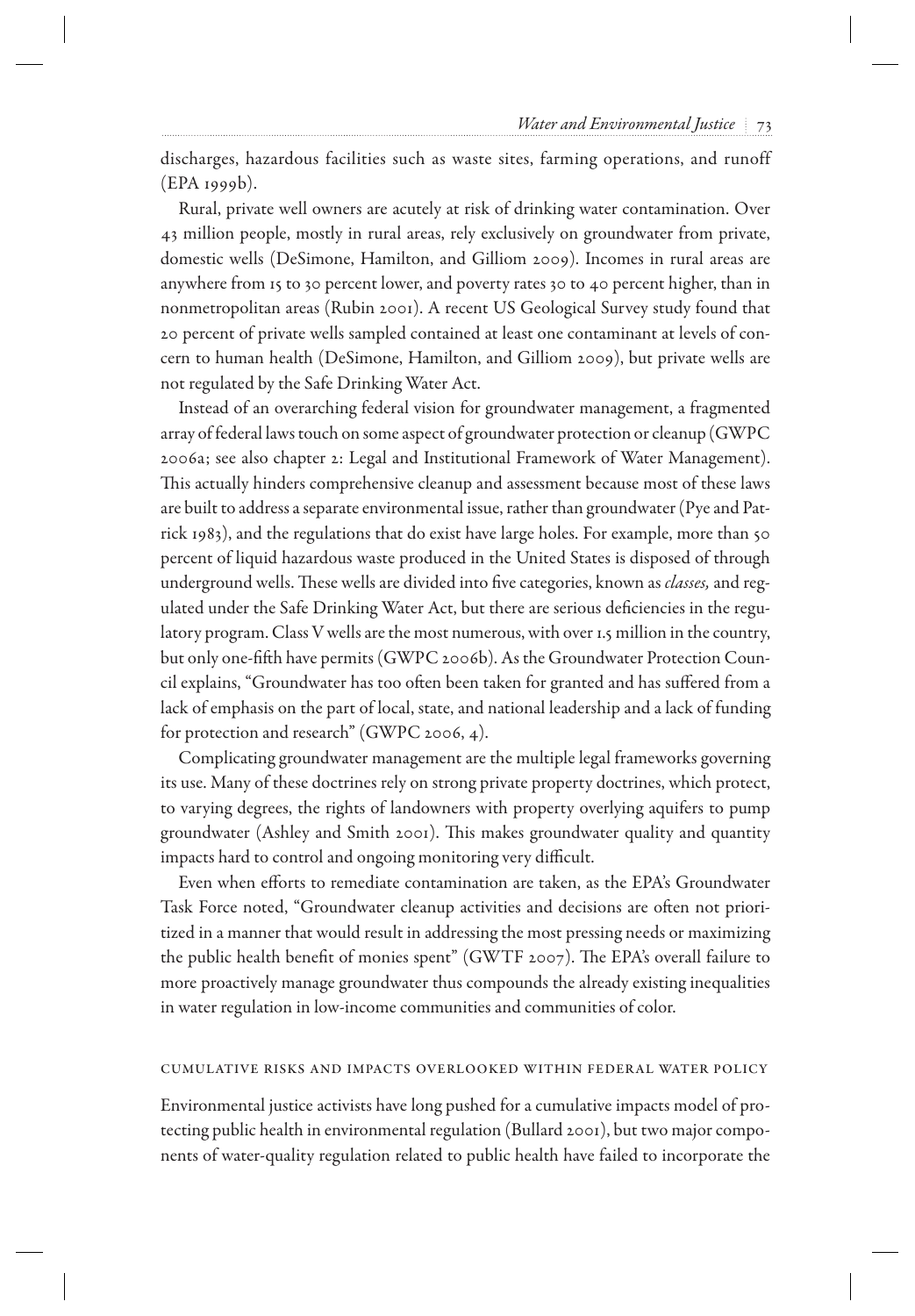basic elements of cumulative impacts: the formation of drinking water standards and the industrial permitting under the CWA (NAPA 2001). Neither process routinely includes the wide variety of contaminants that communities may be exposed to or the chemical interplay these contaminants may have (Gauna, O'Neill, and Rechtschaffen 2005). They also overlook the protection of vulnerable populations, such as children or pregnant women, even when contaminants are shown to be particularly harmful for these groups  $(EICW 2005; NEIAC 2004).$ 

Drinking water standards are set using cost-benefit analyses, which attempt to quantitatively assess the public health risks associated with a particular contaminant in comparison to the overall costs of fully cleaning up or regulating the contaminant (Foster 2002 ). As noted earlier, low-income communities and communities of color are more likely to live near polluting facilities, but these disparities are not addressed in traditional cost-benefit analyses. Environmental justice and law scholar Sheila Foster points out that this type of technical evaluation "violates most notions of equity and justice" because "many environmental issues, such as siting decisions, entail clearly different distributions of net benefits and costs (or risks), often along lines of geography, income, political power, and race" (Foster 2002, 468).

Theoretically, a cost-benefit analysis is an objective means of comparison. But the process for establishing drinking water standards has been beset by industry pressure. Lobbyists have been able to secure less stringent standards by using considerable private resources to argue that the costs of regulation are too expensive, as well as bankrolling studies to argue that the health threats of a particular contaminant are minimal (Duhigg 2009d; Corn 2009).

 Water discharge permits required by the CWA are similarly drafted by staff who use technical methodologies and work with the polluter to create an amenable limit on discharges, rather than working with communities to identify needed protections (NAPA 2001). From an EJ perspective, these quantitative methods are a way of "managing, regulating, and distributing risks—instead of protecting public health and the environment in low income and people of color communities" (Bullard et al. 2007 ).

# Supporting the social, cultural, and environmental value of water

Water rights are everything we have in our communities. They are part of our history and culture, part of our livelihood.

—Janice Varela, *New Mexico Acequia Association*

 Water has value that goes beyond economic production. It has cultural, spiritual, and social meanings (Donahue and Johnston 1998 ). But these values have few legal or political protections (Ingram, Whiteley, and Perry 2008 ; Espeland 1998 ), particularly in regards to water rights and increasingly, private values have crowded out these public ones. For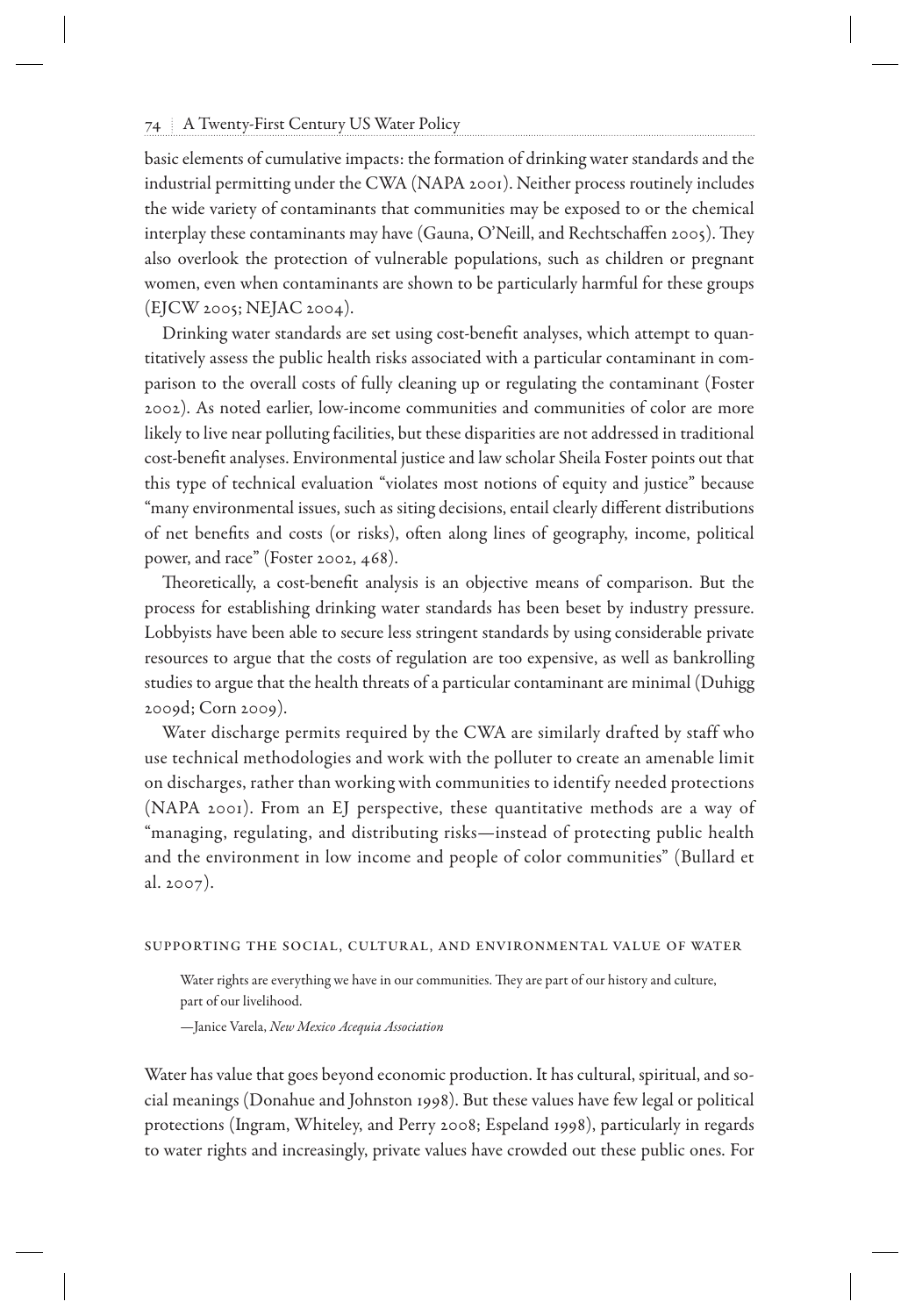# *Water and Environmental Justice* 75

example, the water-sharing customs of acequias, which hold water rights communally rather than privately, are integral to identity, survival, and sense of community in small, rural, Latino, and Native American towns throughout New Mexico. For more on water rights, please see chapter 2: Legal and Institutional Framework of Water Management.

 Many EJ activists oppose privatization of water services because it threatens to infringe on this heritage and local water values and uses. Privatization commodifies what many communities feel is a common resource that should be protected for overall public use (Barlow and Clarke 2001). Furthermore, private takeover of water services has caused a host of negative impacts in low-income communities and communities of color, ranging from drastic rate increases and service shutoffs (Snitow, Kaufman, and Fox 2007; EJCW 2005 ). Other types of privatization are emerging throughout the country; new "water markets" are forming that allow entities with water rights to sell water from one area to another (Klein 2007). New water markets and privatization threaten to exacerbate existing water injustices as low-income communities and communities of color will not be able to access these markets (Gibler 2005). Providing water services to a low-income, rural community will not be profitable.

The failure to integrate social and cultural values is not solely the result of private involvement. Public water agencies have also often failed to protect these aspects of the public interest. While growing privatization of water infrastructure worldwide prompts questions about *justice* by directing our attention to issues such as unfair allocation and pricing and limited public access to decision making, we also know that historically, policy failures regarding water equity have as often been the result of misguided government decisions to dam rivers, divert water, and buy and sell water rights in order to better benefit the interests of the rich and powerful (Ingram, Feldman, and Whiteley 2008). The United States' dam-building boom reflects the ways that particular values can get lost in the calculus of federal water policy and the need to better incorporate and protect the social, environmental, and cultural values of water.

#### Recommendations for Federal Water Policy

Past water policy in the United States has often had adverse and inequitable consequences for low-income and communities of color. Although strategies to address these consequences are varied, one thing is clear: providing communities with a voice in water policy decisions—a key component in the soft path to water, and environmental issues broadly, is central to accepted principles of EJ (EJCW 2005 ). Whether it is breaking down barriers of discrimination that bar certain communities from basic water services, or incorporating information on the cumulative impacts of pollution in a community, or recognizing the cultural value of water, the issues faced by low-income communities and communities of color must be more carefully and explicitly integrated into federal water policy. The EJ movement has struggled to show agencies and decision makers the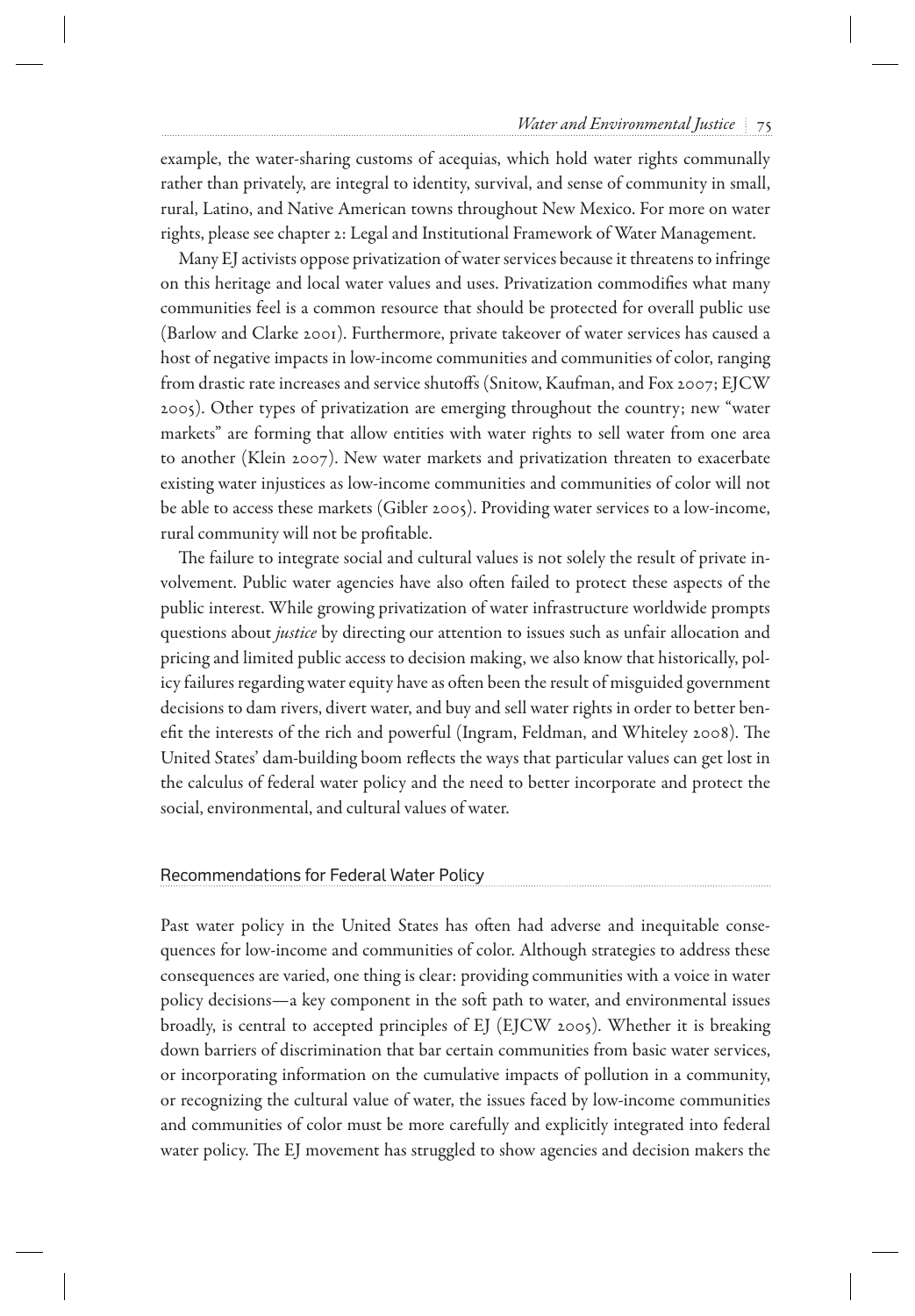importance of an open and transparent decision-making process (Cole and Foster 2001; Di Chiro 1996). In order to begin addressing EJ in federal water policy, we must start by including the voices of those directly affected by the existing system of water management.

The following policy recommendations offer ways to address the current water injustices and, in doing so, create a more equitable, sustainable vision for federal water policy.

# Fully integrate environmental justice principles into federal water-related programs and policies

 Many federal agencies, including the Environmental Protection Agency and Department of the Interior, already have the statutory ability to address the concerns raised by EJ communities in permitting, project review and construction, and financing activities related to water. There are guidance documents through the work of NEJAC and other efforts of the Office of Environmental Justice.

A more serious effort must be made to fully integrate EJ into federal water policy, using the benchmarks of measurable progress in eliminating disproportionate impacts in low-income communities and communities of color, as well as implementing a clear system of evaluation and accountability based on demonstrable results in a specified time frame. Some of the key elements of such an effort to integrate EJ into federal water policy include staff positions charged with EJ assessments. For instance, federal agency staff should assess the disproportionate impacts of any proposed project, policy, or permit, ranging from CWA National Pollutant Discharge Elimination System permits to Bureau of Reclamation dam operations. In addition, methods should be developed to incorporate noneconomic water uses, such as social and cultural activities, into proposed projects, policies, or permits. Finally, the federal government should reform water quality permits and programs, such as the Underground Injection Control and the Total Maximum Daily Load programs, to be based on numeric standard that are protective of the most sensitive populations.

# Set priorities for addressing water-related environmental justice issues

 Addressing EJ in federal water policy requires not only revising programs to include EJ principles moving forward, but also recognizing and proactively addressing current water injustices. Federal agencies with water management authority should ensure that their programs identify communities facing disproportionate water impacts and create concrete action plans within defined goals and time frames to address issues. Clean-up and remediation priorities should be based on disproportionate impacts to low-income communities and communities of color within programs such as the Resource Conservation and Recovery Act or Superfund remediation. Finally, when working with community groups to develop solutions to longstanding EJ and water issues, the technical expertise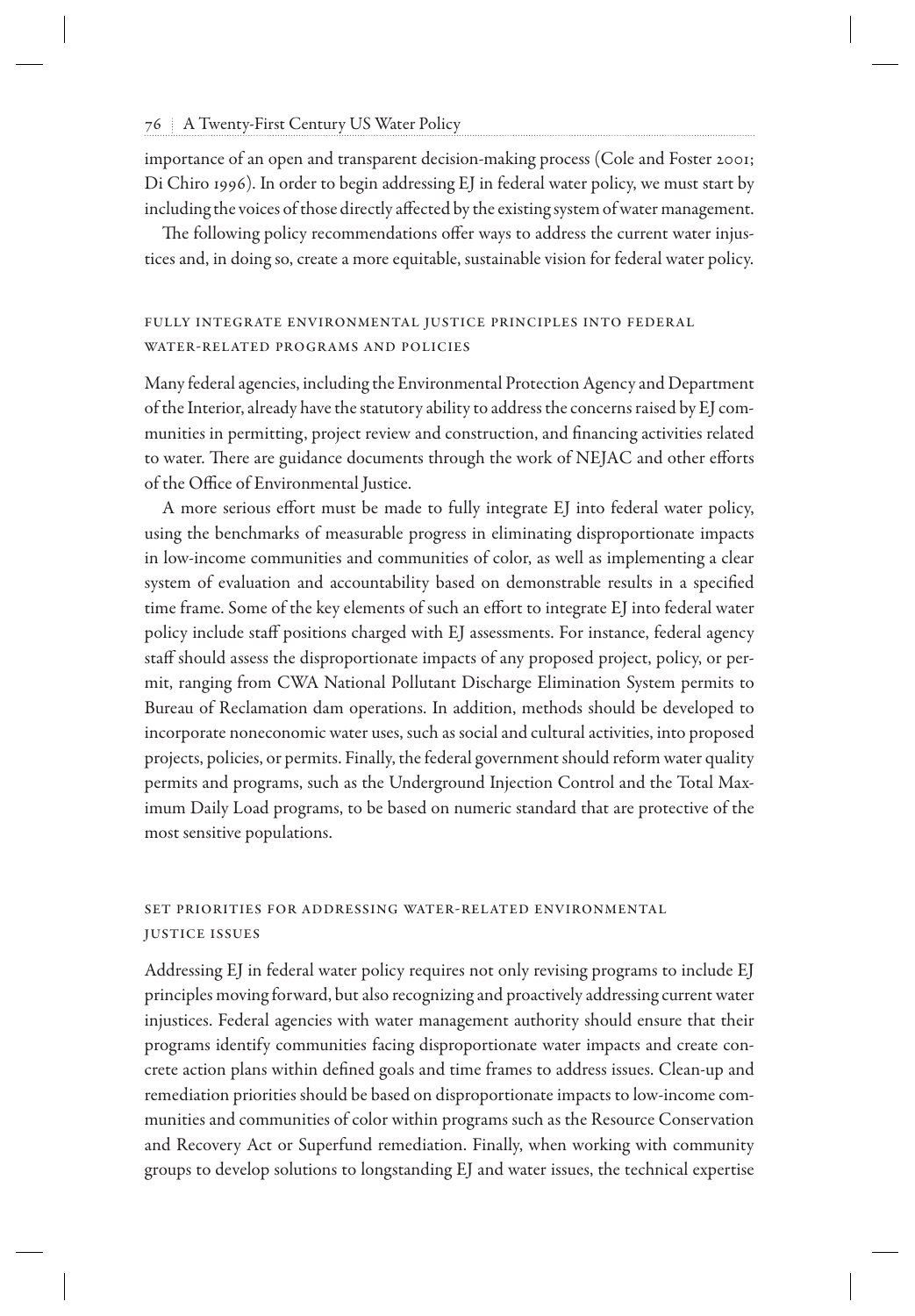of federal agencies (National Fish and Wildlife Services, Army Corps, and others) should be used. These projects should use a collaborative, community-based framework to identify and implement needed actions.

# Collaborate with state and local governments to address water-related environmental justice issues

 Given the local nature of both EJ issues and water management, and the delegation of authority to state agencies implementing federal water legislation, federal agencies must participate in related state processes to ensure EJ is adequately addressed. This can include, but is not limited to, providing leadership in working with state and local governments as well as other stakeholders to identify and prioritize issues of water and EJ concern in a specified region and coordinating with state and local governments to ensure implementation of an enhanced, standard public participation process.

# Use cumulative impact assessments in water project planning and permitting considerations

For any piece of federal water policy to effectively integrate EJ principles, it must use a cumulative risk and impact model in decision making. The EPA has created a *Framework for Cumulative Risk Assessment* and NEJAC has issued guidance on how to most effectively implement such a framework. Efforts should be undertaken within all federal agencies with water authority to implement the framework and NEJAC recommendations. This would include incorporating social, economic, cultural, and community health factors, particularly those involving vulnerability, into the EPA's and other waterrelated agencies' decision-making processes; assessing diverse types of discharges a facility emits and emissions from other adjacent polluters in permitting decisions; using diverse sources of information and expertise including that of communities that stand to be directly affected by the proposed project, program, or permit; and focusing on community-based approaches, particularly community-based participatory research and intervention.

# Make water policy and governance decisions and policies more accessible and responsive to community needs

 NEJAC has produced many guiding documents on how to ensure adequate and meaningful public participation, including the Model Plan for Public Participation. The EPA, Department of Interior, Department of Agriculture, Army Corps, and other agencies that are involved in water policy should ensure the core values expressed within the model plan strategies are part of their water-related activities and take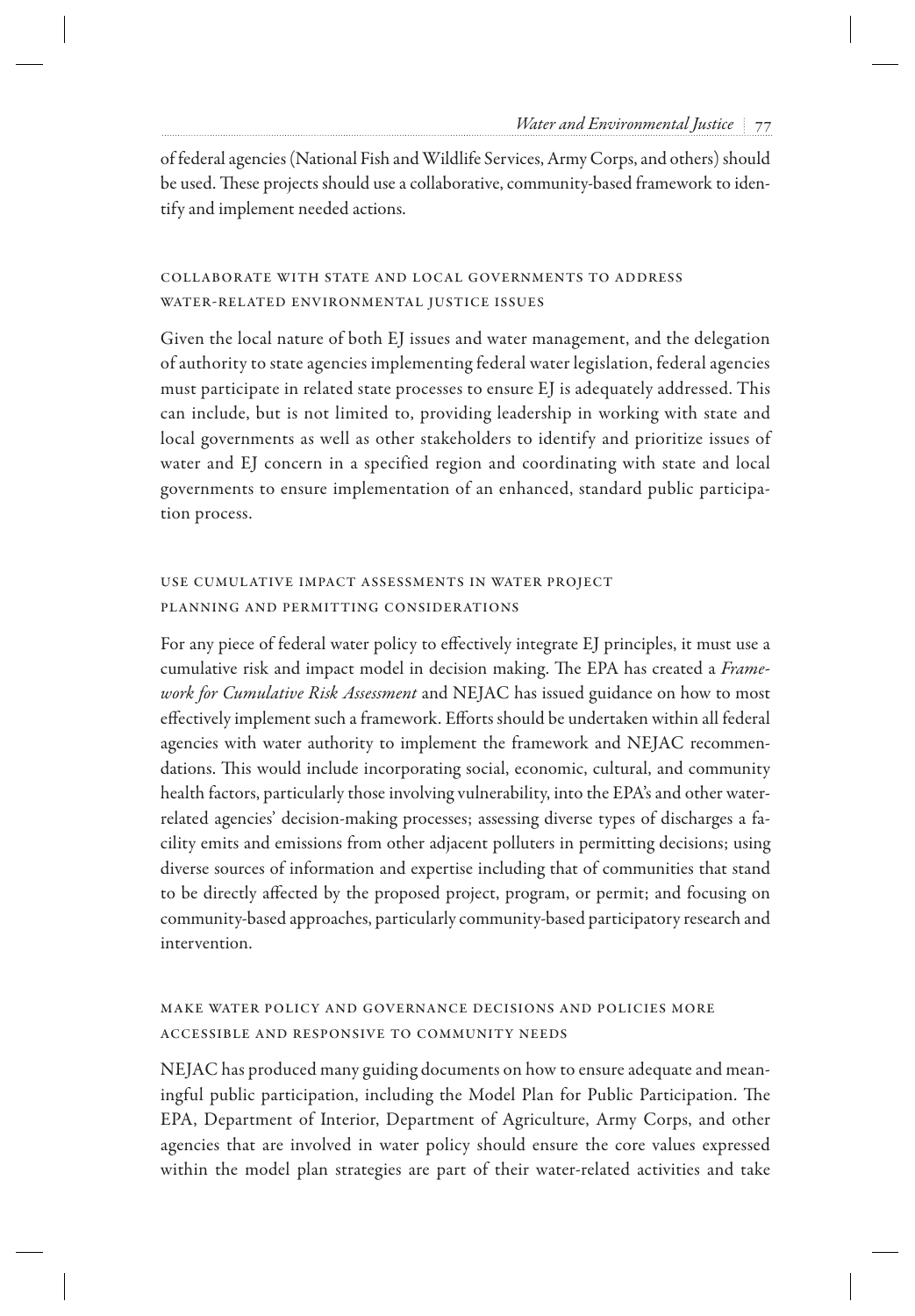proactive steps to ensure meaningful public participation, including providing documentation in languages other than English in areas where more than 10 percent of the impacted community speaks a language other than English; facilitating ongoing opportunities for direct interaction between agency heads and communities, allocating funding for staff positions trained and dedicated to community outreach, and facilitating collaborations; and choosing arrangements for community interactions to maximize effective participation, assessing factors such as meeting times, locations, and translation needs.

# Provide resources for community-based organizations to address water issues and facilitate public participation

Organizations in low-income communities and communities of color often lack the resources or capacity to effectively resolve ongoing water issues. Community-based organizations and technical assistance providers can play a central role in ensuring meaningful involvement of affected community residents in environmental decision making and resolving community-based issues/concerns. Federal agencies such as the EPA, Department of Agriculture, and Army Corps should build relationships and collaborate with community-based organizations to help bridge community needs and agency efforts to resolve water issues.

# Establish an interagency groundwater protection and oversight program

 Groundwater management and clean-up is currently dispersed among a variety of federal laws and legislation, ranging from administration of the Underground Injection Control program within EPA's Office of Ground Water and Drinking Water to guidelines within the Resource Conservation and Recovery Act for disposal of hazardous waste near groundwater aquifers. This fragmented approach does not provide a comprehensive strategy for protection and management of groundwater. Steps to implement a comprehensive strategy for protection include improving data collection and assessment of threats and existing conditions within aquifers; providing support for interagency and state efforts to protect and manage groundwater; identifying critical EJ and groundwater issues; and allocating sufficient funding to ensure program maintenance.

# Implement new fees and stricter fines on dischargers under the Clean Water Act

The noneconomic costs of water discharges, ranging from the contamination of fish to the contamination of local water bodies, are often borne by low-income communities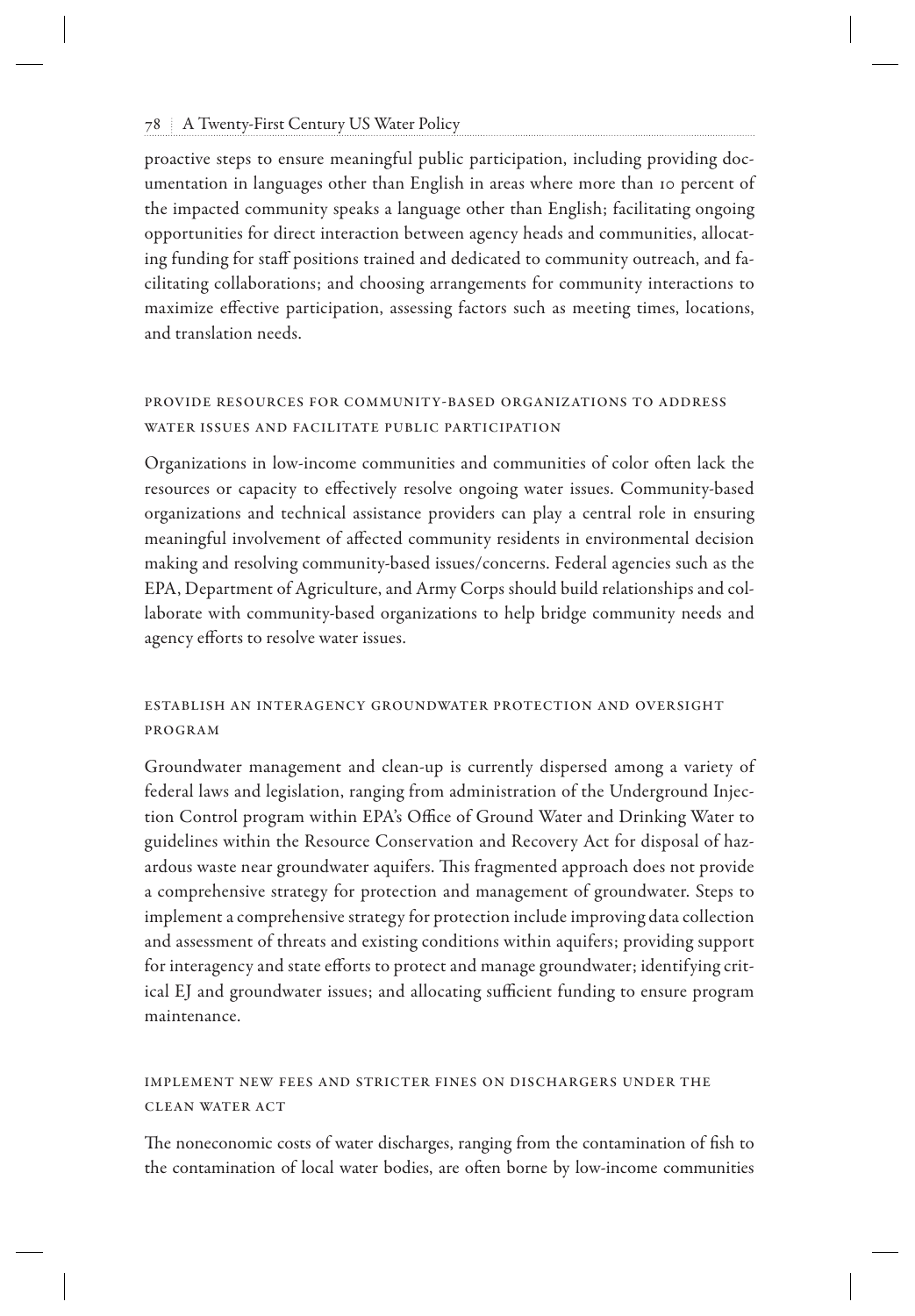and communities of color. The EPA should use its statutory authority to fine dischargers that violate National Pollutant Discharge Elimination permits and work with statedelegated authorities to ensure state agencies also use their statutory authority to strictly enforce permit violations. Such fines can provide funding for water needs and deter future pollution.

# Recognize the Human Right to Water

The US Congress should pass legislation recognizing the human right to water, as recognized by the UN Human Rights Council in September 2010. Such legislation can lay the groundwork for a new ethic underlying water management across federal agencies and create an imperative for all federal government agencies to prioritize the provision of basic water resources for all Americans.

# Address critical environmental justice issues with appropriate federal water funding

Addressing long-standing water injustices will require federal financial support. Programs such as the Clean Water State Revolving Fund, the Safe Drinking Water Revolving Fund, and the Department of Agriculture's Rural Loan and Grant program, should be required to prioritize funding and expand current programs specifically for low-income communities and communities of color to fund critical water supply, water quality, and wastewater projects. This can be accomplished through expanding existing set-asides dedicated to small and low-income communities, creating EJ prerequisites within programs that currently lack such standards, and reducing local match requirements for grants for small-system or low-income water projects.

 A second aspect to equitable federal funding is ensuring that both direct grant and loan programs and subsidy programs are not worsening water injustices. This requires an assessment of federal subsidy programs and identification of communities eligible for subsidies. Entities receiving federal funding should be required to demonstrate collaboration with affected communities and ongoing efforts to address disproportionate impacts in order to continue receiving funding. This would apply to programs to both grant and loan programs such as Department of Agriculture's Environmental Quality Incentives Program, State Revolving Funds, but also Bureau of Reclamation agricultural water delivery programs such as California's Central Valley Project.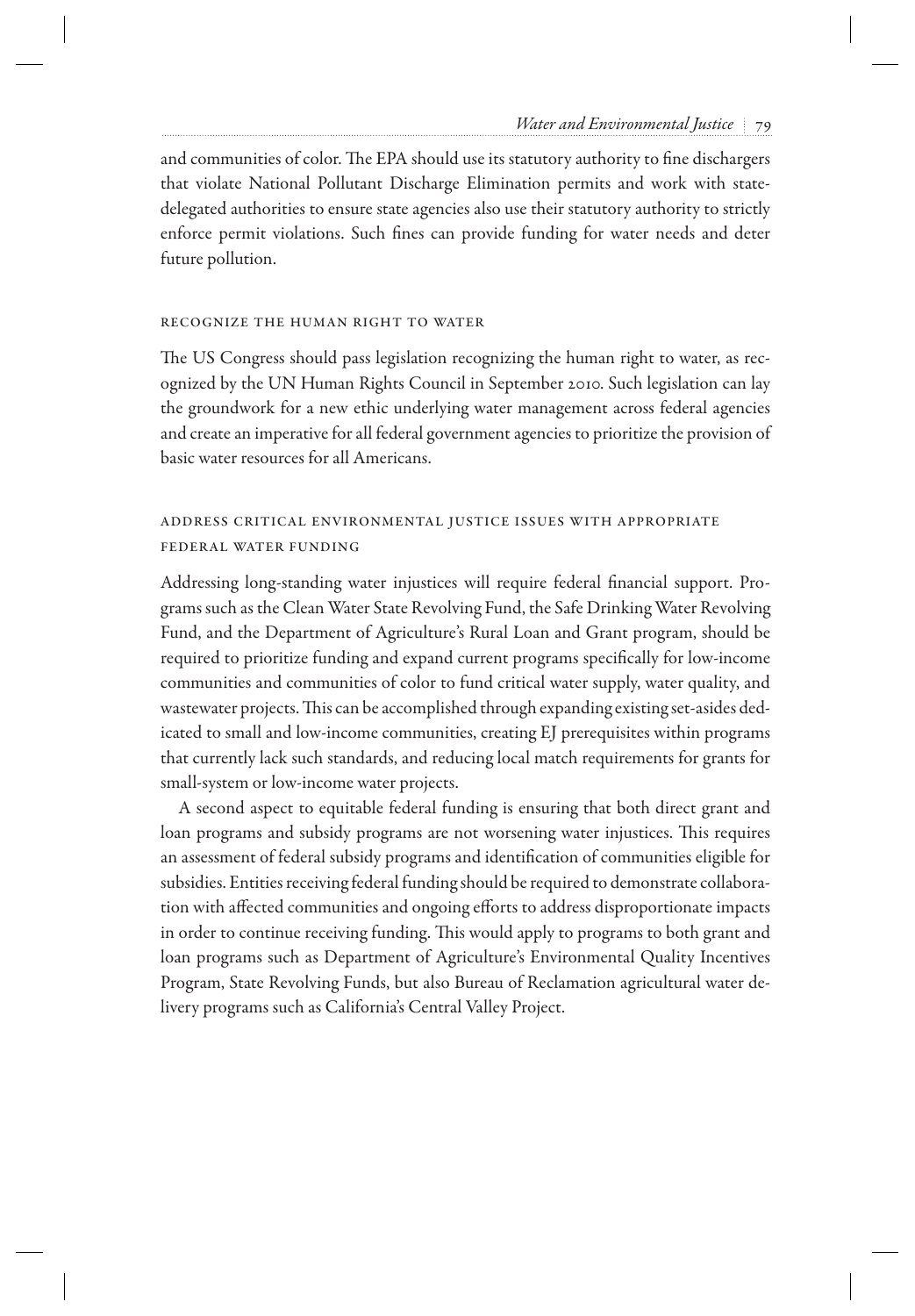# Direct federal water-related climate change adaption and mitigation planning processes to identify and protect vulnerable **COMMUNITIES**

Federal water policy must include efforts to reduce the rapidly growing risks of climate change for water resources and developed water systems. This includes broad efforts at all federally owned or operated infrastructure, with special attention to inequitable or disproportionately large impacts on vulnerable populations. This includes assessing water- and climate-related risks in EJ communities, particularly those risks related to flooding, water scarcity, quality threats, and sea-level rise, and developing adaptation plans with those communities.

#### References

- Anderson, M. 2008. "Cities Inside Out: Race, Poverty and Exclusion at the Urban Fringe." *UCLA Law Review* 55: 1095–1160.
- Anderton, D. L., J. M. Oakes, and K. L. Egan. 1997. "Environmental Equity in Superfund." *Evaluation Review* 21 (1): 3–26.
- Arctic Monitoring and Assessment Programme. 2009. *AMAP Assessment 2009: Human Health in the Arctic* . Oslo: Arctic Monitoring and Assessment Programme.
- Ashley, J. S., and Z. A. Smith. 2001. "Western Groundwater Wars." *Forum for Applied Research and Public Policy* 16. (1): 33-39.
- Bailey, J. M., and K. Preston. 2007. *Swept Away: Chronic Hardship and Fresh Promise on the Rural Great Plains*. Lyons, NE: Center for Rural Affairs.
- Barlow, M., and T. Clarke. 2002. *Blue Gold: The Fight to Stop the Corporate Theft of the World's Water.* New York: The New Press.
- Bauman, K. J. 2003. *Extended Measures of Well-Being: Living Conditions in the United States: 1998* . Washington, DC: US Census Bureau.
- Brandt, P. 2004. Overview of Affordability Programs." USEPA Environmental Financial Advisory Board, Affordability Workshop. San Francisco: August 18, 2004.
- Brulle, R. J., and D. N. Pellow. 2006. "Environmental Justice: Human Health and Environmental Inequalities." *Annual Review of Public Health* 3 (27): 1.
- Bullard, R. D. 2001. "Environmental Justice in the 21st Century: Race Still Matters." *Phylon* 49: 151–171.
- Bullard, R. D., P. Mohai, R. Saha, and B. Wright. 2007. *Toxic Waste and Race at Twenty: 1987–* 2007. Cleveland, OH: The United Church of Christ.
- Bullard, R. D., and B. Wright. 2009. "Race, Place and the Environment in Post-Katrina New Orleans." In *Race, Place and Environmental Justice after Hurricane Katrina: Struggles to Reclaim, Rebuild and Revitalize New Orleans and the Gulf Coast.* Edited by R. D. Bullard and B. Wright, 19–48. Philadelphia: Westview Press.
- Burke, G. 2009. Large Subsides to Corporate Farms in West Depleting Vital Water Supplies. *The Arizona Daily Star,* April 15.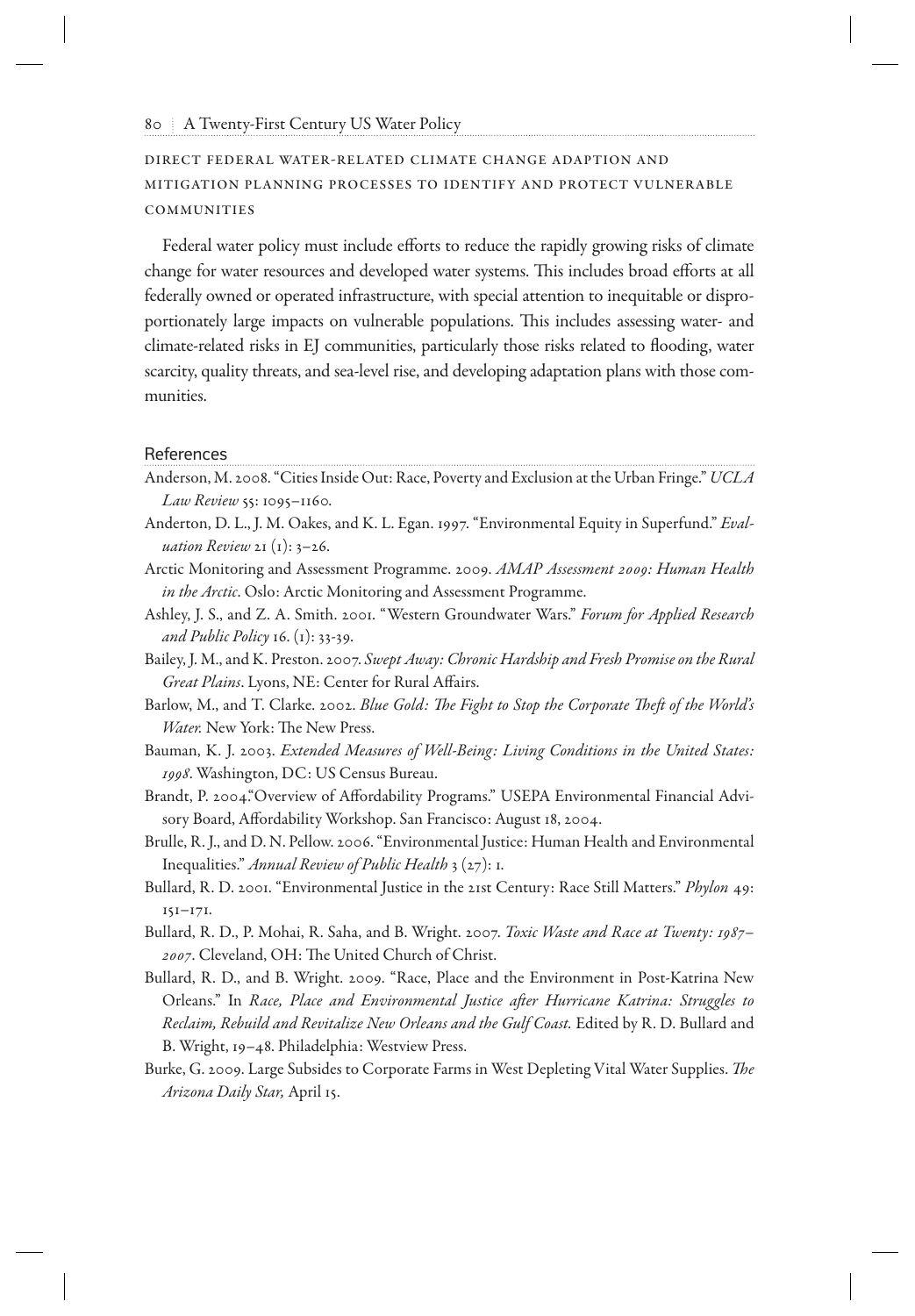- California Energy Commission (CEC). 2005. *2005 Integrated Energy Policy Report.* Report CEC-100-2005-007. Sacramento: California Energy Commission. http://www.energy.ca. gov/2005publications/CEC-100-2005-007/CEC-100-2005-007-CMF.PDF .
- Candee, H. 1989. "The Broken Promise of Reclamation Reform." *Hastings Law Journal* 40: 657-685.
- Canfield, C. 2010. "Water Bills Go up in down Economy as Usage Drops." *Inside Bay Area*. April 4.
- Carter, L. G. 2010. "Reaping Riches in a Wretched Region: Subsidized Industrial Farming and Its Link to Perpetual Poverty." *Golden Gate University of Environmental Law Journal* 3 (1): 5–41.
- Cieselski, S., T. Handzel, and M. Sobsey. 1991. "The Microbiologic Quality of Drinking Water in North Carolina Migrant Labor Camps." *American Journal of Public Health* 81: 762.
- Clean Air Task Force and The Land and Water Fund of the Rockies. 2003. *The Last Straw: Water Use By Power Plants in the Arid West* . Hewlett Foundation Energy Series. San Francisco and Menlo Park: The Energy Foundation and The Hewlett Foundation.
- Cody, B. A., and N. T. Carter. 2009. 35 Years of Water Policy: The 1973 National Water Commission *and Present Challenges* . Washington, DC: Congressional Research Service.
- Cole, L. W., and S. R. Foster. 2001. *From the Ground Up: Environmental Racism and the Rise of the Environmental Justice Movement* . New York: New York University Press.
- Committee on Environmental Justice, Institute of Medicine. 1999. *Toward Environmental Justice: Research, Education, and Health Policy Needs* . Washington, DC: National Academy Press.
- Congressional Budget Office (CBO). 2002. Future Investment in Drinking Water and Wastewater Infrastructure. Washington, DC: The Congress of the United States.
- Copeland, C. 2010. *Water Quality Issues in the 111th Congress: Oversight and Implementation* . CRS Report R40098. Washington, DC: Congressional Research Service.
- Copeland, C., and M. Tiemann. 2008. *Water Infrastructure Needs and Investment: Review and Analysis of Key Issues* . CRS Report RL31116. Washington, DC: Congressional Research Service.
- Corburn, J. 2002. "Combining Community-Based Research and Local Knowledge to Confront Asthma and Subsistence-Fishing Hazards in Greenpoint/Williamsburg, Brooklyn, New York." *Environmental Health Perspectives* 110 (Suppl 2): 241–248.
- Corn, D. 2009. Rocket (Fuel) Man. *Mother Jones,* February 13. http://motherjones.com/ politics/2009/02/rocket-fuel-man .
- Cottrell, M. 2008. "City Sees Sharp Rise in Unpaid Water Bills." *Chi-Town Daily News,* September 8.
- Cutter, S. 2006. "The Geography of Social Vulnerability: Race, Class and Catastrophe." In: Understanding Katrina: Perspectives from the Social Sciences. Edited by D. A. Farber and J. Chen, 120–122. New York: Aspen Publishers.
- DePalma, A. 2007. "City Keeping Water Rate From Rising." *New York Times,* December 7.
- DeSimone, L. A., P. A. Hamilton, and R. J. Gilliom. 2009. *Quality of Water from Domestic Wells in Principal Aquifers of the United States, 1991–2004 – Overview of Major Findings* . USGS Circular 1332. Reston, VA: US Geological Survey.
- Di Chiro, G. 1996. "Nature as Community: The Convergence of Environment and Social Justice." In *Uncommon Ground: Rethinking the Human Place in Nature.* Edited by W. Cronon, 298–320. New York: W. W. Norton.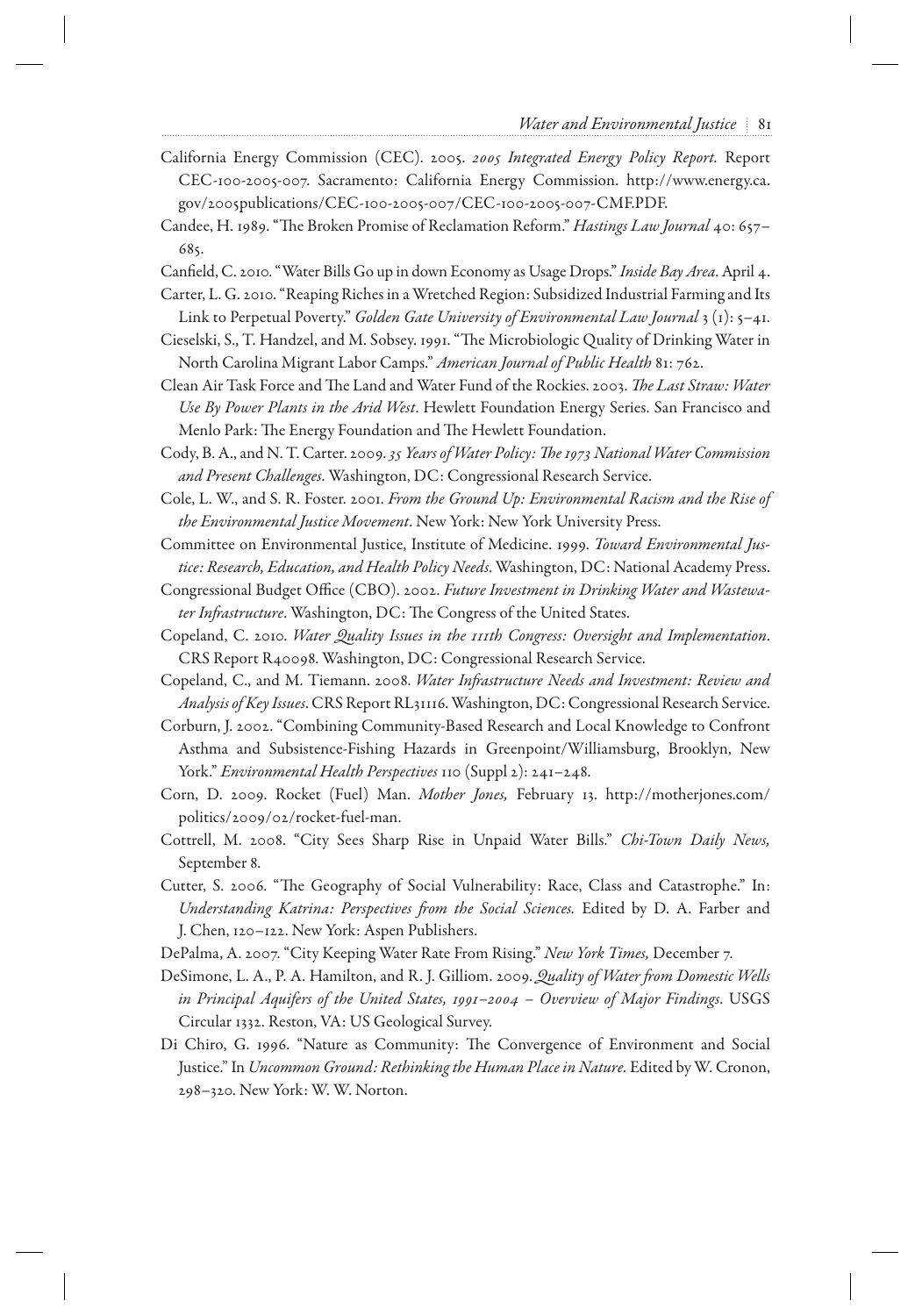- Donahue, J. M., and B. R. Johnston. 1998. "Conclusion." In Water, Culture, & Power: Local Strug*gles in a Global Context.* Edited by J. M. Donahue and B. R. Johnston, 339–346. Washington, DC: Island Press.
- Duhigg, C. 2009a. "Cleansing the Air at the Expense of Waterways." *New York Times,* October 12.
- ——— . 2009b. "Health Ills Abound as Farm Runoff Fouls Wells." *New York Times,* September 17.
- ——— . 2009c. "Millions in US Drink Dirty Water, Records Show." *New York Times,* December 7.
- ——— . 2009de. "Th at Tap Water Is Legal But May Be Unhealthy." *New York Times,* December 17.
- Duncan, B. 2010. "Flammable Drinking Water? Why Gas Drilling in New York and Nearby States Could Become an Environmental Catastrophe." *AlterNet,* April 21. http://www.alternet. org/story/146540/ .
- Electric Power Research Institute (EPRI). 2002. *Water & Sustainability (Volume 3): U.S. Water Consumption for Power Production—The Next Half Century*. Report 1006786. Palo Alto: Electric Power Research Institute.
- Environmental Health Coalition (EHC). 2005. *Survey of Fishers on Piers in San Diego Bay: Results and Conclusions* . National City, CA: Environmental Health Coalition. http:// www.environmentalhealth.org/EHC\_Misc\_Archive/CBCPierFishersSurveyReport. htm .
- Environmental Justice Coalition for Water (EJCW). 2005. *Th irsty for Justice: A People's Blueprint for California Water* . Oakland: Environmental Justice Coalition for Water.
- Environmental Justice Executive Steering Committee (EJESC). 2009. "Environmental Justice at EPA—Transition Paper." Environmental Justice Executive Steering Committee, Washington, DC. http://environmentaljusticeblog.blogspot.com/2009/02/environmental-justice-at-epatransition.html.
- Environmental Law Institute (ELI). 2000. *Putting the Pieces Together: State Nonpoint Source Enforceable Mechanisms in Context* . Washington, DC: Environmental Law Institute.
- Espeland, W. N. 1998. *The Struggle for Water: Politics, Rationality, and Identity in the American Southwest.* Chicago: University of Chicago Press.
- Evans, G. W., and E. Kantrowitz. 2002. "Socioeconomic Status and Health: The Potential Role of Environmental Risk Exposure." *Annual Review of Public Health* 23: 303–331.
- Federal Reserve Bank of Dallas (FRBD). nd. "Texas Colonias: A Thumbnail Sketch of the Conditions, Issues, Challenges and Opportunities." Federal Reserve Bank of Dallas. Accessed August 2, 2009. http://www.dallasfed.org/ca/pubs/colonias.html .
- Feeley, T., J. Duda, L. Green, R. Kleinmann, J. Murphy, T. Ackman, and J. Hoffman. 2005. *Addressing the Critical Links Between Fossil Energy and Water* . Washington, DC: Department of Energy/Office of Fossil Energy's Water-Related Research, Development, and Demonstration Programs.
- Food and Agriculture Organization of the United Nations (FAO). 2008. *Climate Change Adaptation and Mitigation in the Food and Agriculture Sector* . Technical Background Document from the Expert Consultation held on 5 to 7 March 2008. Rome: United Nations.
- Foster, S. 2002. "Environmental Justice in an Era of Devolved Collaboration." *Harvard Environmental Law Review* 26: 459–498.
- Fougères, D. 2007. "Climate Change, Environmental Justice, and Human Rights in California's Central Valley: A Case Study." Center for International Environmental Law, Washington, DC. http://www.ciel.org/Publications/Climate/CaseStudy\_CentralValleyCA\_Nov07. pdf.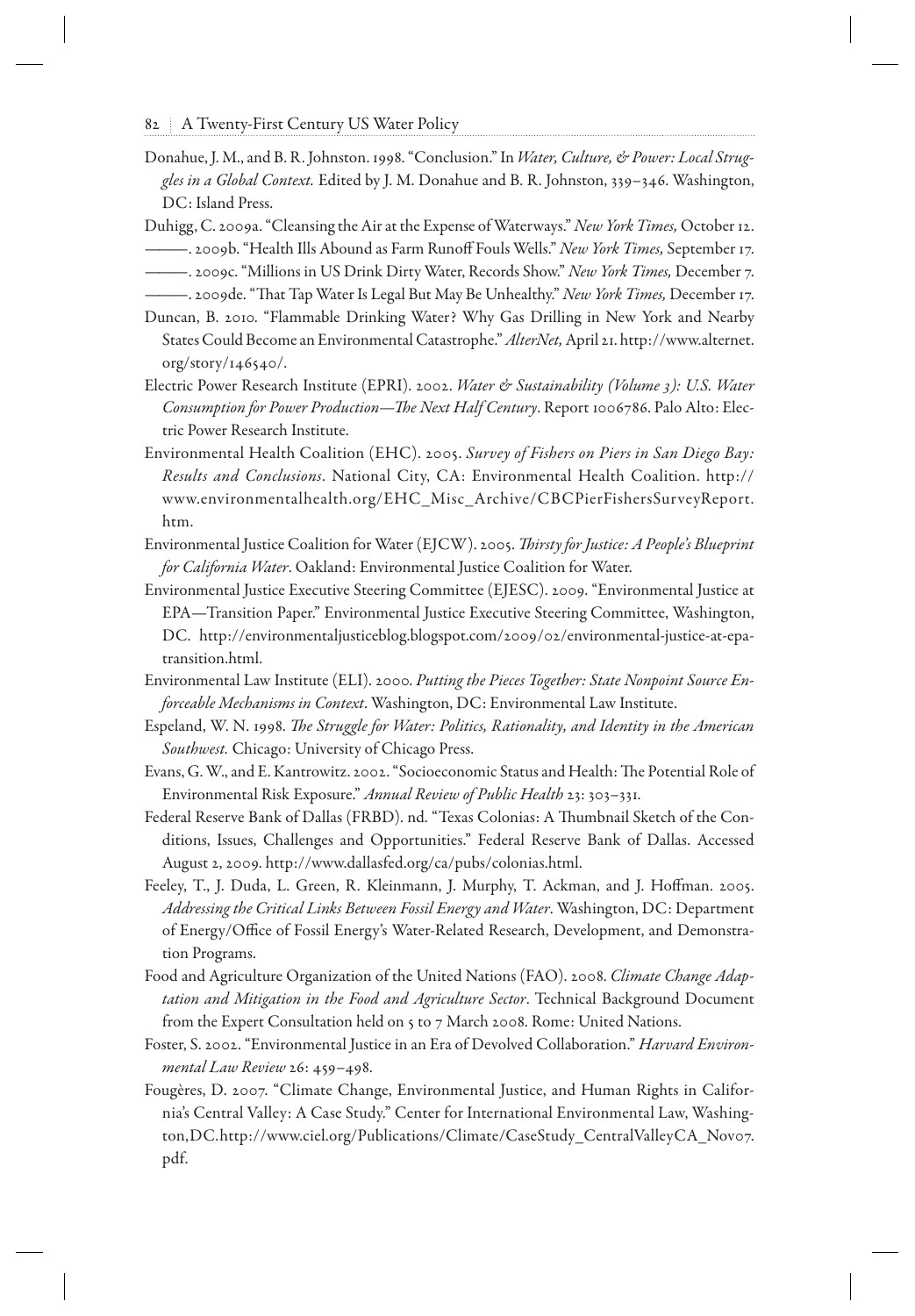- Fricker, R. D., and N. W. Hengartner. 2001. "Environmental Equity and the Distribution of Toxic Release Inventory and Other Environmentally Undesirable Sites in Metropolitan New York City." *Environmental and Ecological Statistics* 8: 33–52.
- García, R., and A. White. 2006. *Healthy Park, Schools, and Communities: Mapping Green Access and Equity for the Los Angeles Region*. Los Angeles: The City Project.
- Gasteyer, S., and R. T. Vaswani. 2004. *Still Living without the Basics in the 21st Century: Analyzing the Availability of Water and Sanitation Services in the United States* . Washington, DC: Rural Community Assistance Partnership.
- Gauna, E., C. A. O'Neill, and C. Rechtschaff en. 2005. *Environmental Justice: A Center for Progressive Regulation White Paper.* CPR White Paper 505. Washington, DC: Center for Progressive Reform. http://www.progressivereform.org/whitePapers.cfm .
- Gee, G. C., and D. C. Payne-Sturges. 2004. "Environmental Health Disparities: A Framework Integrating Psychosocial and Environmental Concepts." *Environmental Health Perspectives* 112  $(17): 1645 - 1653.$
- George, L., J. Pinder, and T. Singleton. 2004. *Race, Place, and Housing: Housing Conditions in Rural Minority Counties* . Washington, DC: Housing Assistance Council.
- Gibler, J. 2005. *Water for People and Place: Moving Beyond Markets in California Water Policy* . Oakland: Public Citizen.
- Giles-Corti, Billie., M. H. Broomhall, M. Knuiman, C. Collins, K. Douglas, K. Ng, A. Lange, et al. 2005. Increasing Walking: How Important Is Distance to, Attractiveness, and Size of Public Open Space?" *American Journal of Preventive Medicine* 28 (2S2): 169–176.
- Gleick, P. 2009. "Testimony of Dr. Peter H. Gleick before the United States Senate Committee on Energy and Natural Resources on the Energy and Water Integration Act of 2009." Pacific Institute. http://pacinst.org/publications/testimony/ .
- Grady, B.2008. "Foreclosed Property Renters Won't Lose Water." *Oakland Tribune* , February 27.
- Ground Water Protection Council. 2006a. *Ground Water Report to the Nation: A Call To Action* . Oklahoma City: Ground Water Protection Council.
- ——— .2006b. *Ground Water and Underground Injection Control* . Oklahoma City: Ground Water Protection Council.
- Ground Water Task Force (GWTF). 2007. Recommendations from the EPA Ground Water Task *Force.* EPA 500-R-07-001. Washington, DC: US Environmental Protection Agency.
- Harnik, P. 2006. *The Excellent City Park System: What Makes It Great and How to Get There*. San Francisco, CA: The Trust for Public Land.
- Harter, T. 2009. "Agricultural Impacts on Groundwater Nitrate." *Southwest Hydrology* 8 (4):  $22 - 23, 35.$
- Hauter, W. 2008. "Agriculture's Big Thirst: How To Change the Way We Grow Our Food." In *Water Consciousness: How We All Have To Change To Protect Our Most Critical Resource.* Edited by T. Lohan, chap. 6. San Francisco, CA: AlterNet Books.
- Heberger, M., H. Cooley, P. Herrera, P. Gleick, and E. Moore. 2009. *The Impacts of Sea-Level Rise on the California Coast* . Oakland: California Climate Change Center.
- Hird, J. A. 1993. "Environmental Policy and Equity: The Case of Superfund." *Journal of Policy Analysis and Management* 12 (2): 323–343.
- Hoffman, D. 2007. "Under Pressure from Citizens, EPA to Provide Water for Oil and Gas-polluted Rural Community." Sierra Club press release. http://texas.sierraclub.org/press/newsreleases/20070615.asp?AID=/20070614/BREAKINGNEWS/70614062 .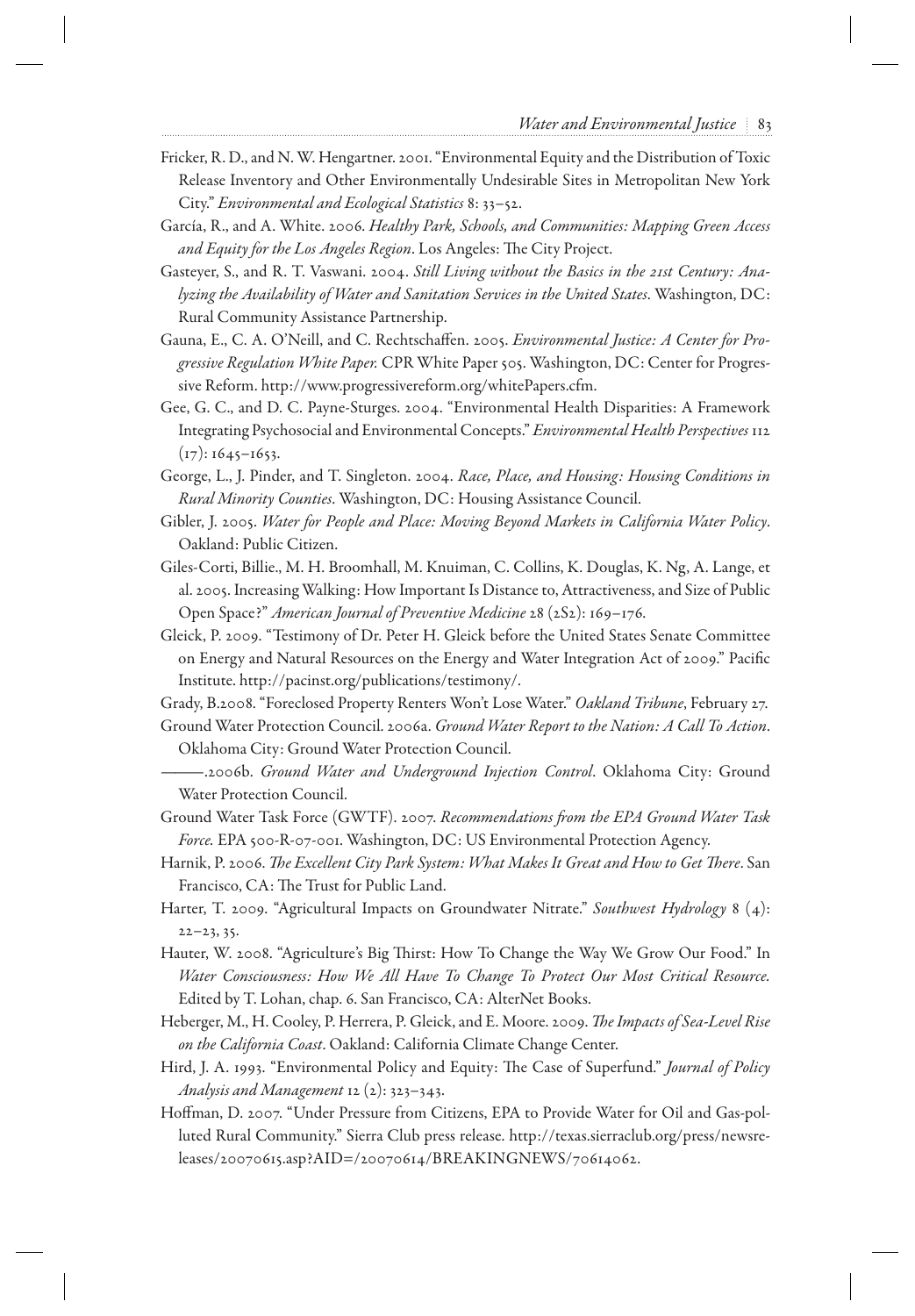- Hurley, A. 1988. "The Social Biases of Environmental Change in Gary, Indiana, 1945–1980." *Environmental Review* 12 (4): 1–19.
- Imperial, M. T. 1999. "Environmental Justice and Water Pollution Control: The Clean Water Act Construction Grants Program." *Public Works Management & Policy* 4 (2): 100–118.
- Ingram, H., J. M. Whiteley, and R. Perry. 2008. "The Importance of Equity and the Limits of Efficiency in Water Resources." In Water, Place and Equity. Edited by J. M. Whiteley, H. Ingram, and R. Perry, 1–33. Boston: MIT Press.
- Johnson, J. H., A. Parnell, A. M. Joyner, C. J. Christman, and B. Marsh. 2004. "Racial Apartheid in a Small North Carolina Town." *The Review of Black Political Economy* 31 (4): 89–107.
- Kibel, Paul S. 2007. *Access to Parklands: Environmental Justice at Eastbay Parks* . San Francisco, CA: Golden Gate University School of Law.
- Kimbrell, A. 2002. "Introduction." In *Fatal Harvest: The Tragedy of Industrial Agriculture*. Sausalito, CA: Foundation for Deep Ecology.
- Klein, C. A. 2007. "Water Transfers: The Case against Transbasin Diversions in the Eastern States." *UCLA Journal of Environmental Law and Policy* 25: 249–282.
- Lane, A., and T. Heath. 2009. *Environmental Racism in Syracuse, NY: A Case Study of Government's Failure to Protect an Endangered Waterway and a Neglected Community.* Syracuse, NY: Partnership for Onondaga Creek. http://www.onondagacreek.org/ resources/ presentations.
- Lavelle, M. and M. Coyle. 1992. "Unequal Protection: The Racial Divide in Environmental Law." *The National Law Journal* 15 (3): S1-S12.
- Leavitt, C. 2007. *Troubled Waters: An Analysis of 2005 Clean Water Act Compliance* . Washington, DC: US PIRG Education Fund.
- Leslie, J. 2008. "The Age of Consequence: A Short History of Dams." In Water Consciousness: *How We All Have To Change To Protect Our Most Critical Resource.* Edited by T. Lohan, chap. 7. San Francisco: AlterNet Books.
- Lichter, D. T., D. Parisi, S. M. Grice, and M. Taquino. 2007. "Municipal Underbounding: Annexation and Racial Exclusion in Small Southern Towns." *Rural Sociology* 72 (1): 47–68.
- Lynch, M. J., P. B. Stretesky, and R. G. Burns. 2004. "Slippery Business: Race, Class and Legal Determinants of Penalties against Petroleum Refineries." *Journal of Black Studies* 34 (3): 421– 440.
- MacCannell, D. 1983. *Agribusiness and the Small Community. Background Paper to Technology,*  Public Policy and the Changing Structure of American Agriculture. Washington, DC: US Office of Technology Assessment.
- Marks, R. 2001. Cesspools of Shame: How Factory Farm Lagoons and Sprayfields Threaten Environ*mental and Public Health* . New York: Natural Resource Defense Council.
- Mather, M. 2004. *Housing and Commuting Patterns in Appalachia* . Washington, DC: Population Reference Bureau.
- McCauley, L. A., M. Beltran, J. Phillips, and M. Lasarev, and D. Sticker. 2001. "The Oregon Migrant Farmworker Community: An Evolving Model for Participatory Research." *Environmental Health Perspectives Supplements* 109 (Suppl 3): 449–455.
- McGinnis, S., and R. K. Davis. 2001. "Domestic Well Water Quality within Tribal Lands of Eastern Nebraska." *Environmental Geology* 41: 321–329.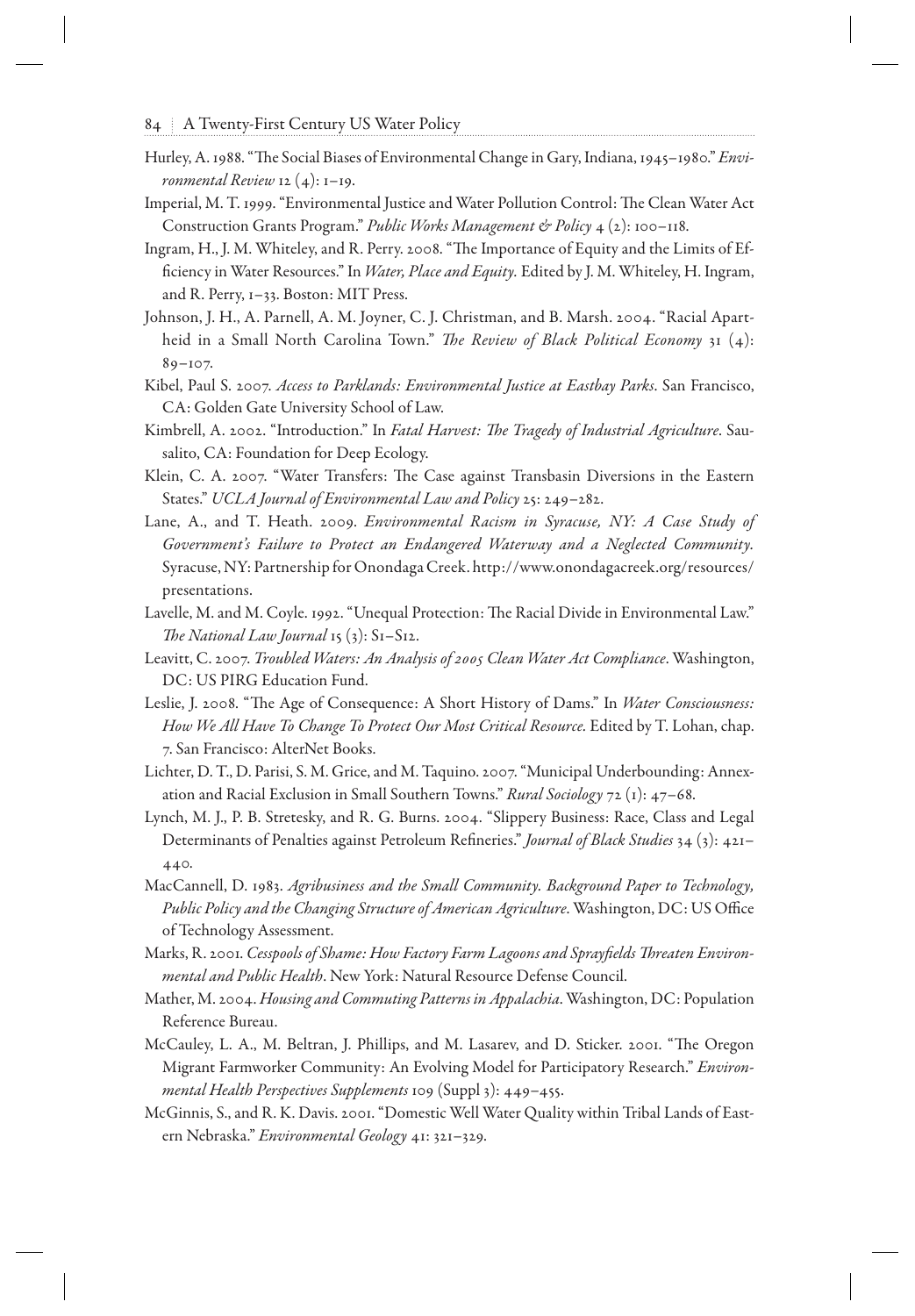- Messner, M., S. Shaw, S. Regli, K. Rotert, V. Blank, and J. Soller. 2006. "An Approach for Developing a National Estimate of Waterborne Disease due to Drinking Water and a National Estimate Model Application." *Journal of Water and Health* 4 (Suppl 2): 201–240.
- Miller, J. 2009. "Rebooting Urban Watersheds." *High Country News,* June 1. http://www.hcn. org/issues/41.10/rebooting-the-urban-watershed-movement .
- Moore, E., and E. Matalon. 2011. *The Human Costs of Nitrate-Contaminated Drinking Water in* the San Joaquin Valley. Oakland, CA: Pacific Institute.
- Morello-Frosch, R., M. Pastor, J. Sadd, and S. B. Shonkoff. 2009. *The Climate Gap: Inequalities in How Climate Change Hurts Americans & How to Close the Gap* . Los Angeles: USC Program for Environmental and Regional Equity.
- National Academy of Public Administration (NAPA). 2001. *Environmental Justice in EPA Permitting: Reducing Pollution in High-Risk Communities Is Integral to the Agency's Mission* . Washington, DC: National Academy of Public Administration.
	- ——— .2003. *Addressing Community Concerns: How Environmental Justice Relates to Land Use Planning and Zoning* . Washington, DC: National Academy of Public Administration.
- National Consumer Law Center, Consumer Federation of America, US Public Interest Research Groups and Consumers Union (NCLC). 2006. "Consumer Groups Comments to EPA's Proposed Revisions to the Existing National-Level Affordability Methodology for Small Drinking Water Systems Variances." Docket ID No. OW-2005-0005.
- National Drinking Water Advisory Council (NDWAC). 2003. "Recommendations of the National Drinking Water Advisory Council to U.S. EPA on Its National Small Systems Affordability Criteria." Office of Water, US Environmental Protection Agency. http://www.epa.gov/ ogwdw/ndwac/pdfs/report\_ndwac\_affordabilitywg\_final\_08-08-03.pdf.
- National Environmental Justice Advisory Committee Cumulative Risks and Impacts Group (NEJAC). 2004. *Ensuring Risk Reduction in Communities with Multiple Stressors: Environmental Justice and Cumulative Risks/Impacts* . Washington, DC: US Environmental Protection Agency.
- Neighborhood of Affordable Housing (NOAH). 2006. "Chelsea Creek Action Group." Neighborhood of Affordable Housing. http://www.noahcdc.org/cbe/ccrp.html.
- Office of Environmental Health Hazard Assessment (OEHHA). 2001. Chemicals in Fish: Consumption of Fish and Shellfish in California and the United States. Oakland, CA: California Environmental Protection Agency.
- Office of Inspector General (OIG). (2006). *EPA Needs to Conduct Environmental Justice Reviews of Its Programs, Policies, and Activities.* Report No. 2006-P-00034. Washington, DC: US Environmental Protection Agency.
- O'Neil, S. G. 2007. "Superfund: Evaluating the Impact of Executive Order 12898." *Environmental Health Perspectives* 115 (4): 1087–1093.
- O'Neill, C. 2007. "No Mud Pies: Risk Avoidance as Risk Regulation." *Vermont Law Review* 31: 273–354.
- Parnell, A. M., A. M. Joyner, C. J. Christman, and D. P. Marsh. 2004. *The Persistence of Political Segregation: Racial Underbounding in North Carolina* . Mebane, NC: Cedar Grove Institute for Sustainable Communities.
- Pastor, M., R. D. Bullard, J. K. Boyce, A. Fothergill, R. Morello-Frosch, and B. Wright. 2006. *In the Water of the Storm: Environment, Disaster, and Race after Katrina*. New York: Russell Sage Foundation.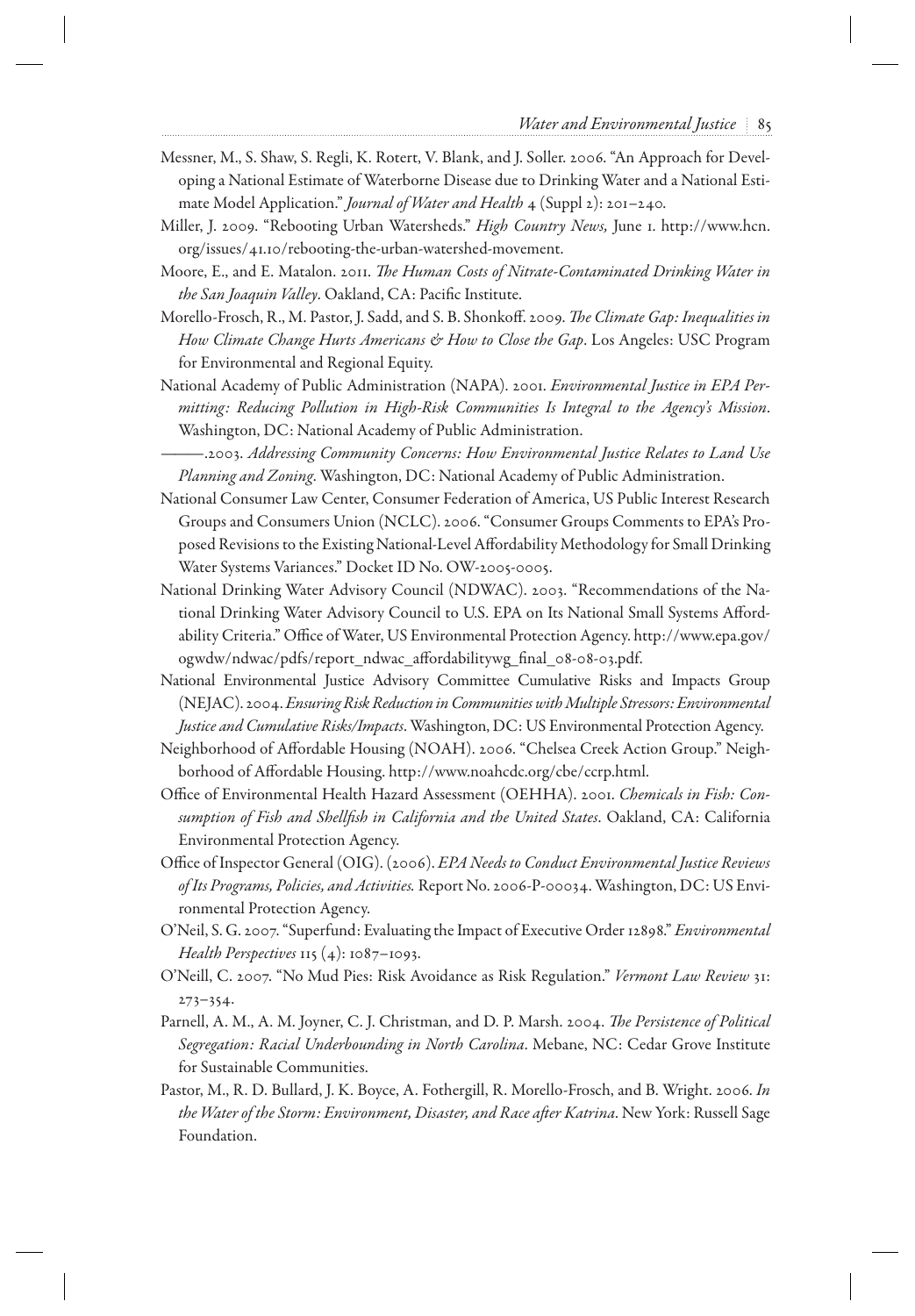- People's Water Board. 2009. "People's Water Board Mission." People's Water Board. http:// peopleswaterboard.blogspot.com/2009/06/peoples-water-board-mission.html .
- Pinderhughes, R. 1996. "The Impact of Race on Environmental Quality: An Empirical and Theoretical Discussion." *Sociological Perspectives* 39 (2): 231–248.
- Preston, M., and A. Bailey. 2003. "The Potential for High-performance Design Adoption in Retail Property Portfolios." *Corporate Social Responsibility and Environmental Management* 10  $(3): 165 - 174.$
- Pye, V. I., and R. Patrick. 1983. "Ground Water Contamination in the United States." *Science* 221  $(4612): 713 - 718.$
- Quintero-Somaini, A., and M. Quirindongo. 2004. *Hidden Danger: Environmental Health Th reats in the Latino Community* . New York: Natural Resource Defense Council.
- Raucher, R. 2004. "Affordability of Water Service: What Does It Mean? How Is It Measured? Why Does It Matter?" Paper presented at USEPA Environmental Financial Advisory Board, Aff ordability Workshop. San Francisco, August 18, 2004.
- Ray, J. 2004. "Delta Defender: Stopping Developers with an 'African Drumbeat.'" *Sierra Maga*zine. http://www.sierraclub.org/sierra/200405/profile\_printable.asp.
- Reisner, M. 1993. *Cadillac Desert: The American West and Its Disappearing Water.* New York: Penguin Books.
- Ringquist, E. J. 2005. "Assessing Evidence of Environmental Inequities: A Meta-Analysis." *Journal of Policy Analysis and Management* 24 (2): 223–247.
- Ringquist, E. J., and D. H. Clark. 1999. "Local Risks, States' Rights, and Federal Mandates: Remedying Environmental Inequities in the U.S. Federal System." *Publius* 29 (2): 73–93.
- Rowan, G. T., and C. Fridgen. 2003. "Brownfields and Environmental Justice: The Threats and Challenges of Contamination." *Environmental Practice* 5: 58–61.
- Rubin, S. J. 2001. *Economic Characteristics of Small Systems* . Rural Water Partnership Fund White Paper. Duncan, OK: National Rural Water Association.
- Scott, J. 2010. "Nitrate Contamination Spreading in California Communities." *California Watch,* May 13. http://californiawatch.org/nitrate-contamination-spreading-california-communities .
- Shepard, P. M., and C. Corbin-Mark. 2009. "Climate Justice." *Environmental Justice* 2 (4): 1–4.
- Shilling, F. M. 2009. "Fishing for Justice or Just Fishing?" *Ecology Law Currents* 36: 205–211.
- Silka, L. nd. "The Southeast Asian Environmental Justice Partnership: Citizens Revive a New England Mill Town River." *New Village Journal* . Accessed September 10, 2009. http://www. newvillage.net/Journal/Issue3/3silka.html.
- Silver, E., J. Kaslow, D. Lee, S. Lee, M. L. Tan, E. Weis, and A. Ujihara. 2007. "Fish Consumption and Advisory Awareness Among Low-Income Women in California's Sacramento–San Joaquin Delta." *Environmental Research* 104 (3): 410–419.
- Sludge Safety Project. 2009. "What Is Underground Coal Slurry Injection?" Sludge Safety Project. http://www.sludgesafety.org/coal\_slurry\_inj.html .
- Small, Gail. 2005. "The Coal Wars: Northern Cheyenne Reservation, Lame Deer, Montana." *Voices from the Earth* 6 (1). http://www.sric.org/voices/2005/v6n1/coal\_wars.html.
- Smecker, F. J. 2009. "Coal Mine Laws Written in Blood: An Interview with Judy Bonds." May 27. Towards Freedom. http://towardfreedom.com/home/content/view/1593/1/ .
- Smith, N. 2006. "There's No Such Thing as a Natural Disaster." Understanding Katrina: Perspectives from the Social Sciences. http://understandingkatrina.ssrc.org/Smith/ .
- Smith, R. 2008. "More Utility Bills Go Unpaid: Consumers' Economic Struggles Spur More Power Shutoffs as Firms Step Up Collections." *Wall Street Journal*, November 3.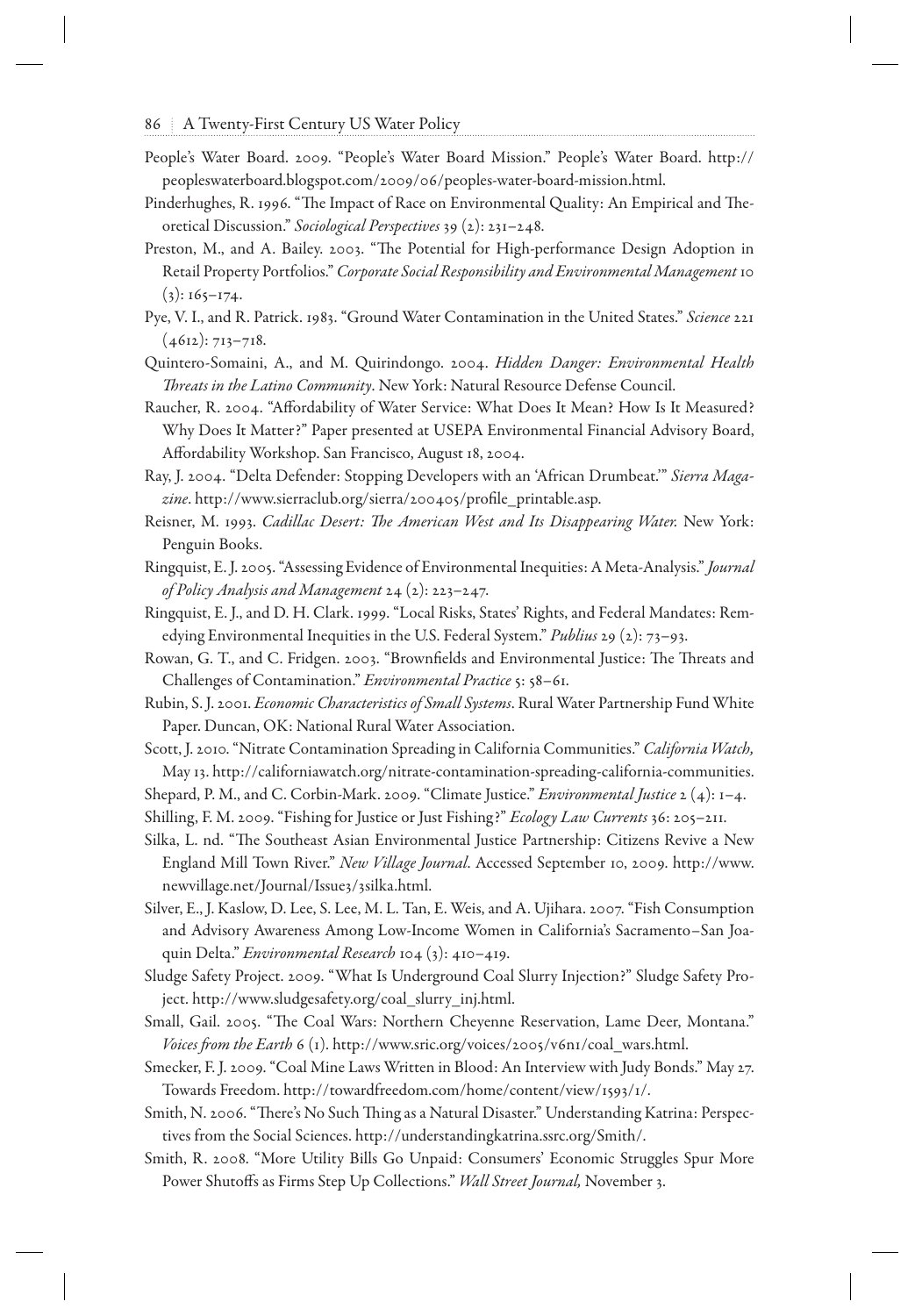- Snipp, C. M. 1996. "Understanding Race and Ethnicity in Rural America." *Rural Sociology* 61 (1): 125–142.
- Snitow, A., D. Kaufman, and M. Fox. 2007. *Thirst: Fighting Corporate Theft of Our Water*. San Francisco: John Wiley and Sons, Inc.
- Spirn, A. W. 2005. "Restoring Mill Creek: Landscape Literacy, Environmental Justice and City Planning and Design." *Landscape Research* 30 (3): 395–413.
- State-EPA Nutrient Innovations Task Group (SENITG). 2009. *An Urgent Call to Action: Report of the State-EPA Nutrient Innovations Task Group* . Washington, DC: US Environmental Protection Agency.
- Steinberg, T. 1993. "That World's Fair Feeling: Control of Water in 20th-Century America." Tech*nology and Culture* 34: 401–109.
- Stroud, E. 1999. "Troubled Waters in Ecotopia: Environmental Racism in Portland, Oregon." *Radical History Review* 74: 65–95.
- Sustainable South Bronx. 2008. "In My Backyard: A Profile of Hunts Point with Recommendations for Realizing Community Members' Vision for their Neighborhood." Sustainable South Bronx. http://www.warnkecc.com/wp-content/uploads/wcc\_ssb\_report\_2408.pdf .
- Szasz, A., and M. Meuser. 1997. "Environmental Inequalities: Literature Review and Proposals for New Directions in Research and Theory." *Current Sociology* 45 (3): 99-120.
- Tiemann, M. 2006. *Safe Drinking Water Act: Issues in the 109th Congress* . Washington, DC: Congressional Research Service.
- ——— . 2008. *Drinking Water State Revolving Fund (DWSRF): Program Overview and Issues* . Washington, DC: Congressional Research Service.
- Timperio, A., K. Ball, J. Salmon, R. Roberts, and D. Crawford. 2007. "Is Availability of Public Open Space Equitable across Areas?" *Health & Place* 13 (2): 335–340.
- TreePeople. 2009. "Sun Valley Watershed." TreePeople. http://www.treepeople.org/sun-valleywatershed.
- Troesken, W. 2002. "The Limits of Jim Crow: Race and the Provision of Water and Sewerage Services in American Cities, 1880–1925." *Journal of Economic History* 62 (3): 734–772.
- University of North Carolina Center for Civil Rights (UNCCR). 2006. *Invisible Fences: Municipal Underbounding in Southern Moore County* . Chapel Hill: UNC Center for Civil Rights.
- US Census Bureau. 2008. *American Housing Survey for the United States: 2007* . Washington, DC: U.S. Government Printing Office.
- US Commission in Civil Rights (USCCR). 2003. *Not in My Backyard: Executive Order 12,898 and Title VI as Tools for Achieving Environmental Justice* . Washington, DC: US Commission on Civil Rights.
	- ——— .1999a. *National Characteristics of Drinking Water Systems Serving Populations Under 10,000.* Washington, DC: US Environmental Protection Agency.
	- ——— .1999b. *Safe Water Drinking Act, Section 1429, Groundwater Report to Congress* . Washington, DC: US Environmental Protection Agency.
- ——— .2000. *America's Children and the Environment: A First View of Available Measures.* Washington, DC: US Environmental Protection Agency.

 ——— . 2001a. "EPA Report to Congress: Implementation and Enforcement of the Combined Sewer Overflow Control Policy." Office of Water, US Environmental Protection Agency. http://cfpub.epa.gov/npdes/cso/cpolicy\_report.cfm .

 ——— .2001b. *1999 Drinking Water Infr astructure Needs Survey.* Washington, DC: US Environmental Protection Agency.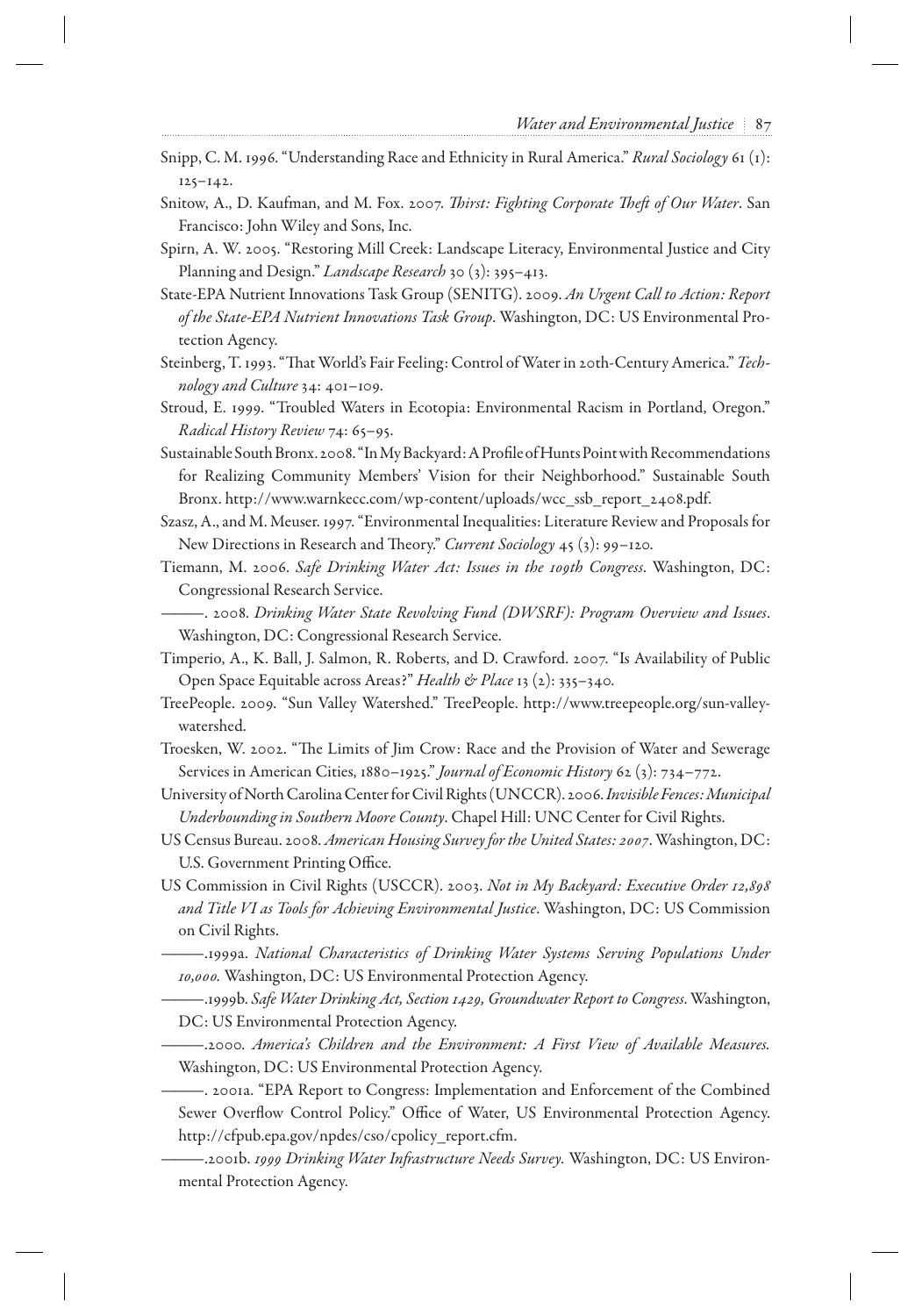——— .2002. *Fish Consumption and Environmental Justice: A Report Developed fr om the National Environmental Justice Advisory Council* . Washington, DC: Washington: US Environmental Protection Agency.

 ——— . 2004. *Lead and Copper Rule: A Quick Reference Guide for Schools and Child Care Facilities That are Regulated Under the Safe Drinking Water Act.* Washington, DC: US Environmental Protection Agency.

 ——— .2005. *Protecting Water fr om Agricultural Runoff* . EPA 941-F-05-001. Washington, DC: US Environmental Protection Agency. http://www.epa.gov/owow/nps/Ag\_Runoff\_Fact\_Sheet.pdf.

- ——— . 2008. *Health and Environmental Impacts of Uranium Contamination in the Navajo Nation: Five Year Plan* . Washington, DC: US Environmental Protection Agency. http://www. epa.gov/region9/superfund/navajo-nation/pdf/NN-5-Year-Plan-June-12.pdf.
- ——— . 2009a. *Drinking Water Infr astructure Needs Survey and Assessment: Fourth Report to Congress* . Washington, DC: US Environmental Protection Agency.
- ——— .2009b. "Migrant Farm Worker Drinking Water: Safe at the Well?" US Environmental Protection Agency. http://www.epa.gov/Region8/ej/mfw.html.

——— . 2009c. *2006: Public Water System Compliance Report.* Washington, DC: US Environmental

Protection Agency. http://cfpub.epa.gov/compliance/resources/reports/accomplishment/sdwa/ . ——— . 2010a. "Basic Information: What Is Nonpoint Source Pollution?" US Environmental Protection Agency. http://www.epa.gov/nps/whatis.html.

 ——— . 2010b. "Environmental Justice Factsheet." US Environmental Protection Agency. http:// www.epa.gov/compliance/ej/nejac/index.html.

US Government Accountability Office (GAO). 2001. GAO 02-12 Environmental Protection: Fed*eral Incentives that Could Help Promote Land Use that Protects Air and Water Quality* . Washington, DC: US General Accountability Office.

 ——— .2007. *GAO-07-479 Clean Water: Further Implementation and Better Cost Data Needed To Determine Impact of EPA's Storm Water Program On Communities* . Washington, DC: US General Accountability Office.

 ——— . 2008. *GAO-08-1177T Concentrated Animal Feeding Operations: EPA Needs More Infor*mation and a Clearly Defined Strategy To Protect Air and Water Quality. Washington, DC: US General Accountability Office.

 ——— .2009. *GAO-09-551 Alaska Native Villages: Limited Progress Has Been Made on Relocating Villages Threatened by Flooding and Erosion*. Washington, DC: US Government Accountability Office.

 Vela-Acosta, M. S., P. Bigelow, and R. Buchan. 2002. "Assessment of Occupational Health and Safety Risks of Farmworkers in Colorado." *American Journal of Industrial Medicine Supplement* 42 (S2): 19–27.

Water Resources Research Center. 2010. *The Water-Energy Nexus. Arroyo*. Tucson: University of Arizona.

Weintraub, M., and L. S. Birnbaum. 2008. "Catfish Consumption as a Contributor to Elevated PCB Levels in a Non-Hispanic Black Subpopulation." *Environmental Research* 107 (3):412– 417.

 West End Revitalization Association. 2002. *Failing Septic Systems and Contaminated Well Waters: Afr ican-American Communities in Mebane, North Carolina* . Mebane, NC: West End Revitalization Association.